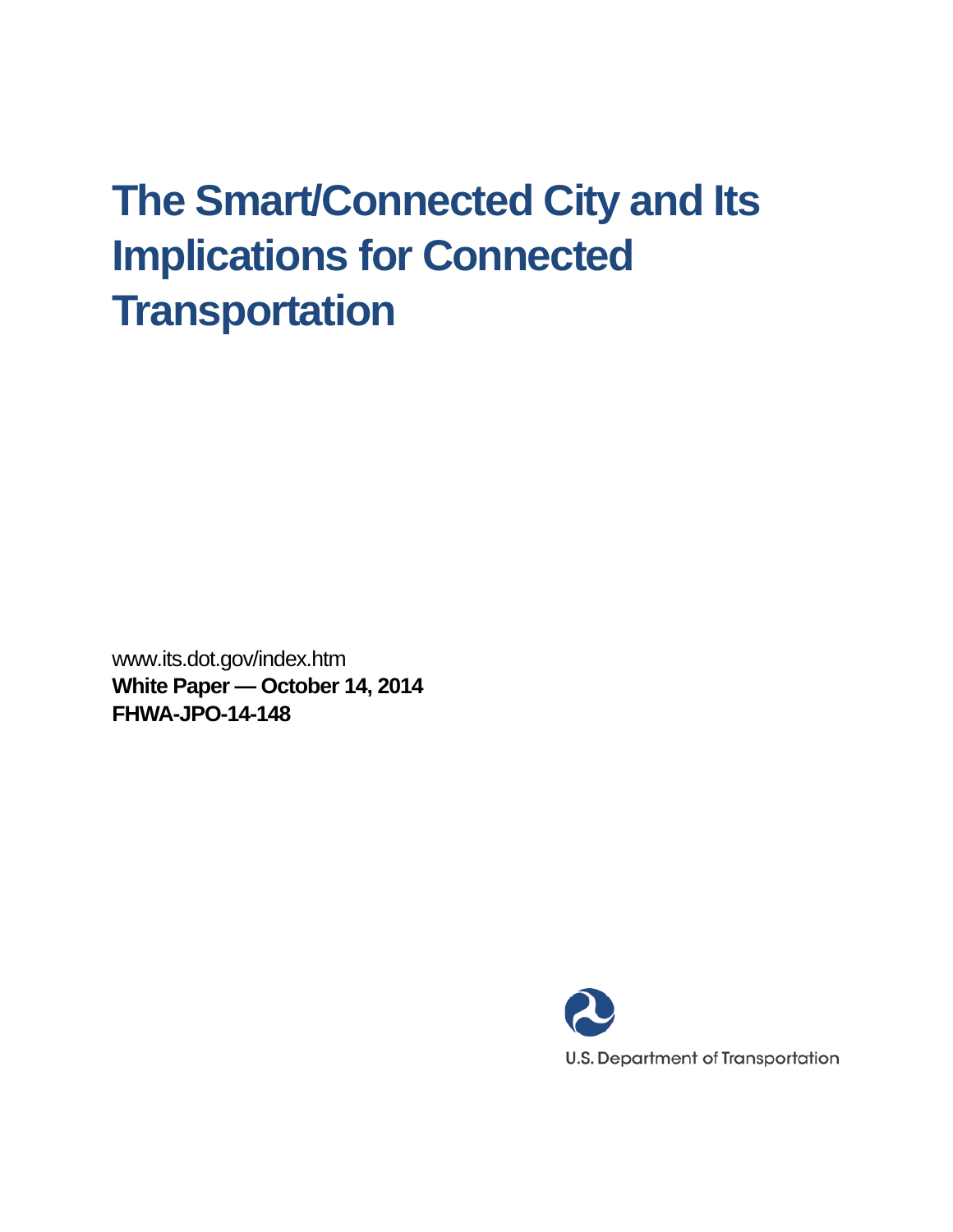Produced by the John A. Volpe National Transportation Systems Center U.S. Department of Transportation Intelligent Transportation Systems Joint Program Office

## **Notice**

This document is disseminated under the sponsorship of the Department of Transportation in the interest of information exchange. The United States Government assumes no liability for its contents or use thereof. The U.S. Government is not endorsing any manufacturers, products, or services cited herein and any trade name that may appear in the work has been included only because it is essential to the contents of the work.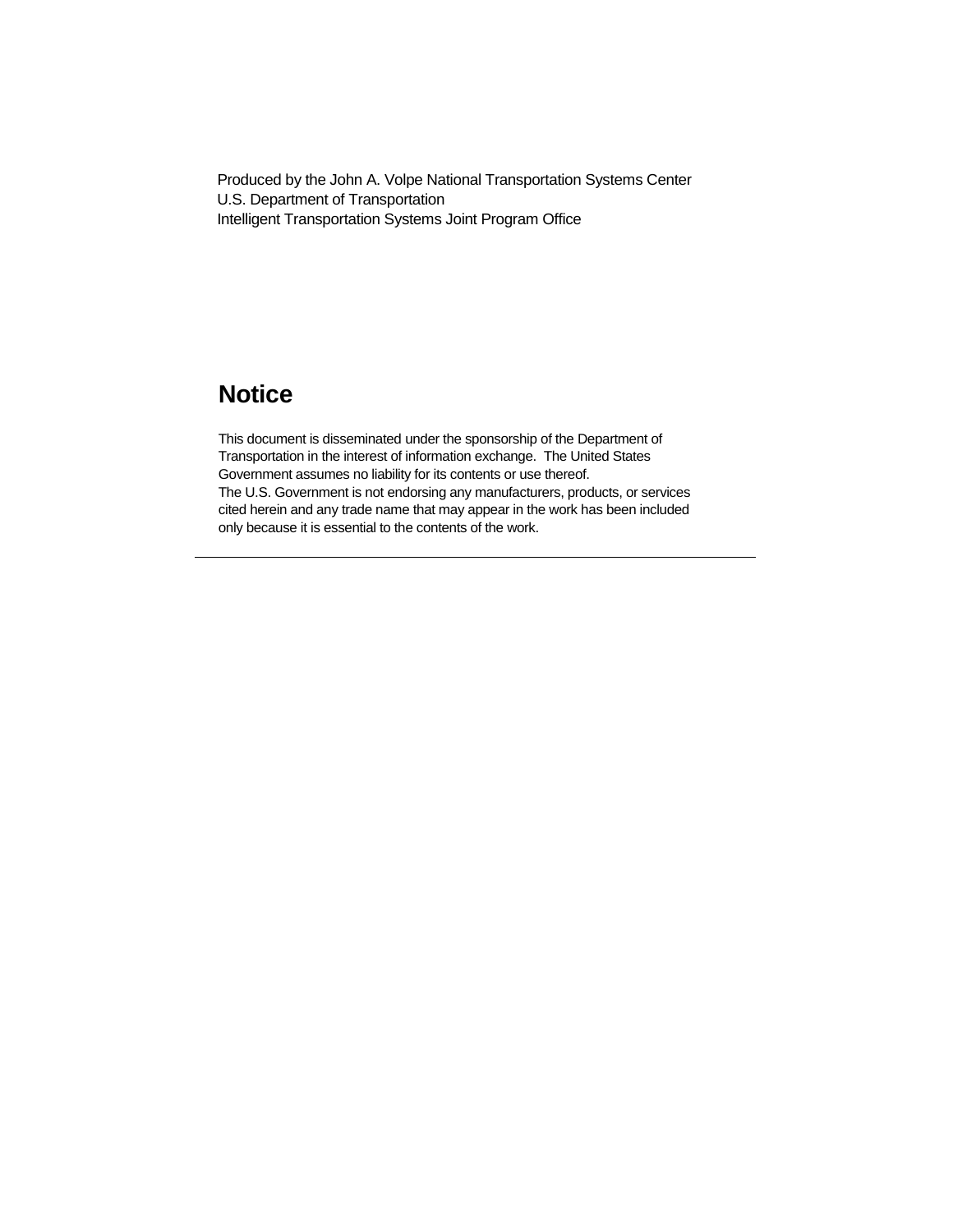### **Technical Report Documentation Page**

| 1. Report No.<br><b>FHWA-JPO-14-148</b>                                                                                                                                                                                                                                                                                                                                                                                                                                                                                                                            | 2. Government Accession No. |                                      | 3. Recipient's Catalog No.                                |           |
|--------------------------------------------------------------------------------------------------------------------------------------------------------------------------------------------------------------------------------------------------------------------------------------------------------------------------------------------------------------------------------------------------------------------------------------------------------------------------------------------------------------------------------------------------------------------|-----------------------------|--------------------------------------|-----------------------------------------------------------|-----------|
| 4. Title and Subtitle<br>The Smart/Connected City and Its Implications for Connected Transportation                                                                                                                                                                                                                                                                                                                                                                                                                                                                |                             |                                      | 5. Report Date<br>October 14, 2014                        |           |
|                                                                                                                                                                                                                                                                                                                                                                                                                                                                                                                                                                    |                             | HW6JA1                               | 6. Performing Organization Code                           |           |
| 7. Author(s)<br>Matthew Cuddy, Alexander Epstein, Cynthia Maloney, Ryan Westrom, Joshua Hassol, Anita Kim, David<br>Damm-Luhr, Caitlin Bettisworth                                                                                                                                                                                                                                                                                                                                                                                                                 |                             |                                      | 8. Performing Organization Report No.<br>VNTSC-FHWA-14-10 |           |
| 9. Performing Organization Name And Address<br>U.S. Department of Transportation<br>John A Volpe National Transportation Systems Center<br>55 Broadway<br>Cambridge, MA 02142-1093                                                                                                                                                                                                                                                                                                                                                                                 |                             |                                      | 10. Work Unit No. (TRAIS)                                 |           |
|                                                                                                                                                                                                                                                                                                                                                                                                                                                                                                                                                                    |                             |                                      | 11. Contract or Grant No.                                 |           |
| 12. Sponsoring Agency Name and Address<br>U.S. Department of Transportation<br>Intelligent Transportation Systems Joint Program Office<br>1200 New Jersey Avenue, SE<br>Washington, DC 20590                                                                                                                                                                                                                                                                                                                                                                       |                             | <b>White Paper</b>                   | 13. Type of Report and Period Covered                     |           |
|                                                                                                                                                                                                                                                                                                                                                                                                                                                                                                                                                                    |                             |                                      | 14. Sponsoring Agency Code                                |           |
| 15. Supplementary Notes<br>Program Manager: Marcia Pincus                                                                                                                                                                                                                                                                                                                                                                                                                                                                                                          |                             |                                      |                                                           |           |
| 16. Abstract<br>This white paper outlines the potential for the emerging connected transportation system to interface with smart/connected cities. Its aim is to lay the foundation for defining<br>steps that the U.S. Department of Transportation (USDOT) Connected Vehicle Program should take to identify and exploit opportunities to help ensure that connected<br>vehicles and connected transportation fulfill their potential to improve safety, mobility, and environmental outcomes in future complexly interdependent and multimodal<br>environments. |                             |                                      |                                                           |           |
| The paper describes a framework for understanding the dynamics that animate smart/connected cities: intelligent infrastructure, new knowledge-generating processes, and a<br>smart grid to power it all. In the process, it contextualizes and connects emerging and established concepts that describe technology-enabled changes such as "the sharing<br>economy" and "crowdsourcing."                                                                                                                                                                           |                             |                                      |                                                           |           |
| Drawing on that framework, the paper argues that two trends are likely to predominantly shape the opportunities for connected transportation in future cities: 1) the rise of the<br>Internet of Things and the essential role that vehicles play as nodes in that network, and 2) a transition away from achieving mobility through asset (car) ownership and toward<br>accessing mobility as a service.                                                                                                                                                          |                             |                                      |                                                           |           |
| The paper concludes by recommending eight research objectives to structure future USDOT research in this area.                                                                                                                                                                                                                                                                                                                                                                                                                                                     |                             |                                      |                                                           |           |
| 17. Key Words<br>connected vehicles, connected transportation, smart cities, information<br>and communication technology, ICT, Internet of Things, mobility as a<br>service, big data, M2M, smart grid, electric vehicle, EV, crowdsourcing,<br>smartphones, mobile devices                                                                                                                                                                                                                                                                                        |                             | <b>18. Distribution Statement</b>    |                                                           |           |
| 19. Security Classif. (of this report)<br>Unclassified                                                                                                                                                                                                                                                                                                                                                                                                                                                                                                             | Unclassified                | 20. Security Classif. (of this page) | 21. No. of Pages<br>50                                    | 22. Price |

**Form DOT F 1700.7 (8-72) Reproduction of completed page authorized**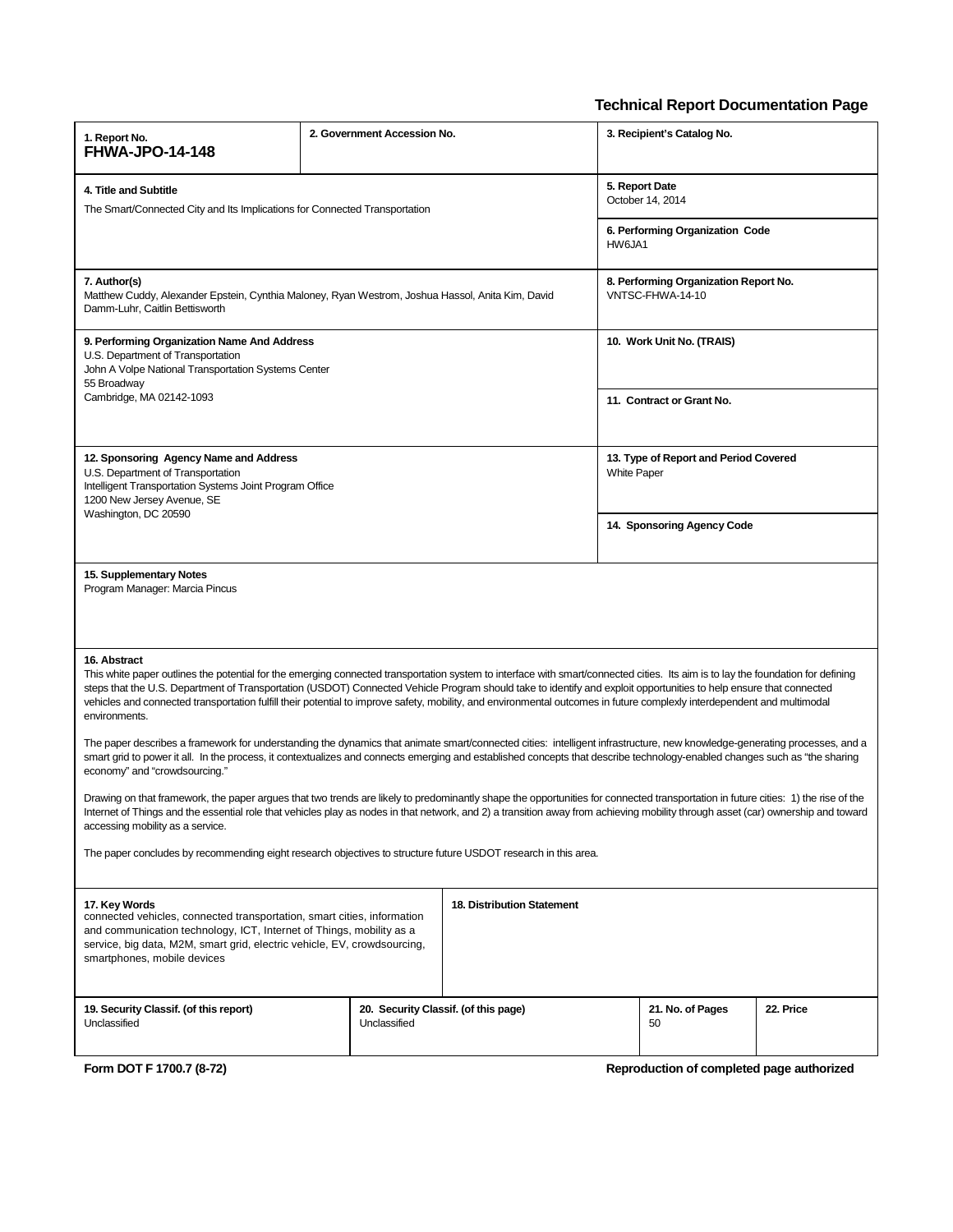## **Acknowledgments**

This white paper represents a long, winding, and exploratory effort, and there were many hands in it and eyes on it, helping it along its course.

The research team thanks our expert interviewees that were so important in helping crystallize the framework at the core of this paper: Moshe Ben-Akiva, Assaf Biderman, Sandy Pentland, Roy Russell, and Anthony Townsend. Numerous Volpe Center staff members contributed reviews and insights along the way as the notes and ideas became an integrated whole; the team is most grateful for that input and support. Finally, the team wants to thank our project sponsor, Marcia Pincus, and her team for thoughtful and incisive exchanges a true partnership—that greatly clarified the paper's thinking and presentation. Our hope is that this white paper honors all these contributions and advances the dialogue about the USDOT role in smart/connected cities.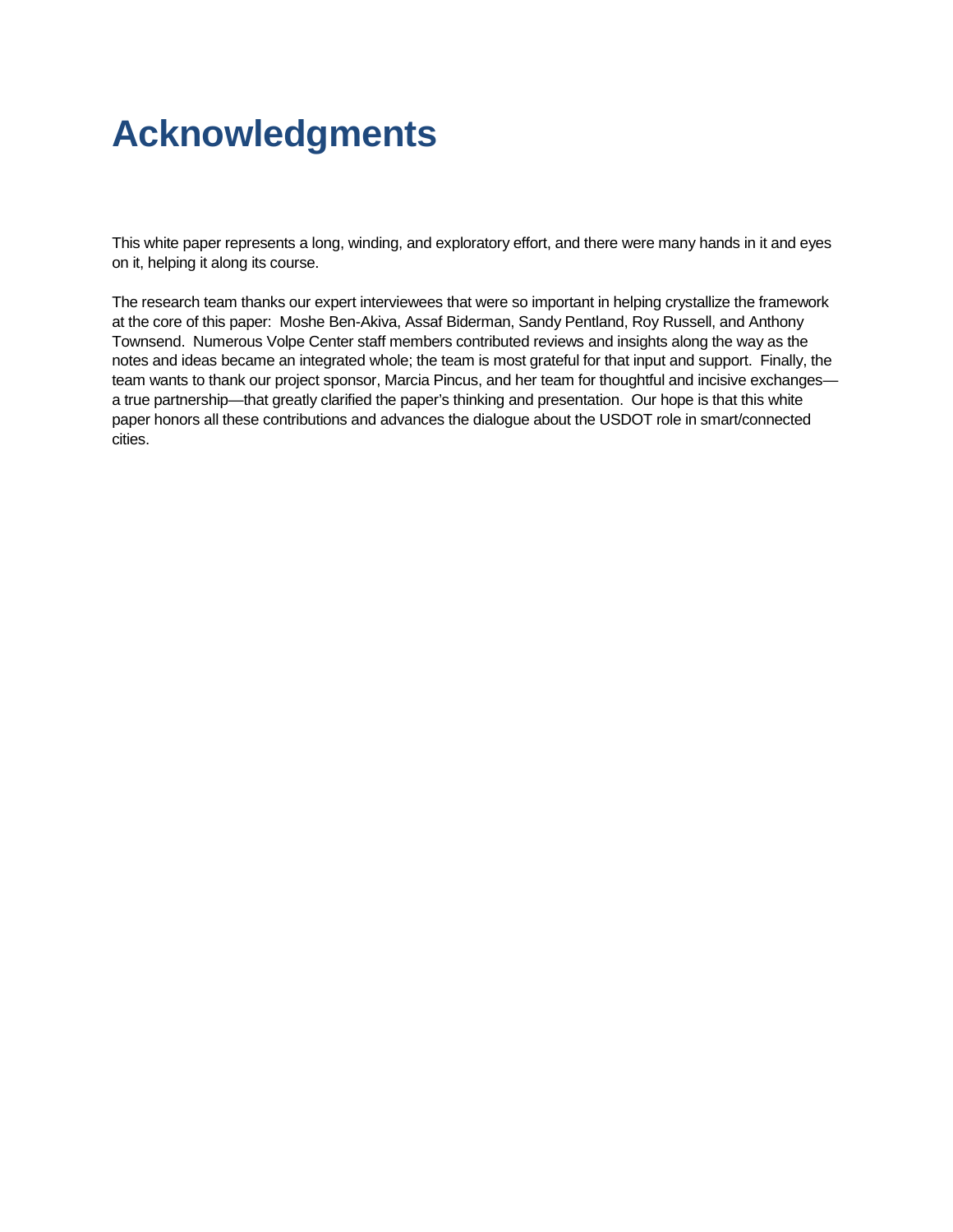## **Table of Contents**

| <b>Chapter 1</b>  |                                                               |  |
|-------------------|---------------------------------------------------------------|--|
| <b>Chapter 2</b>  |                                                               |  |
|                   |                                                               |  |
| 2.1.1             |                                                               |  |
| 2.1.2             |                                                               |  |
|                   |                                                               |  |
|                   |                                                               |  |
|                   |                                                               |  |
| <b>Chapter 3</b>  | What Makes a Smart/Connected City Work?  11                   |  |
|                   |                                                               |  |
| 3.1.1             |                                                               |  |
| 3.1.2             | Machine-to-Machine (M2M) Communication  13                    |  |
| 3.1.3             |                                                               |  |
| 3.1.4             | Challenges: Privacy and Security 14                           |  |
|                   |                                                               |  |
| 3.2.1             |                                                               |  |
| 3.2.2             |                                                               |  |
| 3.2.3             |                                                               |  |
|                   |                                                               |  |
| 3.3.1             |                                                               |  |
| 3.3.2             |                                                               |  |
|                   |                                                               |  |
| <b>Chapter 4</b>  | What Roles Will Connected Transportation Play in              |  |
|                   |                                                               |  |
|                   | 4.1 CONNECTED VEHICLES AS NODES IN THE INTERNET OF THINGS  25 |  |
|                   |                                                               |  |
| 4.2.1             |                                                               |  |
| 4.2.2             |                                                               |  |
| 4.2.3             |                                                               |  |
| <b>Chapter 5</b>  | Conclusions and Recommendations 35                            |  |
| <b>References</b> |                                                               |  |
|                   |                                                               |  |
|                   |                                                               |  |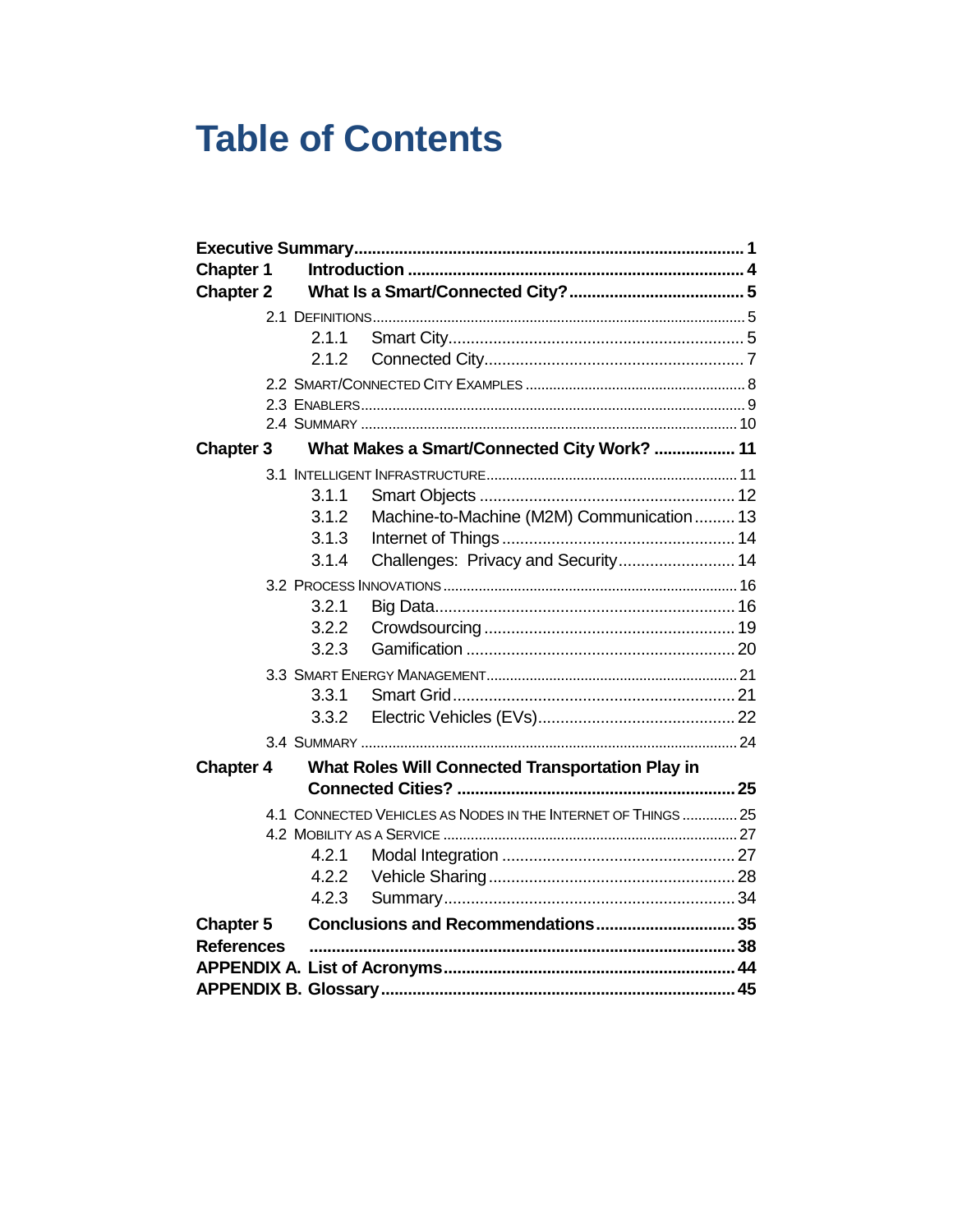## **List of Tables**

## **List of Figures**

| Figure 3-1. The Dramatic Growth in Sensor Sales [27]  13               |    |
|------------------------------------------------------------------------|----|
| Figure 3-2. The "LEAF to Home" Power Supply System, Available in Japan |    |
|                                                                        |    |
| Figure 4-1. Taxonomy and Representative Examples of Vehicle-Sharing    |    |
|                                                                        |    |
| Figure 4-2. Bike Share: Public Programs in the U.S., 2007-2014 [106];  |    |
|                                                                        |    |
| Figure 4-3. Zipcar Two-Way Car Share (left) [116] and Car2Go One-Way   |    |
|                                                                        | 32 |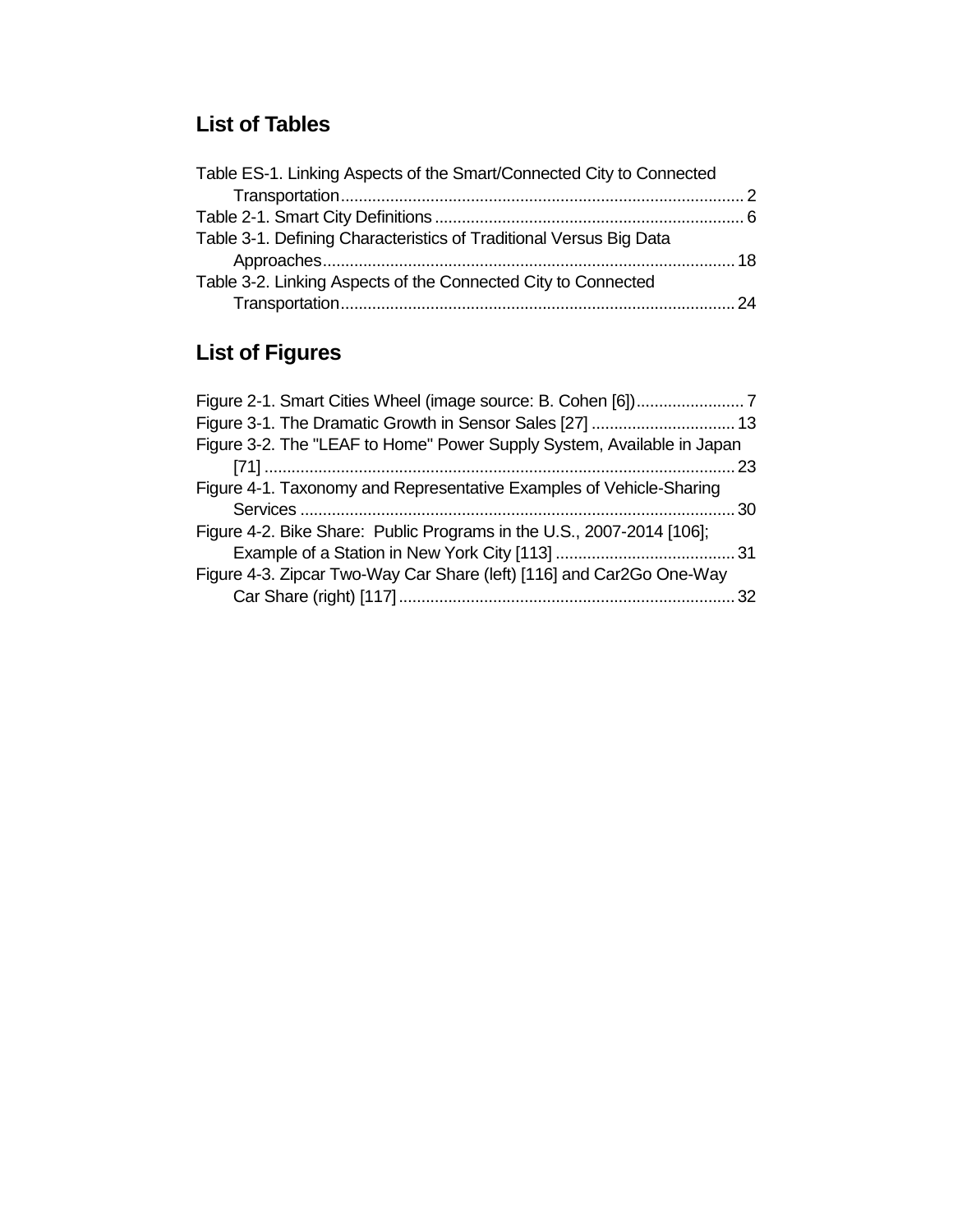## <span id="page-6-0"></span>**Executive Summary**

This white paper describes smart/connected cities and outlines their potential for interfacing with the emerging connected transportation environment. Its aim is to lay the foundation for defining steps that the U.S. Department of Transportation (USDOT) Connected Vehicle Program should take to identify and exploit opportunities to help ensure that connected vehicles and connected transportation fulfill their potential to improve safety, mobility and environmental outcomes in a complexly interdependent and multimodal environment. This paper describes such an environment in terms of a smart/connected city.

In short, a smart/connected city is a system of interconnected systems, including employment, health care, retail/entertainment, public services, residences, energy distribution, and not least, transportation. The system of systems is tied together by information and communications technologies (ICT) that transmit and process data about all sorts of activities within the city.

*All transportation that helps make a city smart/connected is "connected transportation"—transportation where vehicles, travelers, and infrastructure communicate with each other through various data streams.*

As one of the interconnected systems in a smart/connected city, connected transportation can cooperate with the other systems to provide synergistic benefits. This paper assembles a foundational set of ideas that can begin an effort by the USDOT to identify and maximize these benefits.

To progress toward understanding these potential benefits, the paper explains what is meant by a smart/connected city in chapter 2. The popular press has presented a range of definitions of a "smart city," and they generally revolve around better city management facilitated by advances in ICT. In addition, smart city concepts often but not always involve management goals, such as environmental stewardship, economic competitiveness, or improved quality of life. The term "connected city" is not widely used, but it provides a valuable focus on the data networks that ICT advances make possible. In this paper, we use the term smart/connected city to link to the common discourse about cities, which uses the term "smart city," while using "connected" to emphasize our interest in the data networks that make smart/connected cities structurally different from their predecessors.

The dynamic structure of a smart/connected city differs from that of a traditional city in three major respects. First, smart/connected cities contain and use "intelligent infrastructure," in the parlance of chapter 3: devices and equipment that can sense the environment and/or their own status, send data, and often, receive commands. This intelligent infrastructure connects the city's world of data with its physical reality, creating data based on the real world and following data-based commands to act on the real world as well. Second, smart/connected cities use new analytical processes that have been facilitated by ICT advances. These include big data analysis, crowdsourcing to gather data and solve problems, and gamification to incentivize behaviors and engage the connected citizen. Third, smart/connected cities increasingly require a smart grid a programmable and efficient electricity transmission and distribution system that responds to dynamic electricity demands. [Table ES-1,](#page-7-0) reprinted from chapter 3, illustrates potential transportation implications of smart/connected cities.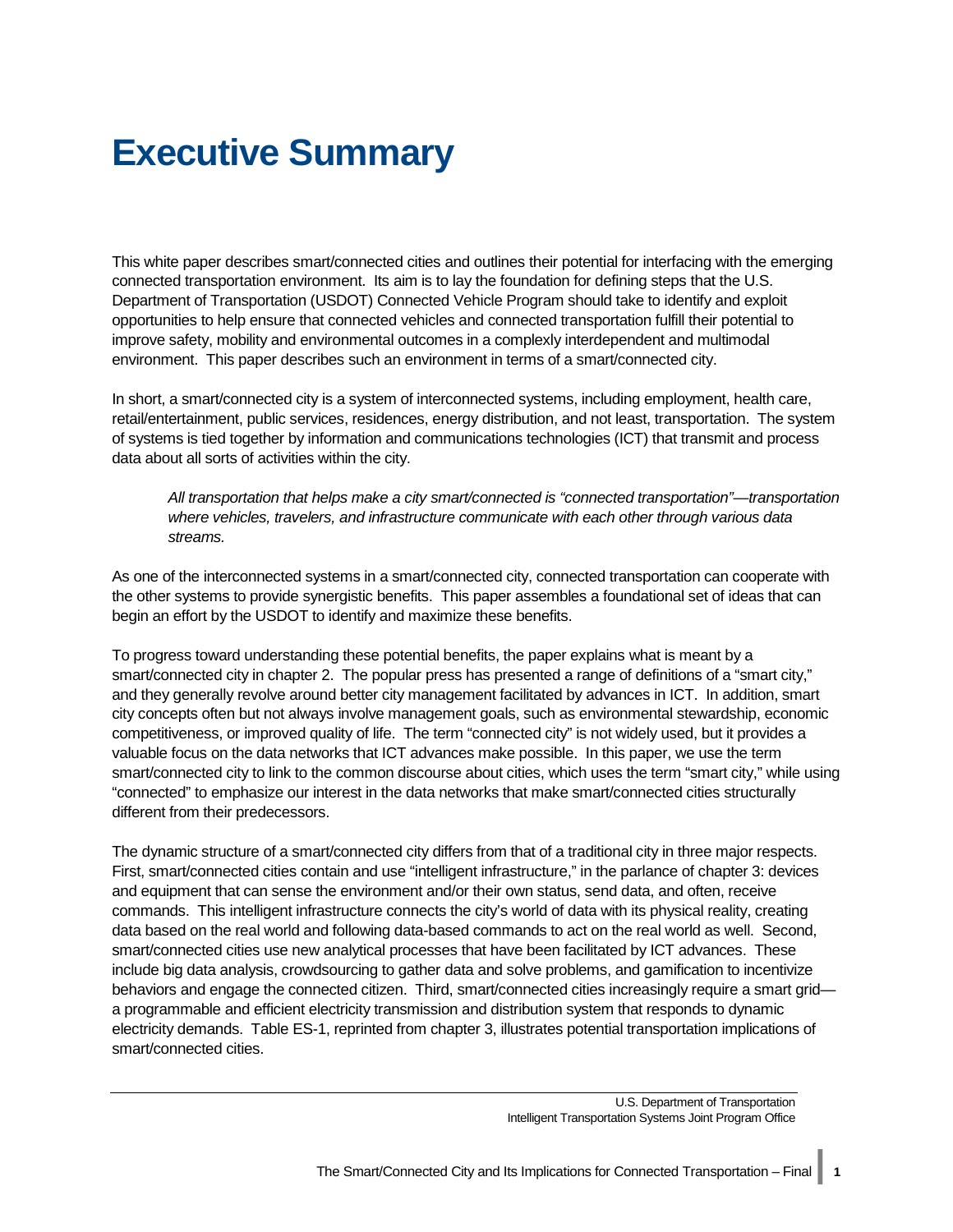| <b>Development</b>                                                                                    | <b>Linkages to Connected</b><br><b>Transportation</b>                                                                                                                                                                 | <b>Policy Implications or Questions</b>                                                                                                                                                                                                                                                                                                                  |
|-------------------------------------------------------------------------------------------------------|-----------------------------------------------------------------------------------------------------------------------------------------------------------------------------------------------------------------------|----------------------------------------------------------------------------------------------------------------------------------------------------------------------------------------------------------------------------------------------------------------------------------------------------------------------------------------------------------|
| Intelligent<br>Infrastructure:<br><b>Internet of Things</b><br>(IoT) and Machine-<br>to-Machine (M2M) | Cars and transit interact with<br>other networked devices, e.g.,<br>smartphones, streetlights, traffic<br>control devices, building<br>systems; vehicles can transmit<br>information about state of<br>infrastructure | Operations should identify how to use existing<br>and future data streams from vehicles to<br>identify asset problems and hazards. Need<br>more cross-functional cooperation inside and<br>out of State DOTs for interfacing transportation<br>with IoT.                                                                                                 |
| <b>Big Data Analytics</b>                                                                             | Process Innovation: Predicting unsafe commercial<br>operators; predicting crashes<br>and congestion; awareness of<br>traveler behaviors across all<br>modes and of real-time travel<br>demands                        | State DOTs can do more with less, targeting<br>probable safety violators, and making more<br>efficient use of existing transportation assets.<br>Need to research how to leverage predictive<br>travel demand information for dynamic<br>demand-side user pricing. Need to break<br>down DOT modal stovepipes to leverage<br>mode-agnostic data streams. |
| Crowdsourcing<br>(e.g., Waze,<br>StreetBump)                                                          | Process Innovation: Superior and real-time<br>knowledge of state<br>transportation network; ability to<br>influence traveler behavior in<br>real time                                                                 | Are conventional VMS and traveler information<br>programs obsolete? Should state DOTs<br>invest in crowdsourced issue reporting? How<br>should the USDOT leverage public<br>involvement in both tool development and<br>directing capital investment?                                                                                                    |
| Gamification (e.g.,<br>Chromaroma)                                                                    | Process Innovation: Travelers have new reasons<br>and ways to use mass transit;<br>ability to influence traveler<br>behavior in real time;<br>personalized traveler<br>experience                                     | If we can target congestion-causing travelers,<br>how do we change their behavior to improve<br>total system efficiency at a fraction of the cost<br>of system expansion? How do we fund this?<br>Need strong cross-modal cooperation to<br>achieve multimodality, demand-side<br>measures, and mode shift.                                              |
| <b>Smart Energy</b><br><b>Management</b>                                                              | Vehicle-to-grid electric vehicles<br>will be an integral part of the<br>electricity system; V2G vehicle<br>be critical to plan and track                                                                              | Need cross-functional cooperation with the<br>Department of Energy and the Federal<br>Emergency Management Agency, e.g., to<br>locations and state of charge will integrate planning of roadway sensors, electric<br>infrastructure, and hazard mitigation plans for<br>power grid failures.                                                             |

#### <span id="page-7-0"></span>**Table ES-1. Linking Aspects of the Smart/Connected City to Connected Transportation**

As connected transportation interacts with the other parts of a smart/connected city, two trends emerge that will likely shape future opportunities for connected transportation:

- **1.** Connected vehicles and travelers will be able to share data with all sorts of equipment, not only transportation-related devices and infrastructure, as they become integrated into the Internet of Things. (See section [4.1.](#page-30-1))
- **2.** Travelers will increasingly be able to procure mobility as a service, rather than purchase vehicles or make other long-term commitments to particular modes of travel. (See sectio[n 4.2.](#page-32-0))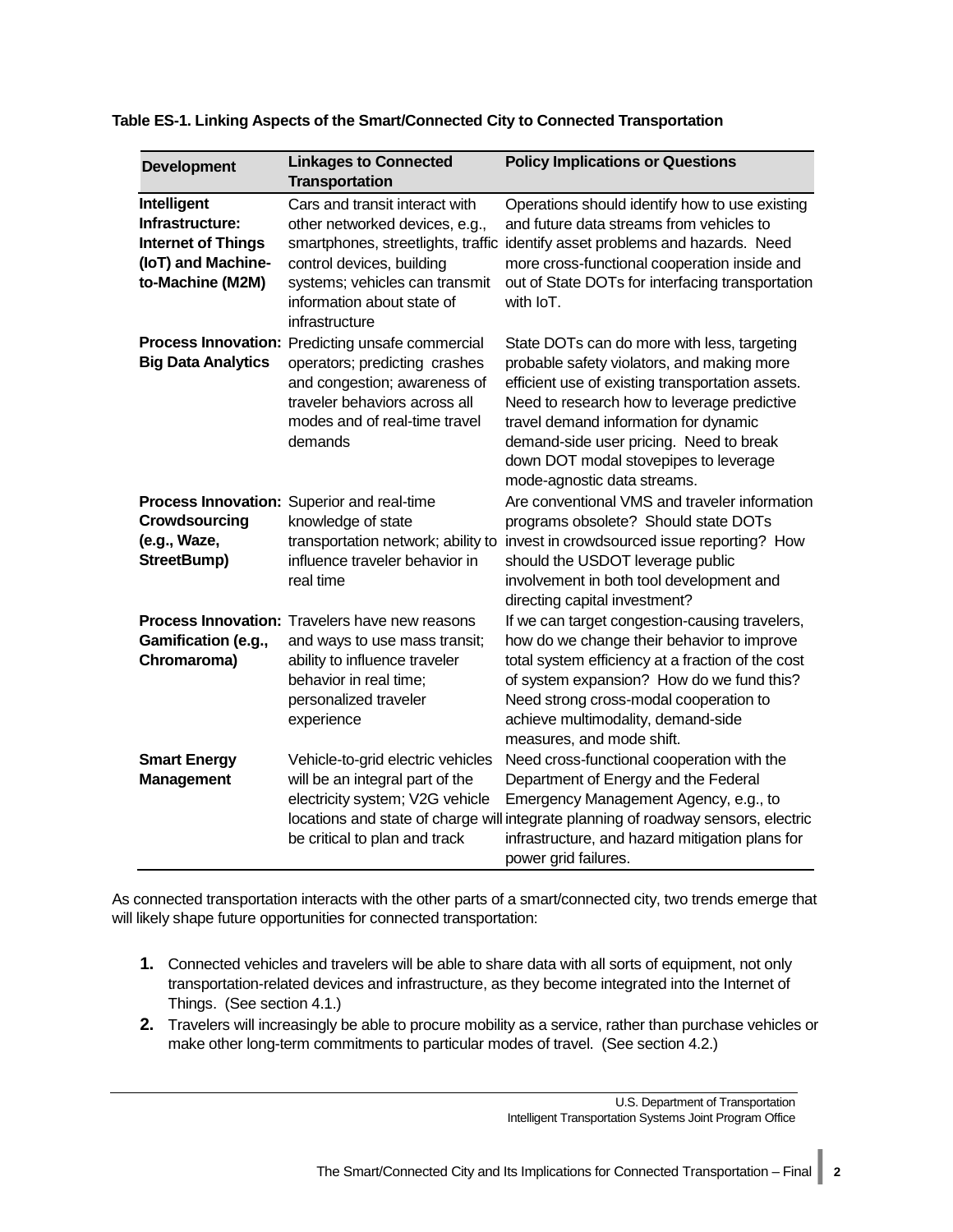To harness the potential of connected vehicles in smart/connected cities, given the underlying dynamics and emerging trends noted above, this paper recommends structuring future research around eight objectives:

- **1.** Identify how cities (of all sizes) and city agencies (of all types) can harness the power and potential of connected vehicle data, technologies, and applications and leverage these effectively and efficiently to help achieve mobility, economic, social, and other goals.
- **2.** Explore how cities and city agencies might leverage the opportunities presented by Internetconnected mobile communications technologies—and the data they collect and generate—to connect to citizens, influence traveler behavior in the short and long term, and affect public policy and decisionmaking.
- **3.** Identify the implications of shared-use mobility, mobility-on-demand, and mobility rightsizing on driver behavior and the changing socio-economic views of driving and mobility.
- **4.** Identify how connected vehicle data can be integrated with a wide variety of other data to create the most effective, innovative, and informative real-time (and predictive) data visualizations to support effective and efficient decision making by a variety of public agencies and also by connected travelers.
- **5.** Identify the most effective crowdsourcing, gamification, and incentivization strategies and applications to address and solve transportation issues/problems and explore how connected vehicle data, technologies, and applications can contribute to support agency and traveler needs.
- **6.** Identify how electric and other alternative fuel vehicles will (or will not) affect mobility decisions in the future (including the economics and purpose of driving), and how these changes might affect the deployment of connected vehicle technologies and applications.
- **7.** Evaluate the benefits of connected vehicle technologies and applications at three levels—overall societal impacts, advancement of cities' particular missions, and personal financial savings—within an overall framework of integrated city activates and services.
- **8.** Identify core stakeholders/partners in the public and private sectors to develop strategies and best practices to leverage connected vehicle technologies, data, and applications, and push forward the state of the practice and the state of the art.

The research team anticipates that USDOT will work with traditional transportation partners and reach out to representatives of other industries to pursue these objectives. The ultimate goals of federal research in this area are to advance the state of the practice in connected transportation and foster the institutional cooperation that will help realize the full potential of emerging connected vehicle technologies within the smart/connected city environment.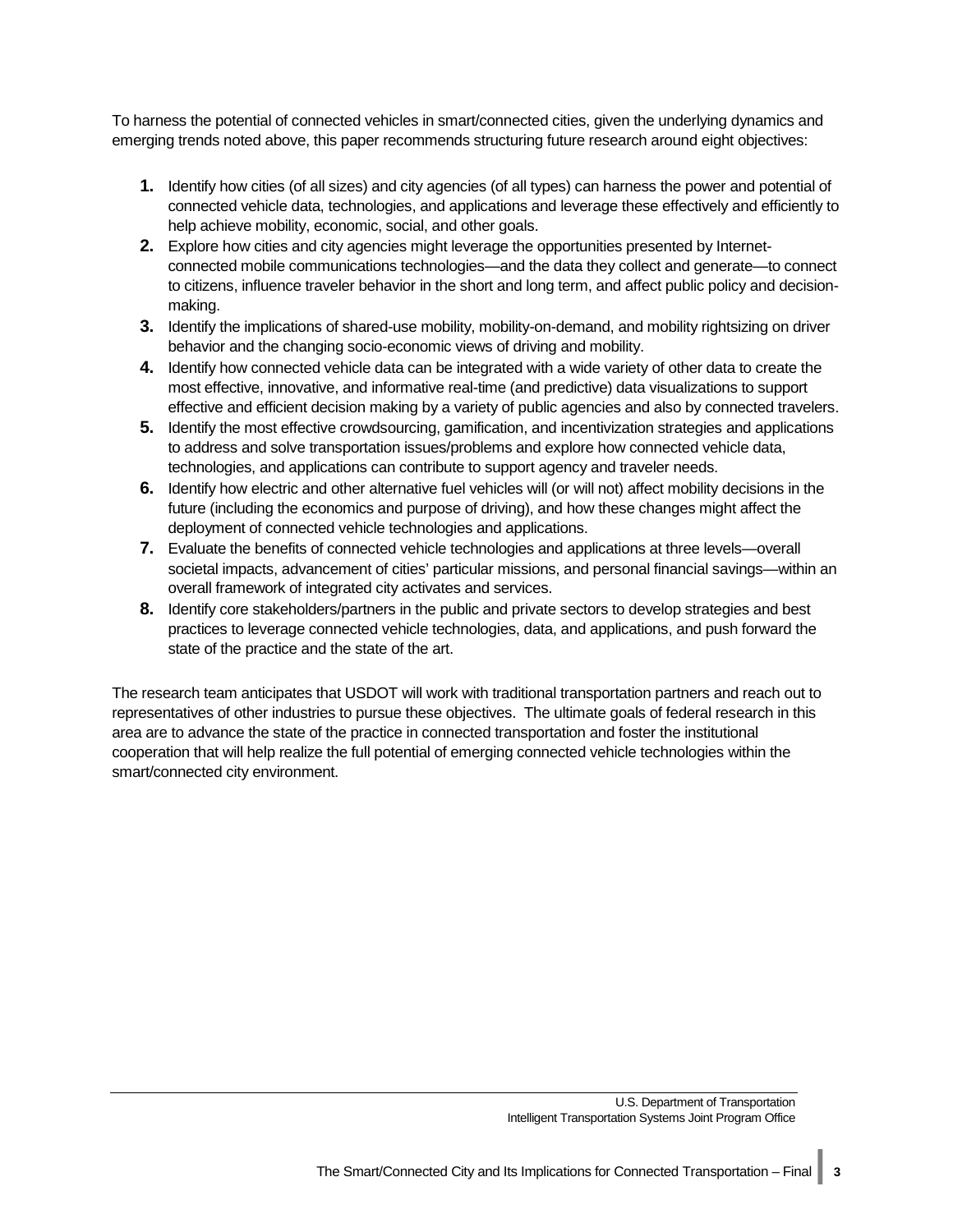# <span id="page-9-0"></span>**Chapter 1 Introduction**

This white paper describes smart/connected cities and outlines their potential for interfacing with the emerging connected transportation environment. Its aim is to lay the foundation for defining steps that the U.S. Department of Transportation (USDOT) Connected Vehicle Program should take to identify and exploit opportunities to help ensure that connected vehicles and connected transportation fulfill their potential to improve safety, mobility, and environmental outcomes in a complexly interdependent and multimodal environment. This paper describes such an environment in terms of a smart/connected city.

In short, smart/connected cities are a system of interconnected systems, including energy distribution, employment, health care, public services, retail/entertainment, residences, and not least, transportation.

*All transportation that helps make a city smart/connected is "connected transportation"—transportation where vehicles, travelers, and infrastructure communicate with each other through various data streams*.

As one of the interconnected systems in a smart/connected city, connected transportation can cooperate with the other systems to provide synergistic benefits. This paper assembles a foundational set of ideas that can begin an effort by the USDOT to identify and maximize these benefits.

The paper takes an incremental approach in exploring the relationships between connected transportation and other systems in a smart/connected city and outlining the potential opportunities.

- Chapter 2: "What is a Smart/Connected City?" begins by describing or defining the smart/connected city in terms of its essential characteristics.
- Chapter 3: "What Makes a Smart/Connected City Work?" describes the moving parts and dynamics underlying a smart and connected city. Rather than focusing entirely on connected transportation implications and connections, this chapter takes a more holistic approach, to help lay the groundwork for Chapters 4 and 5.
- Chapter 4: "What Roles Will Connected Transportation Play in Connected Cities?" describes two emerging trends that have the potential to transform the role of connected transportation within smart/connected cities.
- Chapter 5: "Conclusions and Recommendations" draws conclusions from the preceding chapters and identifies research questions whose answers will guide USDOT interest and possible activity in smart/connected cities.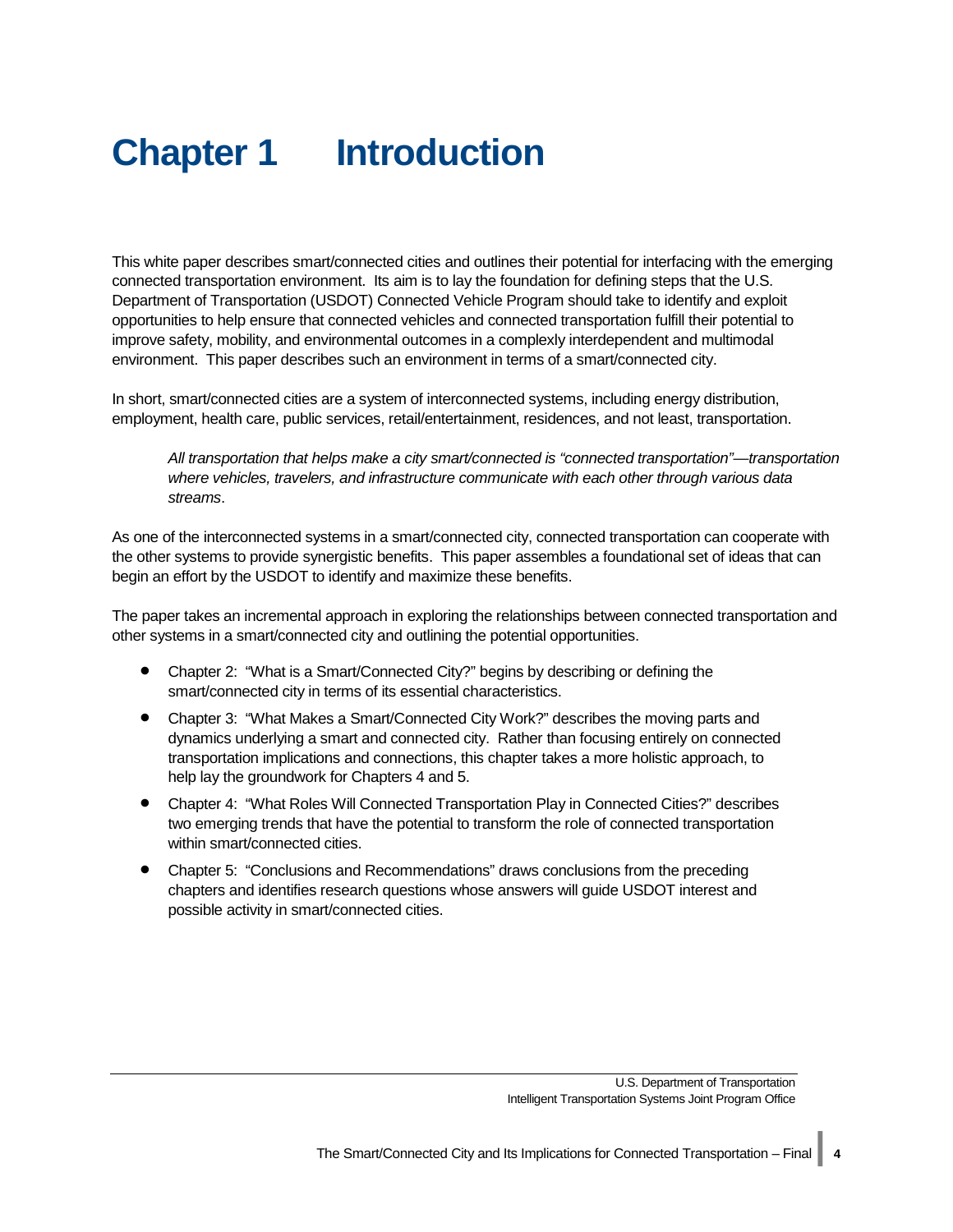# <span id="page-10-0"></span>**Chapter 2 What Is a Smart/Connected City?**

Connected vehicles will operate in a connected city. Any benefit to be derived from using connected vehicle technology and data must be understood in this context. The objectives of this chapter are to:

- Define the term smart/connected city as it relates to smart city concepts, and
- Explain why the concepts underlying the connected city have become increasingly relevant.

This chapter provides a foundation for chapters 3 and 4 that explore the connected city's elements, their relationship to each other, and their relationship to connected transportation.

## <span id="page-10-1"></span>**2.1 Definitions**

Numerous terms have been used to describe the changes taking place in our cities and lives that have been driven and facilitated by technological change. IBM terms the direction and goal we are heading toward "Smarter Cities," while Cisco talks about "Smart + Connected Cities" and the "Internet of Everything." The editors of *Wired Magazine* write about the coming "Programmable World." This section of the paper describes multiple versions of the most popular term, smart cities, and then describes the connected city as a subset of a smart city.

## <span id="page-10-2"></span>**2.1.1 Smart City**

By some accounts, the phrase "smart city" was coined in the early 1990s to illustrate how urban development was now turning towards technology, innovation, and globalization [1]. Others have suggested that the phrase's popularity rose out of the "Smart Growth" movement of the late 1990s, which advocated improved urban planning. Advocates suggested the use of information technology to meet urban challenges in the new global knowledge economy. In the past decade, the phrase has been used by various technology companies (e.g., Cisco, IBM, or Siemens) "for the application of complex information systems to integrate the operation of urban infrastructure and services such as buildings, transportation, electrical and water distribution, and public safety" [2].

There is no single consensus definition of a smart city, but there is some agreement that a smart city is one in which information and communication technology (ICT) facilitates improved insight into and control over the various systems that affect the lives of residents. [Table 2-1](#page-11-0) lists a range of definitions, with the ICT elements highlighted in italics.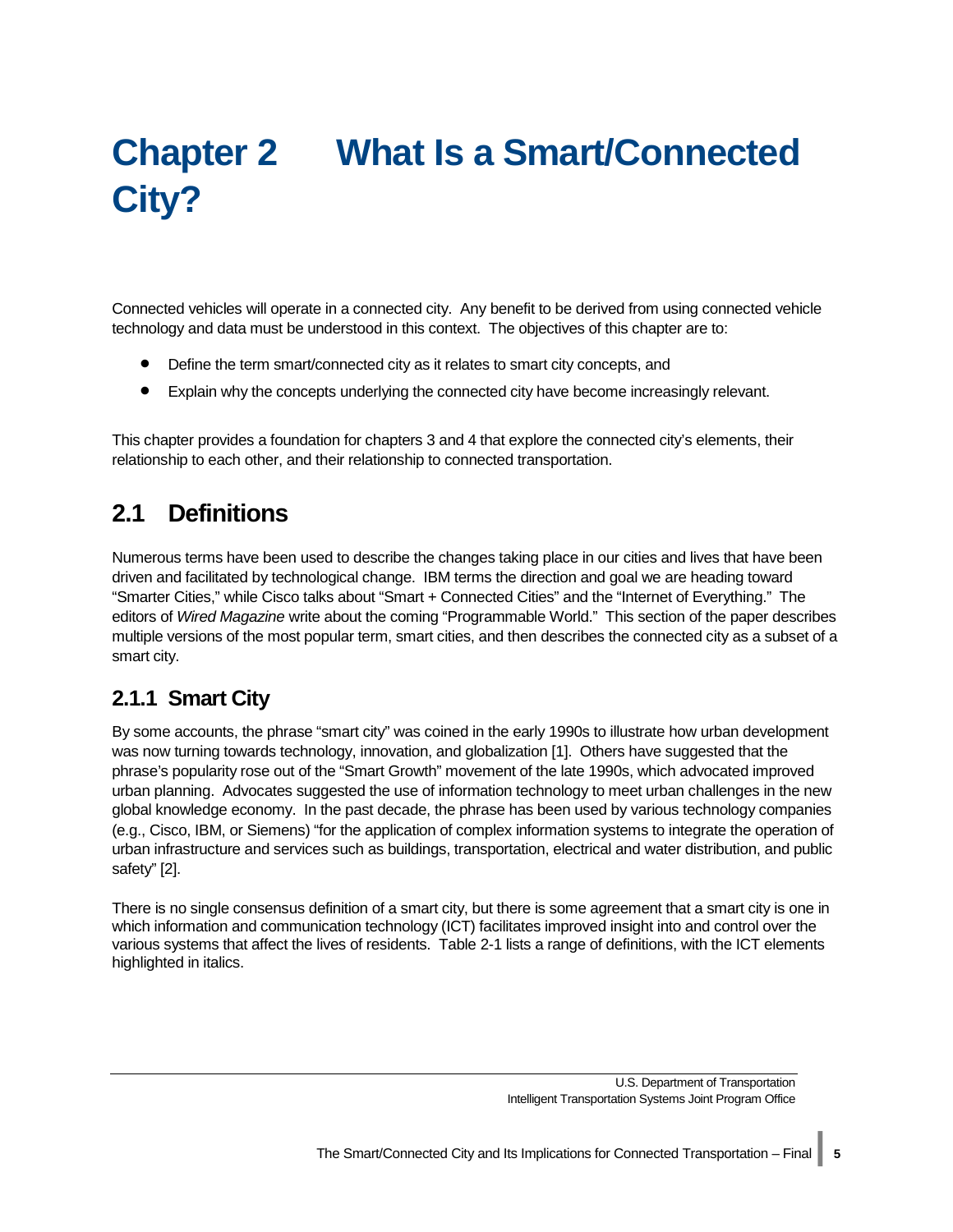#### <span id="page-11-0"></span>**Table 2-1. Smart City Definitions**

| <b>Source</b>                                                                       | <b>Definition</b>                                                                                                                                                                                                                                                                                                                                                                                   |
|-------------------------------------------------------------------------------------|-----------------------------------------------------------------------------------------------------------------------------------------------------------------------------------------------------------------------------------------------------------------------------------------------------------------------------------------------------------------------------------------------------|
| <b>Courtney Humphries,</b><br><b>Boston Globe</b>                                   | A wired, sensor-filled streetscape that uses cloud<br>computing and sophisticated software to transform cities into<br>intelligent machines that adapt to people's lives and steer<br>behavior The ultimate vision is a city that is hyper-efficient,<br>easy to navigate, and free of waste-and which is constantly<br>collecting data to help it handle emergencies, disasters, and<br>crime [3]. |
| <b>Anthony Townsend, New</b><br><b>York University</b>                              | A city where information technology is being incorporated into<br>services that affect urban problems [4].                                                                                                                                                                                                                                                                                          |
| <b>Gridaptive Technologies,</b><br>transportation and power<br>systems manufacturer | A technology term that is inclusive of smart grids, smart<br>meters, intelligent transportation, buildings, and other smart<br>infrastructure that make up technologically innovative cities<br>$[5]$ .                                                                                                                                                                                             |
| <b>Colin Harrison, IBM</b>                                                          | A city that has "Urban Systems models that are capable of<br>helping citizens, entrepreneurs, civic organizations, and<br>governments to see more deeply into how their cities work,<br>how people use the city, how they feel about it, where the city<br>faces problems, and what kinds of remediation can be<br>applied" [2].                                                                    |
| <b>Boyd Cohen, Fast</b><br><b>Company Co.Exist</b>                                  | a broad, integrated approach to improving the efficiency of<br>city operations, the quality of life for its citizens, and growing<br>the local economy [6].                                                                                                                                                                                                                                         |

The list shows near unanimity (in this very small sample) about the central role of ICT. The last entry is a notable exception, being more focused on the ends—efficiency and quality of life—rather than the means. This view of a smart city is illustrated in

[Figure 2-1,](#page-12-2) which shows various strategies and approaches as spokes on a wheel, with intermediate goals on the inner ring and the resulting smart city at the core. The wheel shows that ICT is a factor contributing to a smart city, but not the defining enabler.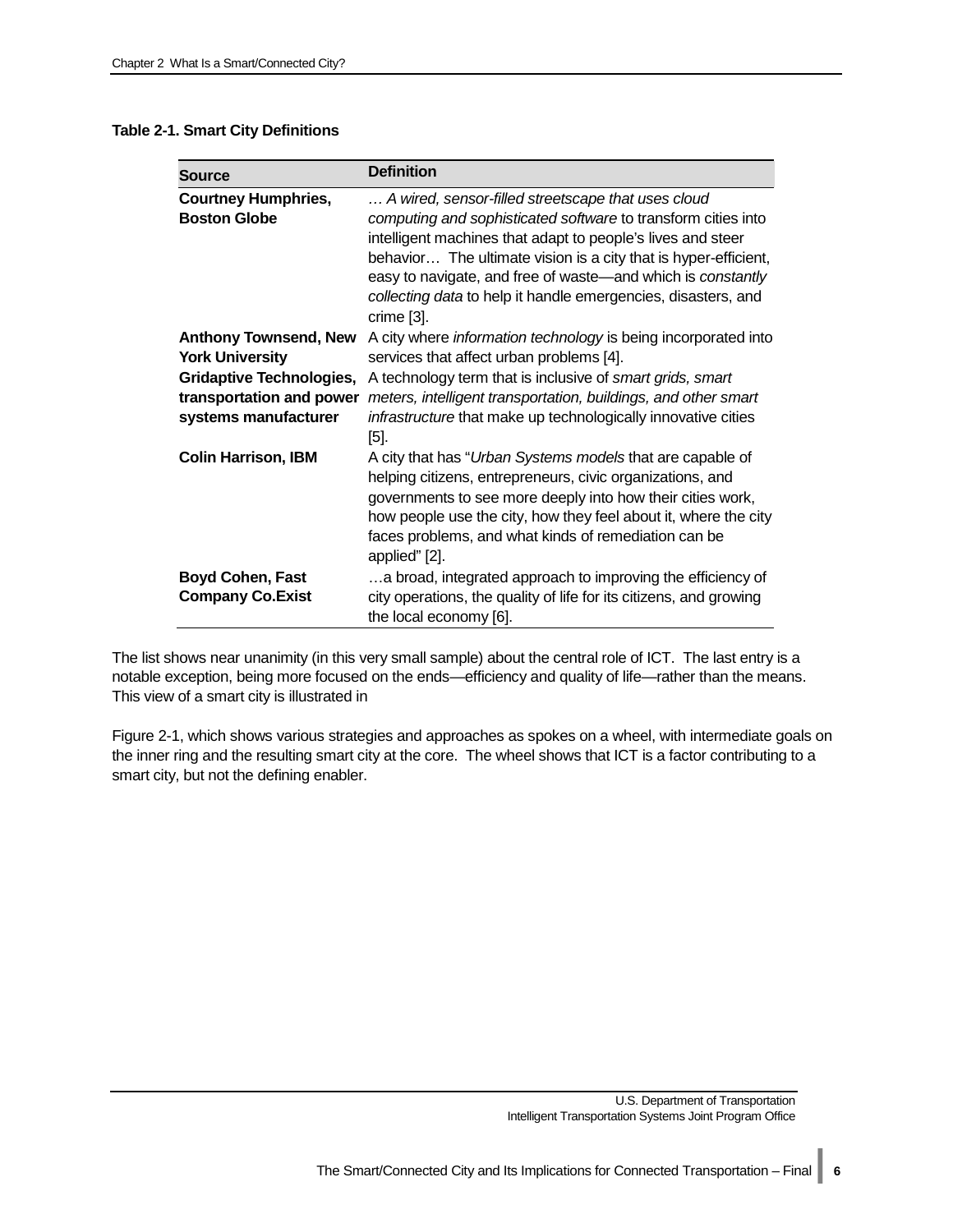<span id="page-12-2"></span>

**Figure 2-1. Smart Cities Wheel (image source: B. Cohen [6])**

<span id="page-12-1"></span>Other visions of smart cities include both goals to be achieved and technology as part of the solution as well. The Smart Cities Council, which includes technology companies Cisco, IBM, General Electric (GE), Microsoft, Qualcomm, and others, uses three terms—livability, workability, and sustainability—on its masthead and to define its brand. From its home page:

*With staggering population growth on the rise, it is essential that our cities allow future generations to not only sustain but thrive. We envision a world where digital technology and intelligent design are harnessed to create smart,* **sustainable** *cities with* **high-quality jobs** *and* **high-quality living** *[7]. (Emphasis added.)*

The implication here is that environmental sustainability and a high quality of life are intrinsic to being a smart city.

## <span id="page-12-0"></span>**2.1.2 Connected City**

In contrast to the term "smart city," the term "connected city" implies a focus on the electronic, physical, and even human infrastructure, the network of connective tissue that helps make the city work. Whereas smart city concepts generally include both means—ICT and other enabling strategies and approaches—and ends, the concept of a connected city is more focused on the networks that provide a certain capability to gather, exchange, and use data and information. The distinction is evidenced by Cisco's use of both "smart" and "connected" in marketing its city management services.

This paper will use the term "smart/connected city." This is with the understanding that:

• A connected city is one where all relevant city systems—transportation, utilities, employment, health care, public safety, education, and others—are capable of communicating with each other to allow coordination and reduce waste.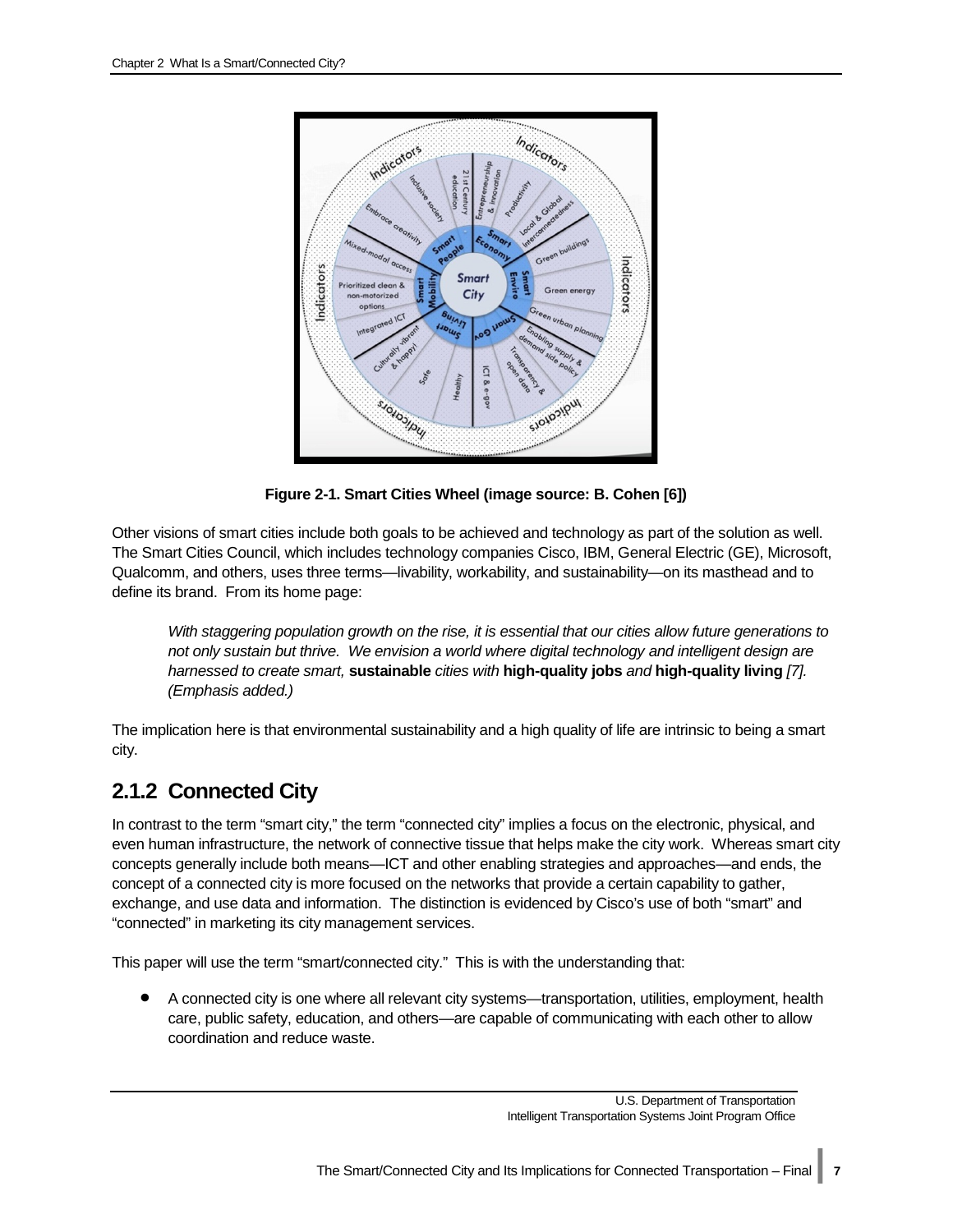- A smart city is one where the government and citizenry are using the best available means, including ICT, to achieve their shared goals. This often includes economic development, environmental sustainability, and improved quality of life for citizens.
- To be fully "smart," a city must be "connected."
- It is more natural and aligned with its traditional mission for the Intelligent Transportation Systems Joint Program Office (ITS JPO), which is sponsoring this exploratory research, to focus more on the capability implied by the term "connected city" than on the result implied by "smart city."
- Governments and the businesses that seek to sell services and equipment to them speak in terms of "smart cities." Including "smart" in this paper's term helps link to the larger dialogue.

## <span id="page-13-0"></span>**2.2 Smart/Connected City Examples**

There are several examples of smart cities throughout the world. Due to the disparate elements a smart city might contain, the kinds of applications used are broad and varied. Few cities can yet be called wholly "smart," but some of the most advanced use global best practices that should be models for others. The four foreign cities highlighted below provide a glimpse at the potential of smart city approaches; the American examples indicate best practices among U.S. cities.

*Rio de Janeiro, Brazil* | Rio contains the largest "smart" operations center in the world, aggregating information from 30 agencies under one roof. The center was conceived after Rio experienced a devastating landslide in April of 2010; the disaster led Mayor Eduardo Paes to contact IBM to learn whether big data could aid in predicting and responding to future disasters. The project soon expanded from predicting landslides into the operations center of the City of Rio. The center became the first of its kind, analyzing historical and real-time data to more efficiently manage multiple city services [8][9]. In addition to improving its management of traditional data streams, Rio is also accessing crowdsourced data. Rio is the first city to collect data from drivers by partnering with the mobile application for road navigation, Waze, as well as transit users and pedestrians by partnering with the transit navigation mobile application Moovit. It is also talking with the mobile application for cyclists, Strava, about accessing its data [10].

*Santander, Spain* | Santander is a living experimental laboratory city, with 10,000 sensors located around downtown. They are attached to street lamps, poles, and building walls, and buried beneath the asphalt of parking lots. These sensors collect data on traffic, environmental factors, weather, and people, among other things. A smartphone application makes the data available to citizens, providing real-time transit information, cultural event schedules, tourist and sightseeing information, and retail offers. Future plans are to incorporate more data, including information on demographics and real estate, with further online "village square" applications. This innovation promises to have positive impacts on the local economy and increased tourist accommodation [11].

*Singapore* | Singapore has rapidly become one of the world's leading cities, and proponents attribute its success to its efforts to become the world's smartest city. With new data intake throughout the island's systems, information can be tapped for a plethora of applications. Singapore's Land Transport Authority is working with IBM and the Massachusetts Institute of Technology (MIT) to improve public transit use [12]. Singapore's Infocomm Development Authority has established a Smart Cities Programme Office, and its initiatives are apparent throughout the city. Sensors, cameras, and global positioning system (GPS) devices provide information on traffic, even predicting future congestion and recommending alternate routes. Singapore was the first city in the world to implement congestion pricing, which uses traffic data to adjust toll pricing in real-time. Ninety-five percent of residents and businesses have access to a super-fast, next-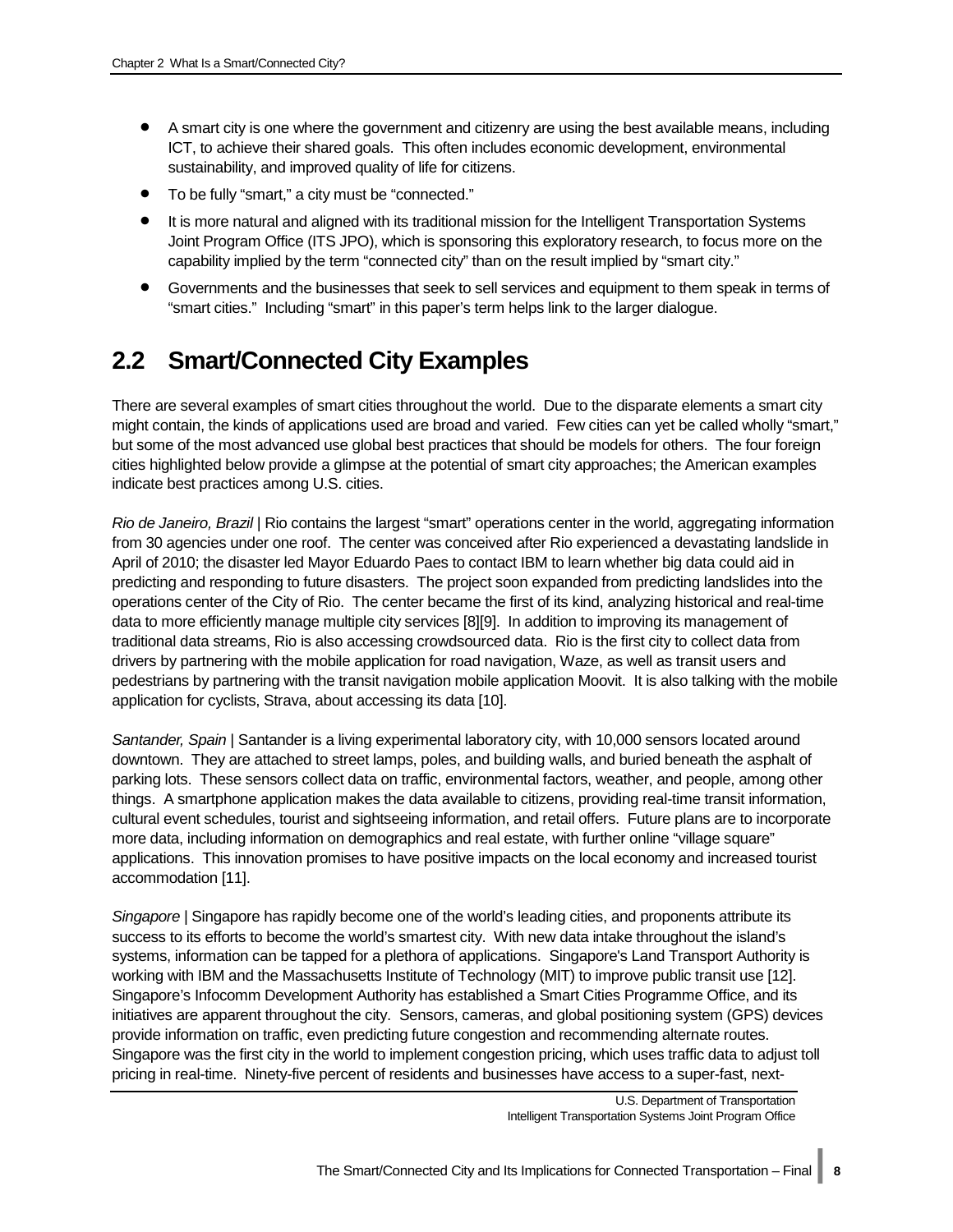generation broadband connection. Drawing on its successes, Singapore is now working with China to develop a smart city patterned after Singapore's systems [13].

*Songdo, South Korea* | the City of Songdo, slated for completion by 2015, has a ubiquitous information network underpinning the city, with energy use and other essential city services monitored and in some cases controlled by city officials, using algorithms to provide efficiency. This network in turn provides citizens with tools such as video conferencing and a (non-identity linked) smartcard that acts as an integrated credit card, access pass, and house key. Almost any device, building, road, or transit vehicle will be equipped with wireless sensors or microchips. All the data will be collected, analyzed, and monitored in real-time by the central monitoring hub, providing valuable insights into how people work, live, and think within a smart city [14][15].

*Los Angeles* | Perhaps following Rio's model, Los Angeles attempted to use computer algorithms to predict the location and effects of earthquakes and aftershocks [16]. Although predicting earthquakes was not possible, researchers were able to predict aftershocks, enabling effective evacuations of potentially affected areas. Researchers also found that the algorithm to predict aftershocks could be used to predict criminal activity. This idea gave birth to PredPol (Predictive Policing), a computer-based program that determines potential crime areas. After using PredPol in a test neighborhood of Foothill, officials found a 13 percent decrease in crime during the first four months due to an increased police presence in potential crime areas [17].

*Boston* | The City of Boston has established an Office of New Urban Mechanics to find innovative solutions to city problems, and many of those solutions involve information technology [18]. Beyond that purpose-oriented office, many Boston agencies have been proactive in using new ICT tools [3]:

- Smart Parking is an application used to decrease vehicle idle time while parking.
- ShotSpotter, used by the Boston Police Department, determines the location of gun shots.
- Smart Rapid Transit involves closely monitoring subway stations via video cameras as well as sensors that detect movement as well as the presence of biological weapons.
- GHG Emission Tracking uses sensors on top of high-rise buildings to track and detect greenhouse gas emissions.
- StreetBump is a mobile application that uses cellular phones to determine the location of potholes.

## <span id="page-14-0"></span>**2.3 Enablers**

There are a number of narratives explaining why the smart/connected city framework has become important, and a survey of literature suggests that evolution in technology is the main explanation. In very broad strokes: in the past few decades, a new data-based system has developed. The Internet provides the main data conduit, transmitting large volumes of sensor data at near light speed. Wireless communications technologies such as cellular phone systems, Wi-Fi, and Bluetooth create a field of data connectivity throughout much of the industrialized world. Smartphones, mobile computing technologies, and most recently, remotely programmable machines, make up the interface between the data-based system and the physical world. Chapter 3 describes the parts of the data creation-transmission-use network in more detail.

As the data network has evolved, society has also changed in ways that have enabled and accelerated the use of data. People who have grown up with computers and the Internet—often termed "digital natives" make up an increasing proportion of the workforce and society at large. Because they are more comfortable with ICT and mobile ICT, they tend to accept and even demand that it be integrated into their lives [19]. Also,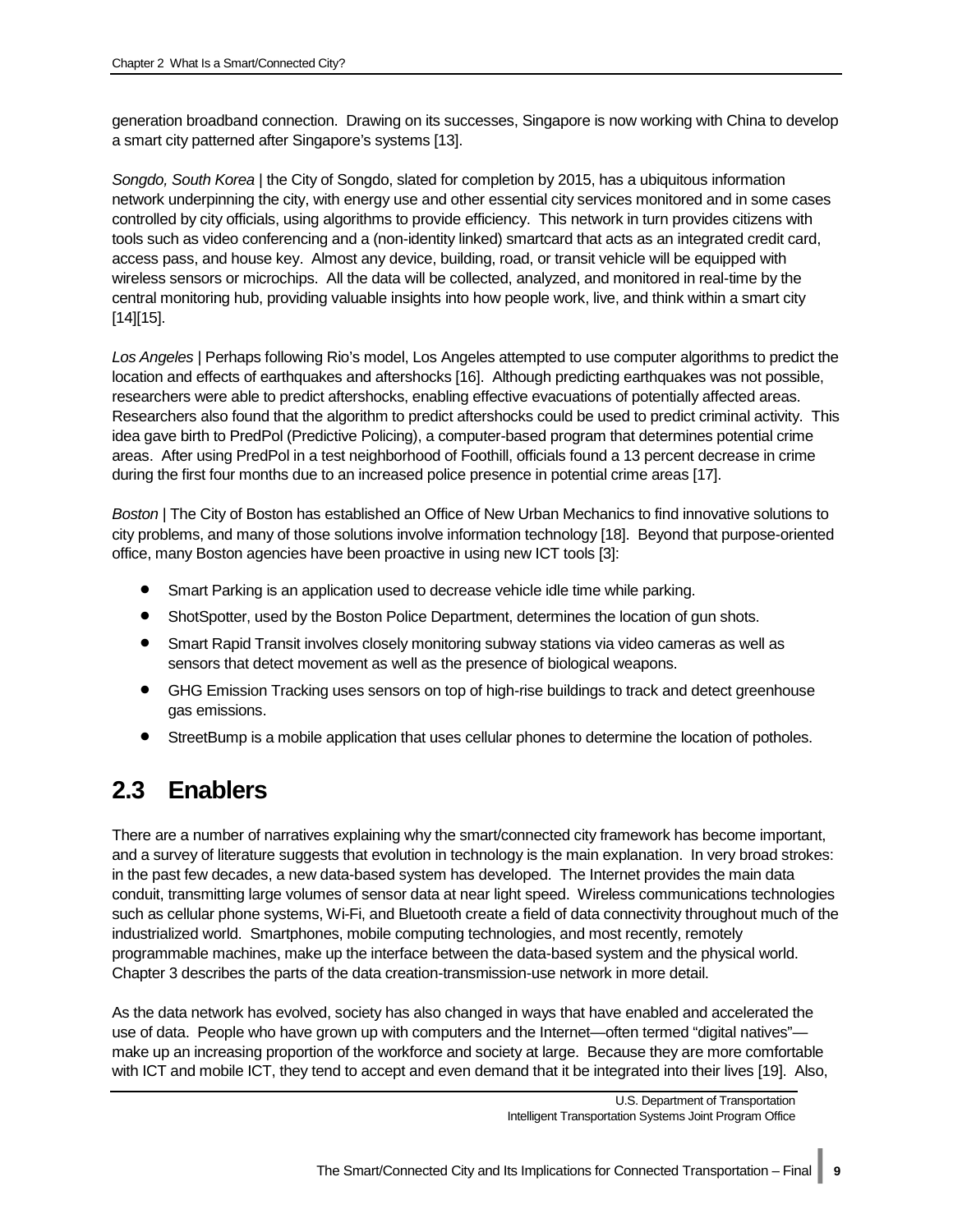partly because of an aging population that is less mobile and less demanding of space than it was when it was younger, the trend is for a growing fraction of people in the U.S. and also globally to live in urbanized areas [20]. These urbanized areas offer greater opportunities for the creation and use of data, as multiple people and systems interact more frequently than in more rural areas.

## <span id="page-15-0"></span>**2.4 Summary**

Connected and smart cities differ from earlier models of city and society largely in that they rely heavily on ICT to achieve their goals more efficiently. The smart/connected city model is important now mostly because of the evolution of ICT over the past few decades. The trajectories of ICT and other supporting factors, such as urbanization rates, suggest that smart/connected city concepts will become more important in the future.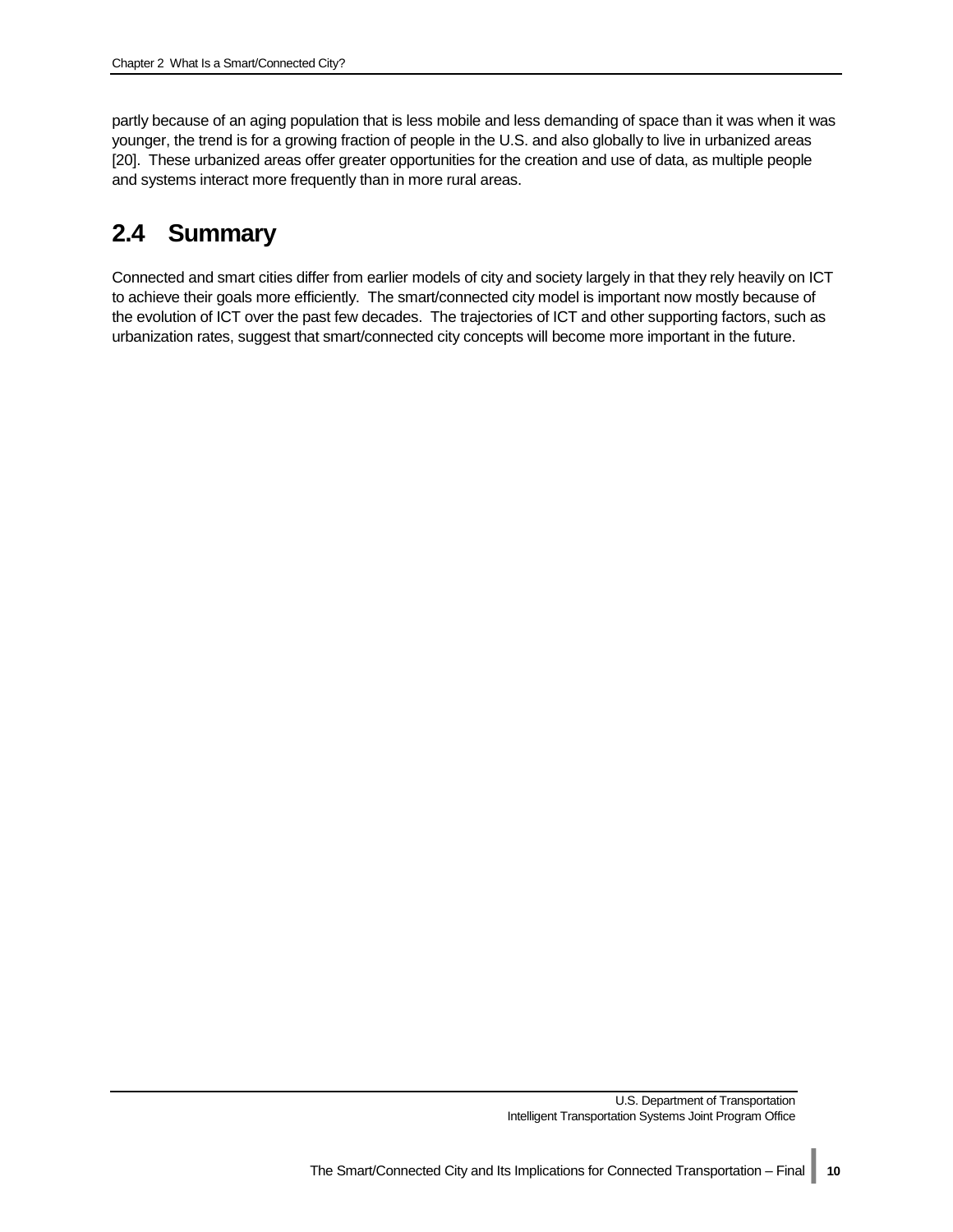# <span id="page-16-0"></span>**Chapter 3 What Makes a Smart/Connected City Work?**

How will connected vehicle technologies interact in this smart/connected city environment? This chapter takes the next step in answering the question. The objective of this chapter is to describe the trends and technologies that interact to constitute a smart/connected city. Although the chapter includes connected transportation examples, it does not focus on connected transportation, but aims to paint a holistic picture of how a smart/connected city operates, to make it easier to identify possible linkages among different systems and sectors of the economy in chapters 4 and 5.

This chapter describes the increasingly data-based system of systems that underlie a smart/connected city. The first section on intelligent infrastructure discusses the interface between the physical and data worlds, where devices capture data from the physical world and act on it based on commands and programming. The second section on process innovations lays out some critical new ways that data becomes knowledge and action in a connected city—big data, crowdsourcing, and gamification. The third section on smart energy management describes an evolution in energy distribution that supports the intelligent infrastructure.

Before describing the smart/connected city elements in more detail, we need to briefly discuss ICT, which is the primary enabler of them all. It is beyond the scope of this paper to catalog the advances in ICT that make smart/connected cities possible, but a few points of information are useful. First, smartphones and other mobile devices are critical to the data system, and they are projected to grow in market share: predictions are that they will make up two-thirds of the cellular phone market by 2017 [21]. Second, the other critical element of ICT, mobile and fixed-line data transmission infrastructure, has expanded in bandwidth recently and is projected to continue. Because the equipment needed for data capture and use everywhere is growing more and more capable, the systems described below will likely become more sophisticated and more common over time.

## <span id="page-16-1"></span>**3.1 Intelligent Infrastructure**

Intelligent infrastructure describes the integration of sensors, networked communications, and computing hardware and software into physical infrastructure. These enhancements to traditional infrastructure of all types have sparked a rapid evolution, and the transportation industry is no exception. Infrastructure—from homes to bridges to pipelines to streetlights—that was previously "passive" is becoming controllable or selfcontrolling, imbued with analytic ability, and able to communicate with other infrastructure elements and humans [22]. Crucially, because intelligent infrastructure components are connected to the Internet, they can often be made to work together—to collect multi-source, contextual data, and to carry out integrated functions [23]. These capabilities make intelligent infrastructure more cost-effective than its traditional counterparts, as well as significantly more useful and adaptable.

Intelligent infrastructure is rapidly becoming pervasive. Variously also called the "Internet of Things" or "The Programmable World," among other terms, this concept denotes a world in which our built infrastructure is linked and dynamic, often displaying intelligence via integrated sensors and adaptive controls. For example,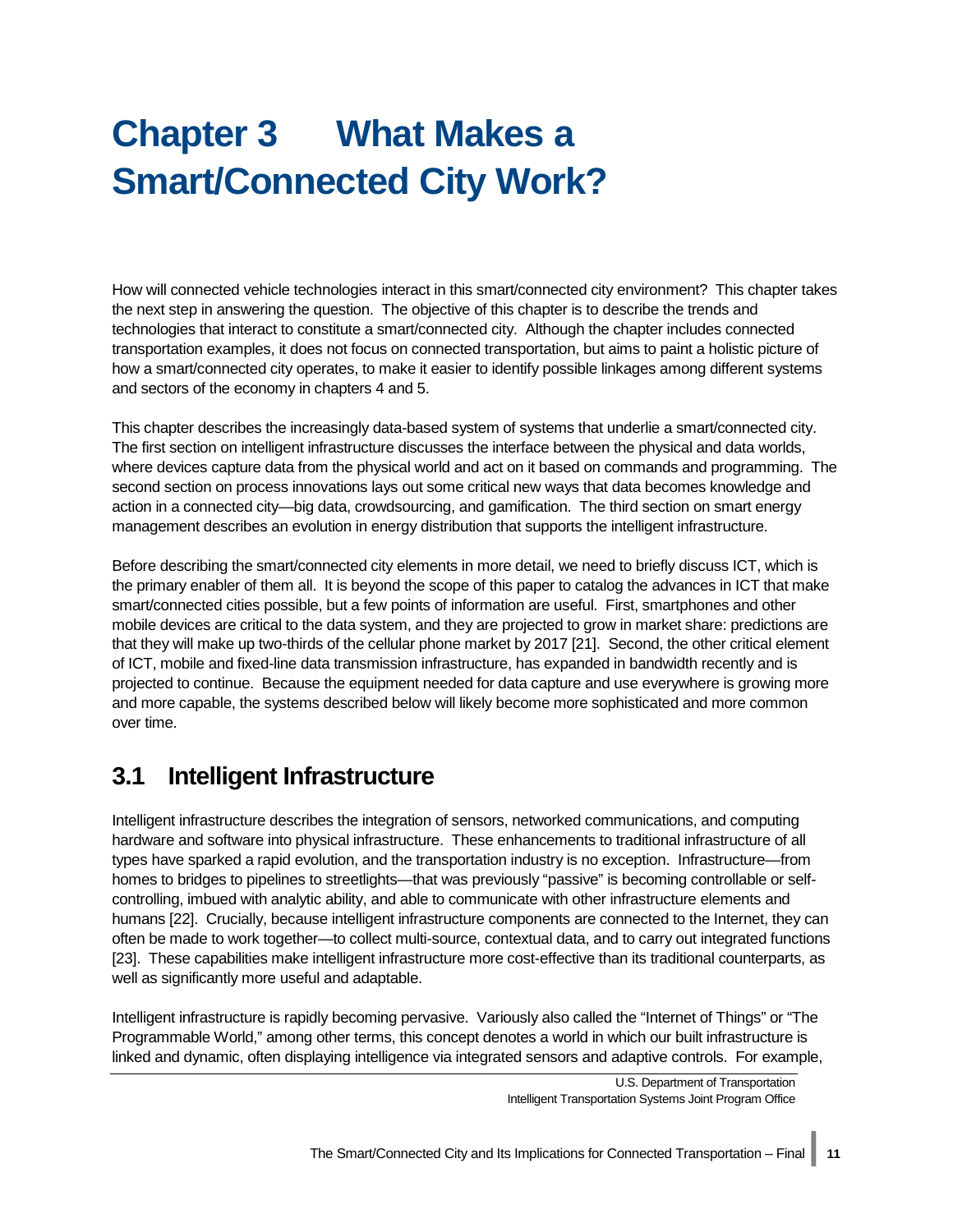raised pavement markers (e.g., reflective dots), which until recently have been among the simplest and "lowest tech" pieces of infrastructure, are gaining intelligence. In the United Kingdom, the Intelligent Renewable Optical Advisory System (INROADS) is developing pavement markers (studs) that incorporate LED (lightemitting diode) lighting, sensors, microprocessors, and wireless communication capabilities. Powered by builtin photovoltaic cells and/or piezoelectric panels (which generate electricity when a passing vehicle drives over the marker), these smart studs could have a range of applications. For example, they could detect vehicles and pedestrians at intersections, and illuminate to warn of danger. Smart studs could illuminate the outlines of dangerous curves on rural roads for each passing vehicle, then power down between vehicles to conserve energy. Similarly, smart studs could light up to mark lane geometry for vehicles entering complex intersections [24]. Applications in other areas of transportation, energy conservation, health care, and food distribution are also available.

Two key enablers of the development of intelligent infrastructure are "smart objects," and machine-to-machine (M2M) communication.

## <span id="page-17-0"></span>**3.1.1 Smart Objects**

As the *New York Times* puts it: "Already billions of processors are embedded in our smartphones, cars, appliances, buildings, and the environment. These sensors can send out streams of data about their surroundings…." [25]

As sensors, microprocessors, and wireless networking components become ever smaller and cheaper, the result is that almost any object can collect, send, and receive data. Furthermore, thanks to rapid advances in data storage and computer power, the flood of data from this ever-expanding universe of sensors can be productively analyzed, often in real-time, better than ever before. Since the sensors in question are part of physical objects, we can use our newfound knowledge to exert greater control on the physical world. In other words, "…computing will have evolved from merely sensing local information to analyzing it to being able to control it. In this evolution, the world gradually becomes programmable" [25].

The home automation industry provides a good example of this trend. Familiar home infrastructure elements, such as lighting, heating, and door locks can be fitted with network connections and programmable controls. Additionally, networked video cameras, fire/CO detectors, and other types of sensors enable the homeowner to monitor the home remotely. On a more mundane level, networked power outlets that plug into existing wall receptacles allow any existing appliance to be networked and remotely controllable. Smartphone applications make control and monitoring easy.

The dramatic growth in consumer-oriented smart objects in recent years could create the impression that the consumer electronics market is driving the smart object industry, when in fact consumer devices are relative latecomers. Numerous commercial and industrial sensor applications—truly "intelligent *infrastructure*" predate the introduction of smartphones and other sensor-enabled consumer devices. Commercial agriculture, for example, has been in the vanguard of sensor use for many years. By the early 2000s, there was already a burgeoning market for wireless agricultural sensors. For example, there was growing demand for applications that allow farmers to monitor crop and field conditions, fertilizer application, and production by exact location [26].

Sensor sales across all markets worldwide have been strong, growing from 4.1 billion units (\$2.7 billion) in 2008, to 7.7 billion units (\$4.8 billion) in 2011 [27]. (See [Figure 3-1.](#page-18-2)) According to the Semiconductor Industry Association, in 2012, the worldwide sensor market was worth \$8 billion, and it is projected to grow 4.5 percent in 2013, and 7.1 percent in 2014 [28]. Other forecasts indicate similar growth trajectories [27].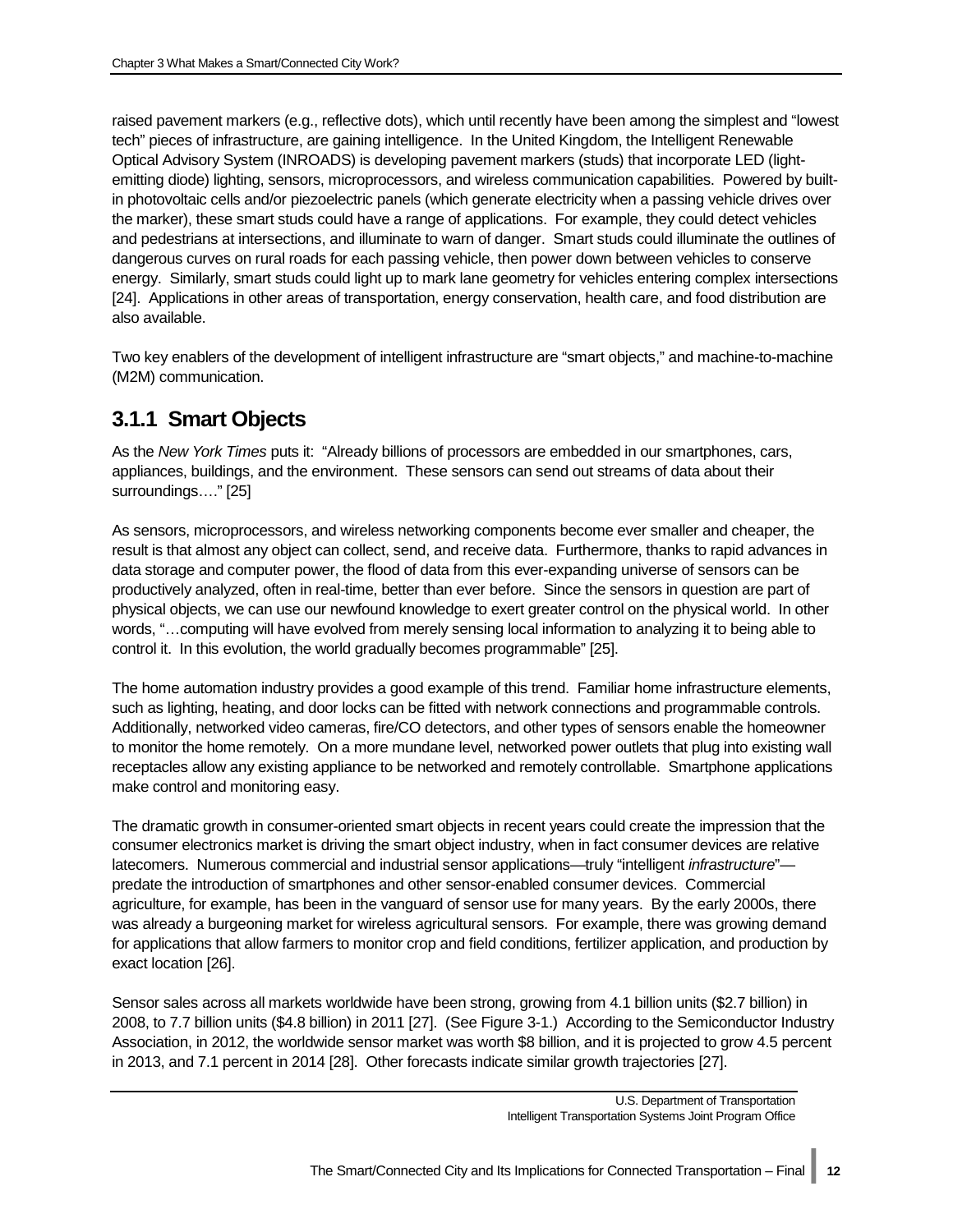

#### <span id="page-18-2"></span>**Trajectory of Sensor Sales Keeps Setting New Records**



### <span id="page-18-1"></span><span id="page-18-0"></span>**3.1.2 Machine-to-Machine (M2M) Communication**

The vital corollary to objects getting smarter is that they are also, increasingly, able to communicate with each other. Machine-to-machine (M2M) communication is not new; it began almost two decades ago, using now mostly defunct private networks that enabled basic monitoring and control functions to be carried out remotely for certain infrastructure elements. The Internet quickly supplanted private networks, lowering the cost and simplifying the deployment of M2M applications. In theory, every object could have its own Internet Protocol (IP) address. One potential limiting factor for this vision is the supply of unique addresses. The current stock of approximately 4.3 billion IP addresses, generated via Internet Protocol Version 4 (IPv4) is nearly depleted [29]. Fortunately, development of the successor protocol Internet Protocol Version 6 (IPv6) has been underway for several years, and will solve the IP address supply problem. IPv6 offers "enough potential Internet addresses to give every atom on the face of the earth its own address" [30].

From the perspective of public infrastructure management, an important aspect of M2M communications over the Internet is that networked objects have from the beginning been designed and deployed following the "federated" model familiar in the development of information systems architectures. Federation allows for interoperability and information sharing among semiautonomous, decentralized systems, and applications [31]. For physical infrastructure, federation means that:

*. . . New network-friendly devices . . . are able to set, define, install, and debug themselves. In the case of infrastructure, gas valves, telecommunication switches, traffic signals, and other devices could be added to the infrastructure system at any time. The infrastructure management system will be able to recognize them immediately and start passing orders and receiving data from them [32].*

A relatively recent development in intelligent infrastructure illustrates the value of combining M2M with "smart object" capabilities. Intellistreets [33] is a company developing "intelligent" lampposts—streetlights that incorporate wireless networking (among all lampposts on a network, with cloud-based servers, with emergency-response centers such as police stations, and with other applications); adaptive lighting (to conserve energy); communications capabilities (audio and visual display); digital street signs; and the ability to support cameras and environmental sensors such as gas-leak detectors, seismic monitors, and flood detectors. The smart lampposts can be integrated into larger public management systems. For example, during road construction the lampposts could be remotely programmed to change their digital street signs to display detour notices and to guide motorists via sequenced, flashing lights, while integrated cameras allow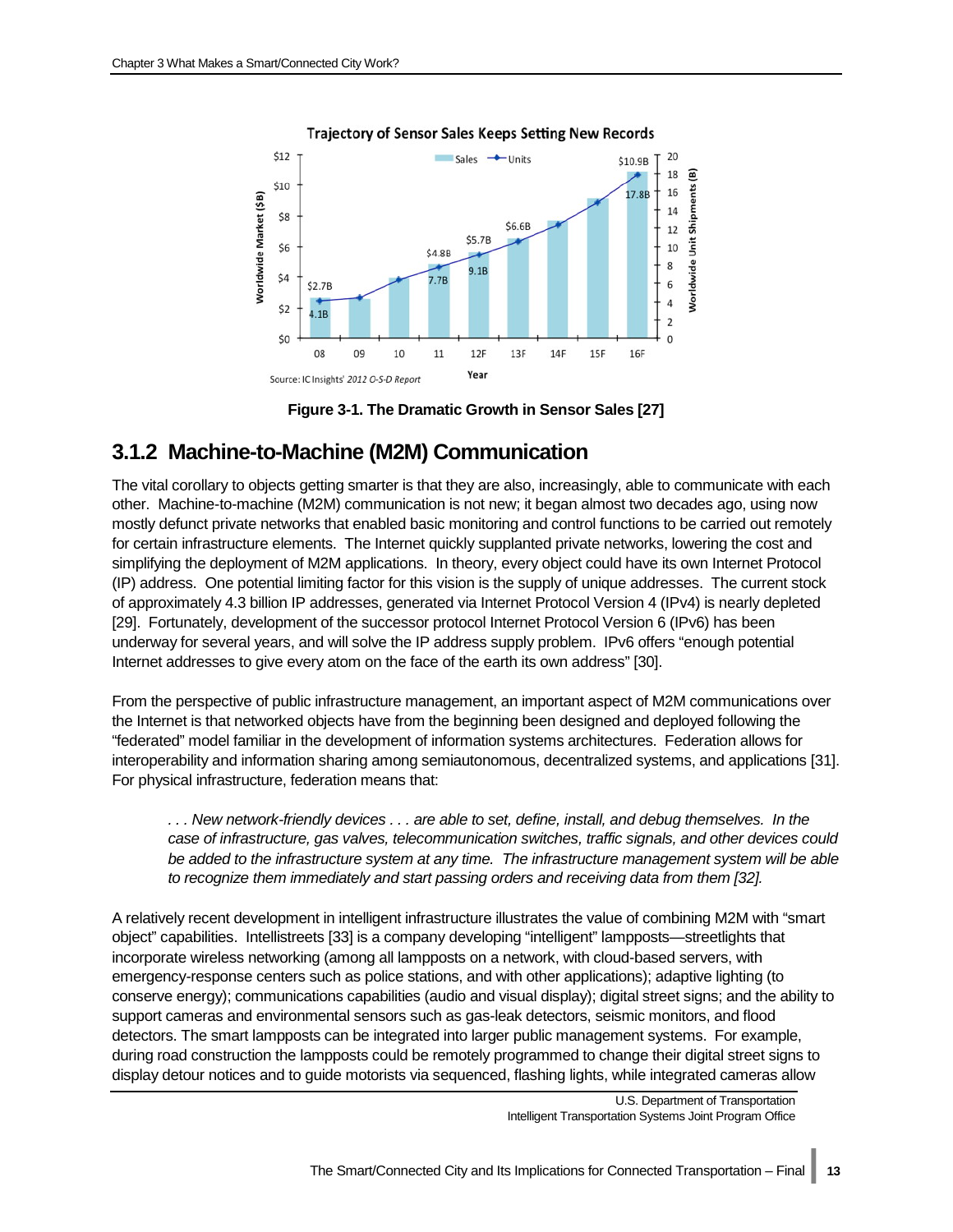staff at the transportation management center to monitor traffic. In the event of a violent event such as a gunman in an office building, lampposts on the perimeter of the area could flash red and give emergency announcements while integrated cameras enhance police visibility of the area.

## <span id="page-19-0"></span>**3.1.3 Internet of Things**

The growth and evolution of smart infrastructure comprises an incremental set of developments. First, as technology costs continue to drop, more and more objects will acquire intelligence via integrated sensors, processors, and wireless transmitters. Second, the devices will be networked in a federated model, enabling flexibility and scalability. Third, M2M (along with the appropriate software) will enable smart infrastructure elements to rely on each other to coordinate actions.

This concept of semiautonomous, networked objects has been dubbed the "Internet of Things" (IoT). IoT is a concept industry analysts, futurists, and numerous science fiction books and movies have been forecasting for decades. Many forecasts have been narrowly focused on consumer-facing applications—from pet trackers to remote car starters—that pair smartphone apps with IoT-enabled devices. Such examples are intriguing, but fall far short of the full potential of the IoT. Other examples are more compelling because they demonstrate how the IoT makes use of big data to provide contextual awareness for improved resource management. For instance, in the freight rail industry, "[c]omputers pull GPS data from railway locomotives [such as] the weight and lengths of trains, the terrain and turns, to reduce unnecessary braking and curb fuel consumption by up to 10 percent" [34].

Various other infrastructure system elements could have similar influence. Whether it is traffic signals that are entirely coordinated and can be dynamically controlled [35], parking that prices itself based on demand to optimal usage [36], or networked street lights that sense the presence of people or autos as noted above, the ability of intelligent infrastructure to impact the world is clear.

Recent market forecasts for the IoT from component manufacturers and industry analysts all predict dramatic growth in the coming years. For example, both Cisco [37] and Ericsson [38] predict at least 50 billion Internetconnected devices in use worldwide by 2020. The McKinsey Global Institute estimates the potential economic impact of the Internet of Things to be \$2.7 trillion to \$6.2 trillion per year by 2025, with the largest impacts in health care and manufacturing [39]. (Together, urban infrastructure and vehicles—an approximation of total transportation impacts—make up \$0.15 to \$0.35 trillion of the total.)

## <span id="page-19-1"></span>**3.1.4 Challenges: Privacy and Security**

The Internet of Things is a world where anything with intelligence will have an online presence, generating rich, contextual data that could be put to uses currently perhaps unimagined. The value of these possibilities rests on systems that measure, track, and analyze more about our world than ever before. The new volume and variety of data creates new privacy risks.

For example, a system called Presence Orb uses sidewalk trash compactor bins that can capture the media access control (MAC) address of nearby smartphones to measure pedestrian movements [40]. There is a range of productive uses of that data, from real-time transportation and event planning to marketing to road and sidewalk design. However, MAC addresses are linked to individual devices, creating a risk of privacy invasion. To reduce that risk, version 8 of Apple's operating system for iPhones, iOS, scrambles MAC addresses on its devices [41].

Alongside private sector initiatives to insulate particular devices from privacy risks, the public sector is responding with its own approaches.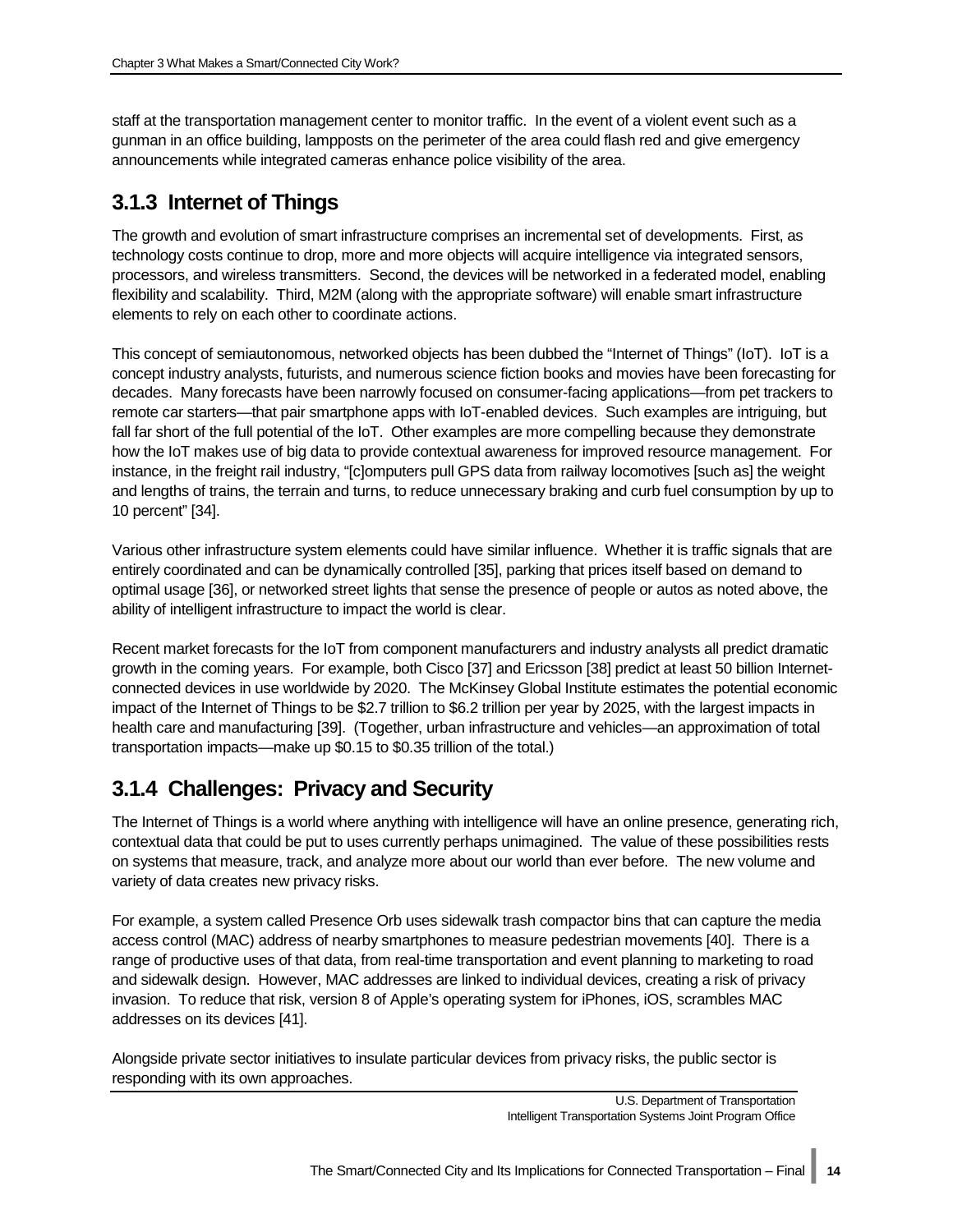- In 2012, the Obama Administration released the Consumer Privacy Bill of Rights, which clarified consumers' rights related to collection, transparency, respect for context, security, access and accuracy, and individual control over personal data collected. As with essentially all other U.S. privacy initiatives, it is aligned with the Fair Information Practice Principles (FIPPs) embodied in the Privacy Act of 1974 [42].
- In May of 2014, the courts of the European Union (EU) established a "Right to be Forgotten" under the EU's 1995 Data Protection Directive. It allows individuals to insist that search engines remove links to erroneous or excessive personal information [43]. The EU has proposed regulations to enforce the courts' findings.
- Also in May 2014, the Obama Administration released a report on big data, privacy, and security. It recommends advancing and enacting into law the Consumer Privacy Bill of Rights, updating the Electronic Communications Privacy Act, legislating a national standard for data breaches (a security issue), and other initiatives [42].

IoT security concerns are perhaps even more serious than the above privacy concerns. Even with complete and full privacy regulations, security will remain an issue as the proliferation of networked objects means that there will be vastly increased opportunities for hacking and other threats, in places where they never before existed. IoT devices currently on the market, such as 'smart' refrigerators, have been found to contain inadequate software allowing outsiders to easily hack the device and obtain an outlet into a secure home network. Other devices such as home security cameras were found to have an absence of a platform or interface for proper security: allowing outsiders to easily hack into the unsecure video. A study by the University of Washington found that the software in many common connected devices, such as car devices, medical devices and children's toys made them susceptible to hacking [44].

An important aspect of IoT devices is that, due to their presence on the Internet, IoT objects are detectable. In fact, there exists a search engine specifically designed to find IoT devices, Shodan, which crawls the Internet to catalog connected devices. Users can search this catalog and discover the IP address, geographic location, and characteristics of each device, including whether it is password protected.

*Countless traffic lights, security cameras, home automation devices, and heating systems are connected to the Internet and easy to spot. Shodan searchers have found control systems for a water park, a gas station, a hotel wine cooler, and a crematorium. Cybersecurity researchers have even located command and control systems for nuclear power plants and a particle-accelerating cyclotron by using Shodan [45].*

Shodan illustrates the critical importance of addressing IoT security comprehensively—from passwords, to firewalls, to considerations of whether certain devices ought not to be connected to the Internet. As with the privacy issues, both the private and public sectors are responding to security concerns.

- Technology companies have held hack-a-thons in which computer experts are tasked with attempting to hack various security platforms, enabling the companies to identify and eliminate vulnerabilities [46] [47].
- The Federal Trade Commission (FTC) has taken steps to ensure consumer security by requiring companies to explicitly state a lack of security software and platform or to provide the software and platform [44].
- In a related effort in 2014, the Obama Administration established the nonbinding Cybersecurity Framework to help reduce cybersecurity risks to the Nation's critical infrastructure. The Framework is a national standard to identify, assess, and manage cybersecurity risks. Although currently the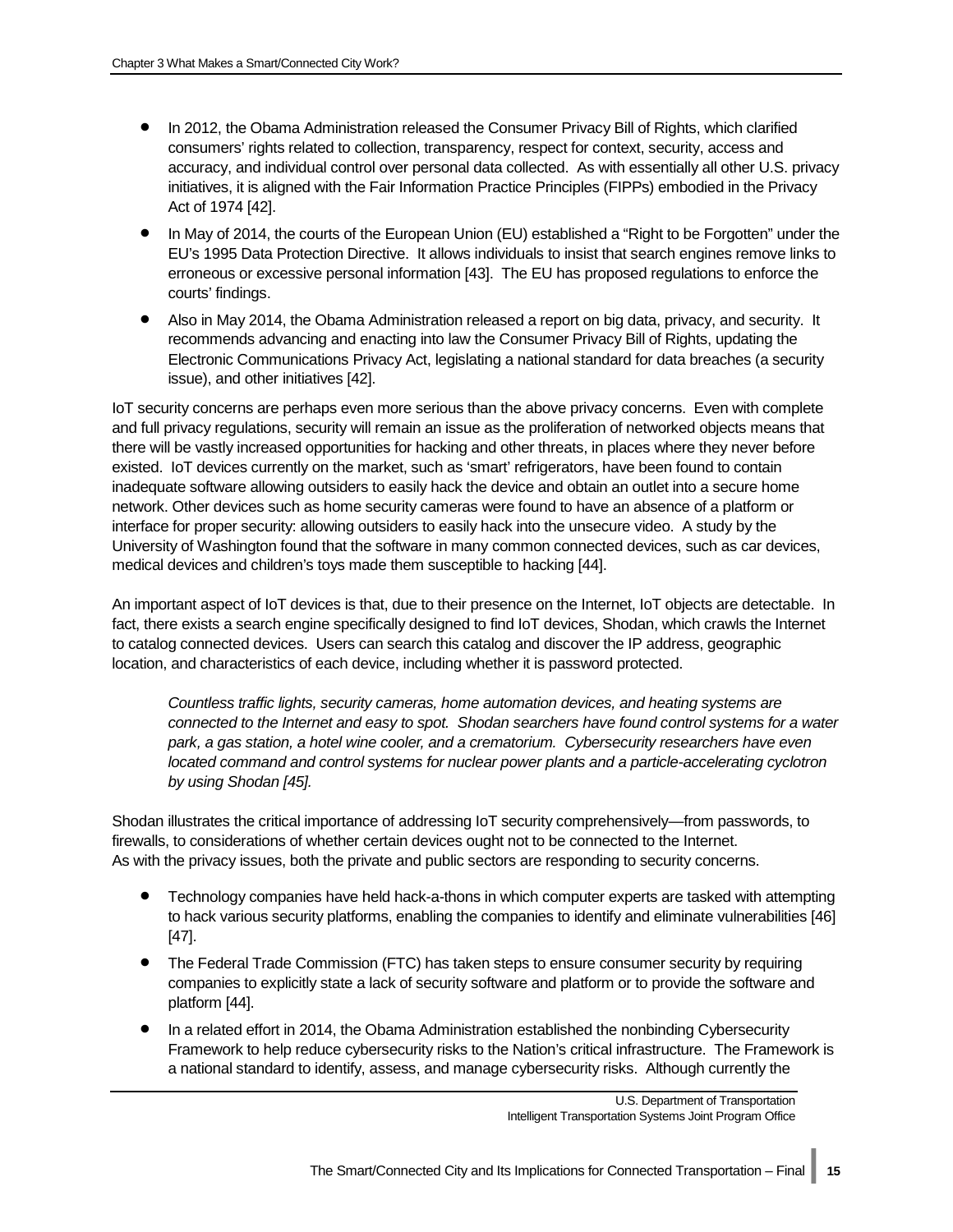Framework focuses on critical Internet infrastructure that pertains to the essential security, national economic security, and national public health or safety, the principles can be expanded to IoT devices [42].

National and multinational governments are promising to remain engaged and vigilant on privacy and security issues. The European Commission is weighing alternative regulatory frameworks for both aspects of the IoT [48]. In the U.S., Edith Ramirez, the Chairwoman of the FTC, has indicated that IoT privacy and security implications are areas of concern, and the FTC hosted a workshop on these topics in November 2013 [49]. However, individual protections offered by the EU and the U.S. tend to differ; the extent to which their approaches will converge is an open question [50].

## <span id="page-21-0"></span>**3.2 Process Innovations**

In a smart/connected city, data will be more readily available from intelligent infrastructure as discussed above. Determining how to interpret that data is a critical step in creating value from the data and making smart decisions. This section reviews three main themes in the process innovations that drive and inform smart/connected cities:

- **1.** Big data,
- **2.** Crowdsourcing, and
- **3.** Gamification.

## <span id="page-21-1"></span>**3.2.1 Big Dat[a1](#page-21-2)**

j

A fully developed connected vehicle environment will produce vast amounts of information as vehicles and infrastructure send messages to one another. Effective use and management of this data has the potential to transform the transportation industry and transportation in a connected city. "Big data" is a term for a family of techniques and technologies that many businesses are increasingly using to improve and streamline their business practices, and it holds real promise for the management and analysis of connected transportation data.

Big data is an approach to generating knowledge in which a number of advanced techniques are applied to the capture, management, and analysis of very large and diverse volumes of data—data so large, so varied, and analyzed at such speed that it exceeds the capabilities of traditional data management and analysis tools. Big data is often discussed in terms of the 3 Vs: unprecedented **volumes** of data, with substantial **variety** in the types of data collected and analyzed at high **velocity**—to enable real-time decision making. Some organizations have defined a fourth V, **veracity**, and even a fifth V, **value**. Regardless of whether one favors a three-, four-, or even five-V definition of big data, the Vs alone are shorthand and leave a lot of questions unanswered. The following sections describe big data by contrasting it with traditional approaches for data capture, management, and analysis.

[Table 3-1](#page-23-0) provides a summary. Although the table lays out stark differences between traditional and big data approaches, in practice they lie on a continuum, with the two columns in the table staking out the endpoints. Many cases of analysis will land somewhere in the middle, looking like big data in some aspects and traditional analysis in others.

<span id="page-21-2"></span><sup>&</sup>lt;sup>1</sup>This section also appears in another paper produced by the Volpe Center and sponsored by the ITS JPO entitled "Big Data's Implications for Transportation Operations: An Exploration." It is in publication.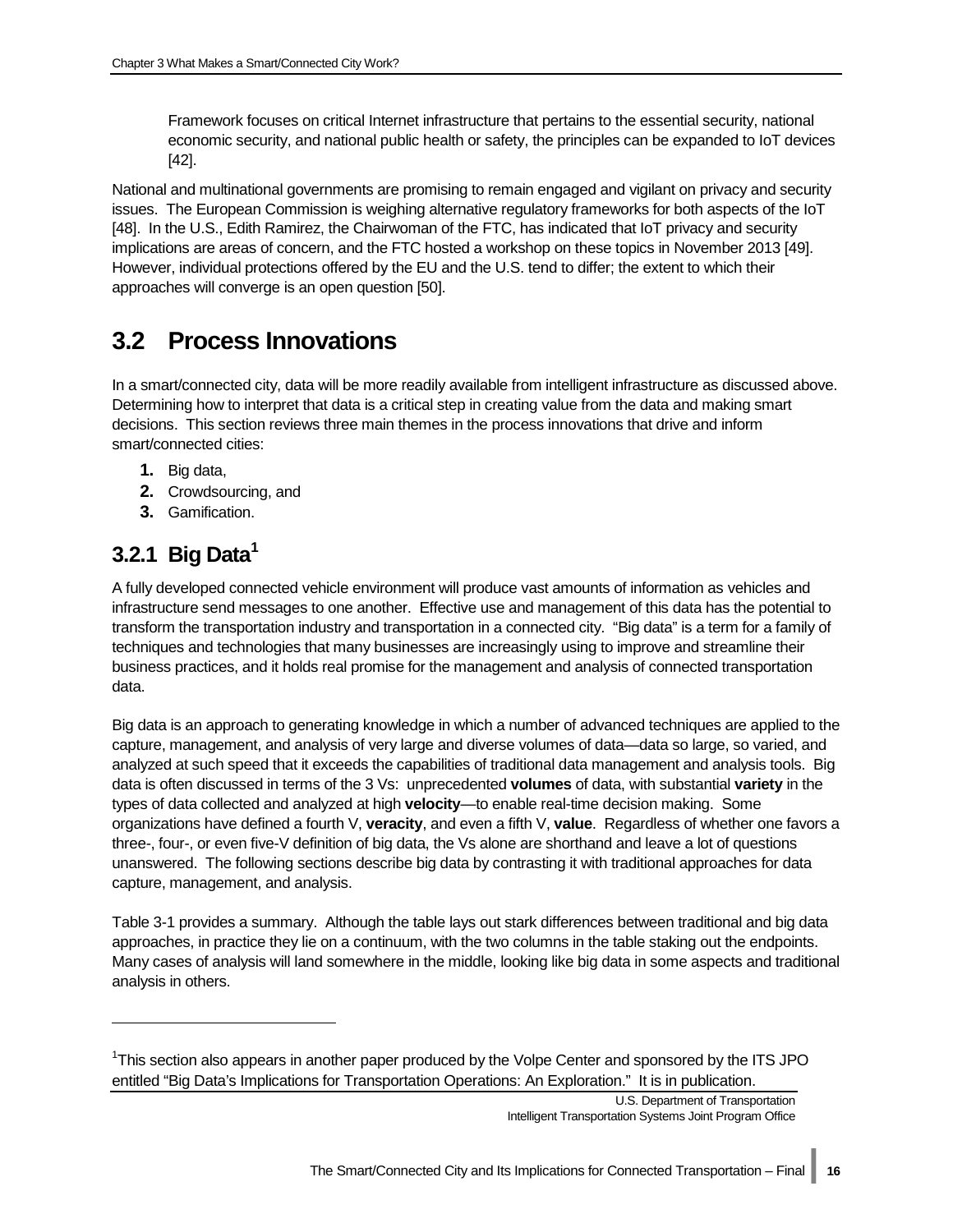#### *3.2.1.1 Data Capture*

In data capture, there are three defining differences between big data approaches and traditional approaches.

First and most important, big data often involves measuring the behavior of nearly an entire population or system, whereas traditional analysis relies on statistical samples. While traditional analysis is often designed around the conditions that allow valid statistical inference about the characteristics of a population based on measurements on a small sample, big data-style analysis is built around the possibility of learning about systems by observing them in their entirety.

A second and related difference between traditional and big data approaches to data capture is that traditional approaches, because they feature a collection of fractional samples, usually require much more careful planning to ensure that data are captured at the right place and time under the right conditions. Because a small number of observations must be leveraged to provide information about the entire population, those observations carry a lot of weight and must be chosen carefully. Often, preconceived notions of causation guide data collection so that what are anticipated to be the key variables are measured. With big data, knowledge is produced by observing much larger datasets, including the entire system/population; the question of which data to collect is eliminated (or at least deemphasized). An important byproduct of this fact is that data collected for one purpose can often be reused to answer other questions.

A third distinguishing feature of data capture for big data is that the data are often coming from multiple sources and are diverse—including actively or passively crowdsourced data (see section [3.2.2 f](#page-24-0)or a discussion of crowdsourcing) and/or electronic records of other activities incidental to the question at hand, also known as "electronic breadcrumbs." This "multiple source" characteristic of big data is linked to the need for copious data about a population: both crowdsourcing and the "electronic breadcrumbs" are often less expensive than purpose-driven targeted data collection. It is also related to difference #2 above, that data can be repurposed more easily when working with big data.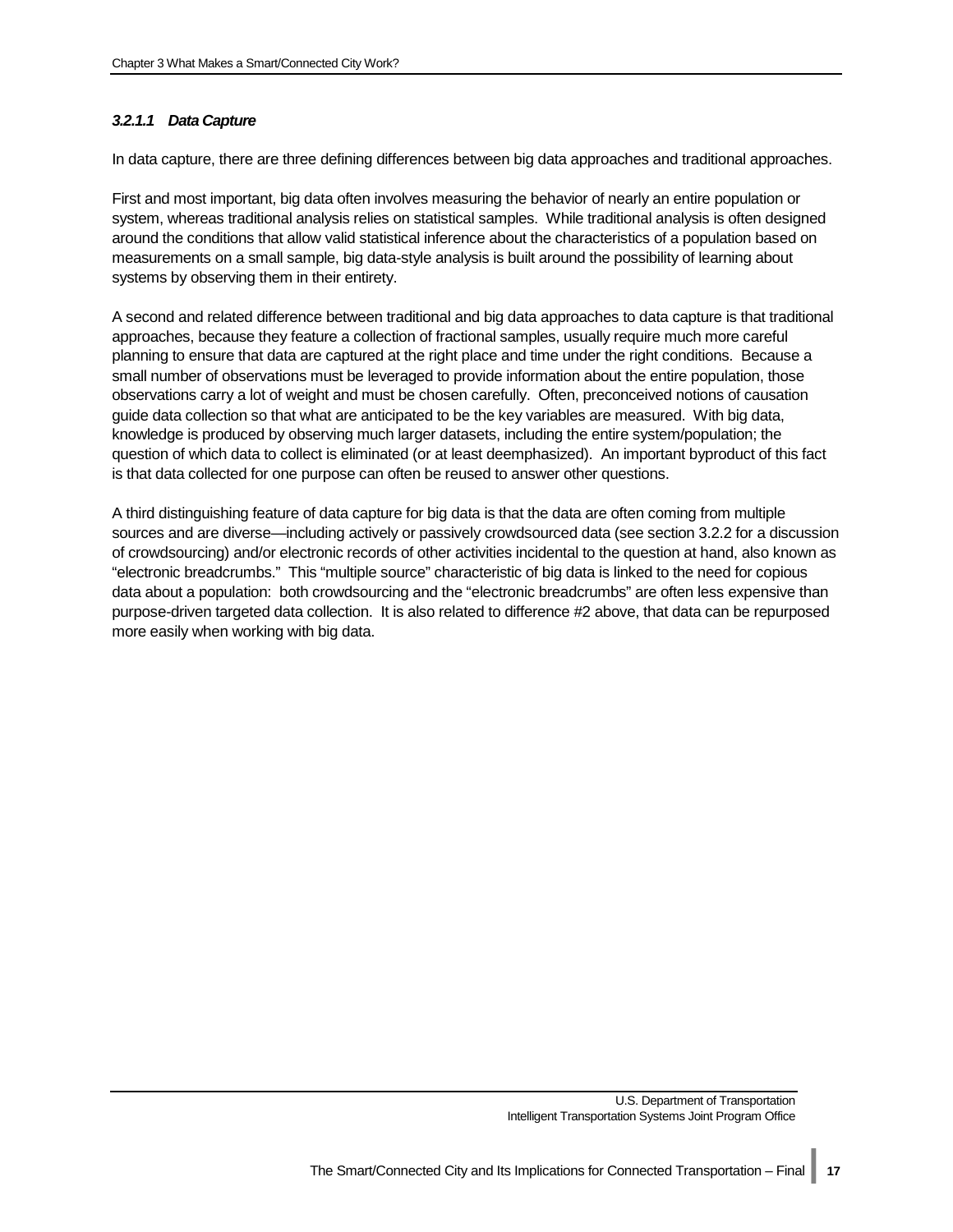|                             | <b>Traditional Approaches</b>                                                           | <b>Big Data Approaches</b>                                                                                                                                          |
|-----------------------------|-----------------------------------------------------------------------------------------|---------------------------------------------------------------------------------------------------------------------------------------------------------------------|
| <b>Data Capture</b>         |                                                                                         |                                                                                                                                                                     |
|                             | Yes                                                                                     | <b>No</b>                                                                                                                                                           |
| <b>Statistical Sampling</b> | Small fractions of the populations<br>are sampled                                       | Datasets encompass nearly all of<br>a population                                                                                                                    |
| <b>Experimental Design</b>  | <b>Critical</b><br>Guided by theories of causation<br>and need for statistical validity | <b>Less Important</b><br>Data collected for other purposes<br>often analyzed to address new<br>questions (repurposed data)                                          |
| <b>Number of sources</b>    | Limited<br>Data come from dedicated<br>sampling/collection                              | <b>Very Large</b><br>Crowdsourced data or "electronic<br>breadcrumbs"-incidental,<br>automatically or system-generated<br>electronic records-often feed<br>analyses |
| Data Management             |                                                                                         |                                                                                                                                                                     |
| <b>Storage</b>              | <b>Single Physical Location</b>                                                         | <b>Multiple Locations</b>                                                                                                                                           |
|                             |                                                                                         | Shared or virtual access (cloud)                                                                                                                                    |
| <b>Structure</b>            | <b>Structured</b><br>Data resides in fixed fields                                       | <b>Structured and Unstructured</b><br>Some data not in fixed fields, e.g.,<br>video and text streams in addition<br>to structured data                              |
| <b>Data Analysis</b>        |                                                                                         |                                                                                                                                                                     |
| <b>Analytical Approach</b>  | <b>Statistics</b><br>Traditional regression methods                                     | Data Science<br>Pattern recognition and machine<br>learning in addition to traditional<br>statistics                                                                |
| <b>Number of Variables</b>  | Limited                                                                                 | <b>Very Large</b>                                                                                                                                                   |
|                             | <b>Manual</b>                                                                           | Automated                                                                                                                                                           |
| Processing                  | People use specific tools and                                                           | Optimization routines create best-                                                                                                                                  |
|                             | intuition                                                                               | fit models                                                                                                                                                          |

#### <span id="page-23-0"></span>**Table 3-1. Defining Characteristics of Traditional Versus Big Data Approaches**

#### *3.2.1.2 Data Management*

Data management for big data is distinctive principally in that it is usually decentralized as a matter of necessity. Big data capture often draws on decentralized data sources, as through crowdsourcing and/or "electronic breadcrumbs," and collecting and consolidating this data often requires distributed resources. Because of the size of the datasets involved, data handling and analysis are often impractical if limited to dedicated servers, and cloud computing becomes preferable. Finally, the diversity of the data that may be analyzed in big data approaches, including traditional structured databases and unstructured data such as video and text, lends itself to a diversity of data storage sites that need to be connected and collated to allow the analysis to proceed. In the context of transportation operations where various data in a region are collected and physically held by different jurisdictional and modal agencies or departments, big data necessarily implies data sharing among agencies. Big data techniques like cloud computing and federated data systems help address this challenge.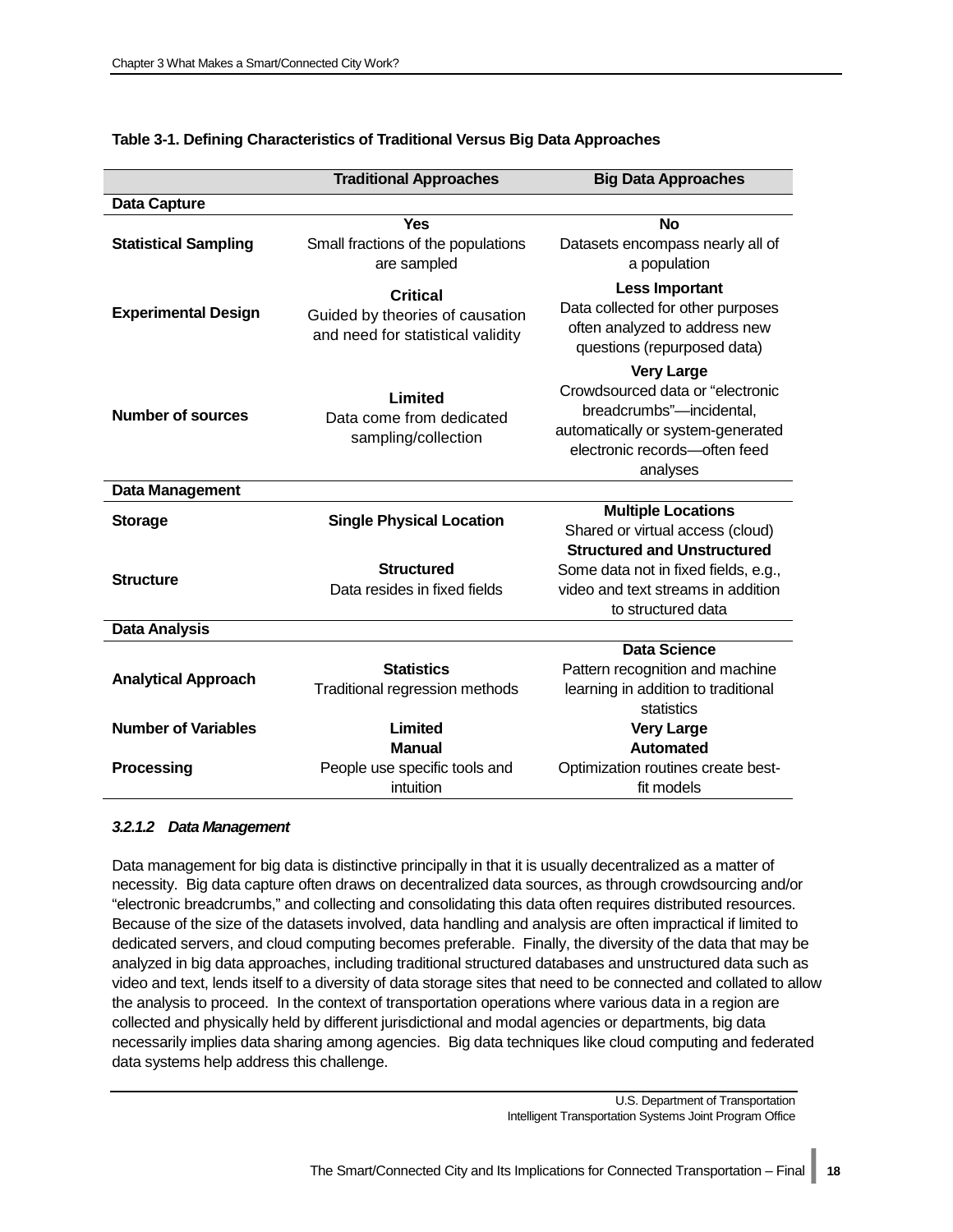#### *3.2.1.3 Data Analysis*

When dealing with big data, datasets of interest often contain huge numbers of variables and vast numbers of data points. Traditional statistical methods are often insufficient and unsuitable for reliably gleaning information from such diverse datasets, and traditional data handling techniques, such as SQL (Structured Query Language) databases, are often not up to the task of handling the volume. Instead, it is necessary to use a family of approaches referred to as "data science," which encompasses a number of fields including advanced statistics, signal processing, machine learning, and pattern recognition [51]. To handle the volume of data, data science must be coupled with data handling techniques suited for large datasets such as distributed computing.

#### *3.2.1.4 Examples*

Big data analytics are in wide use across various industries.

**Insurance Fraud Detection**: GE suffers fraudulent claims against its warranties on home appliances. The company's traditional method of detecting fraudulent claims is to compute 26 metrics for each claim (e.g., time to end of the warranty) and refer the claim to an auditor when multiple metrics fall outside acceptable ranges. One limitation of this claim-by-claim approach is that it is impossible to discern patterns emerging in the incoming claims. After instituting a big data approach looking across all aspects of all claims, GE estimated that it saved \$5.1 million in the first year [52].

**Predicting Mechanical Failure**: United Parcel Service (UPS) uses big data analytics to reduce its maintenance costs. Because on-the-road vehicle breakdowns tend to be expensive and disruptive to its operations, UPS used to replace certain parts on its trucks every two to three years. However, this led to the replacement of perfectly good parts; the simplistic maintenance plan was wasting money. Starting in the early 2000s, UPS began to use predictive analytics to identify those parts that were in fact nearing failure and in need of replacement. Equipping the vehicle undercarriage with an array of sensors, UPS identifies patterns in the sensor readings that corresponded with part failure. Armed with a fleet of sensor-equipped vehicles and knowledge of the patterns that presage failure, UPS is now able to predict part failures and replace parts only as needed [53].

**Market Segmentation**: Netflix estimates that 75 percent of its viewers' activity is guided by recommendations that it provides. Its recommendation engine is an algorithm fed by and based on a stream of disparate data. An essential part of that data is a video code catalog, wherein different movies and television shows are classified according to a wide range of categories (over 76,000 categories as of late 2013 [54]): release date, director, and many others. User behavior is critical to the matching algorithm: the company tracks what a user watched, searched for, and rated, as well as browsing and scrolling behavior [55].

Big data describes the process by which previously impossible insights can be extracted from the huge volumes of diverse data that are becoming increasingly available. As such, it points toward the possibility of managing the various, interconnected systems within a connected city more efficiently and synergistically than we can foresee.

### <span id="page-24-0"></span>**3.2.2 Crowdsourcing**

While big data provides a machine-centered approach to improved data use, crowdsourcing is a more personcentered path to the same goal. Crowdsourcing refers to "the practice of obtaining needed services, ideas, or content by soliciting contributions from a large group of people and especially from the online community rather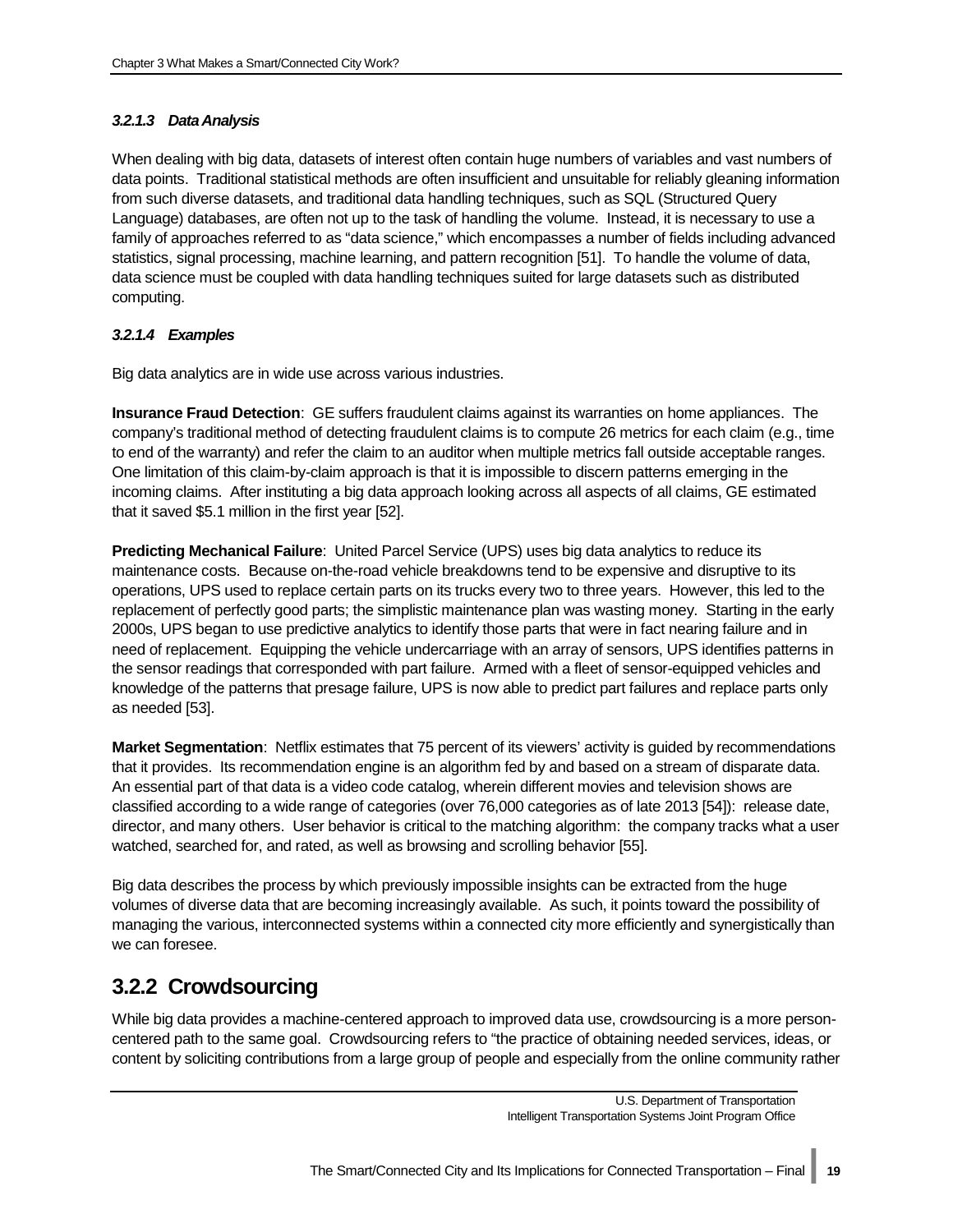than from traditional employees or suppliers" [56]. That is, it is an approach to value generation that draws on inputs from groups of generally unknown individuals.

The mobile navigation application "Waze" relies on multiple forms of voluntary user input—crowdsourced data—to generate real-time traffic alerts, route suggestions, and estimated times of arrival. In the least intrusive form, users consent to have their location tracked as they drive with a one-time click; in return they get access to the service's alerts and predictions for as long as they use the service. This style of data crowdsourcing could be termed "passive crowdsourcing." At the next level, users can connect to friends through Facebook and share their driving experience. By choosing to involve Waze in their Facebook life, users make it easier for Waze to mine their social media entries for useful data. In the most direct form of engagement with Waze, users can choose to post information for other users' use, such as reports traffic incidents or local gas prices; in exchange, they users earn points with which they can "buy" specialized avatars that represent their vehicle on the virtual map, which other users can see [57]. Gathering crowdsourced data in this way, relying on users to directly input it, could be termed "active crowdsourcing."

Crowdsourcing has also become a common way of generating ideas or solutions to problems. For example, in 2010, the General Services Administration launched Challenge.gov, which is a platform for Federal agencies to host competitions. Since then, 58 agencies have run 288 challenges through the site [58]. The site was modeled on private sector challenge hosting websites, presumably because of their popularity and success.

Crowdsourcing is important to the concept of the connected city because it provides a low-cost approach for collecting data and insights from willing participants. As the Waze example illustrates, multiple forms of crowdsourcing can allow connected travelers to work together to create a fairly holistic picture of traffic issues and options. There are undoubtedly other possibilities for crowdsourced data to improve connected transportation as well.

## <span id="page-25-0"></span>**3.2.3 Gamification**

Gamification refers to the application of game design principles to non-game activities, incentivizing user engagement by appealing to a sense of fun and competition. The approach often involves awarding points and badges or comparable status symbols for good performance. Competition is often encouraged through leaderboards or some other means of performance comparison [59]. Examples include the following:

Microsoft convinced many customers of its Office productivity suite to learn its new, ribbon-based menu structure (which up until then had been essentially unchanged for over a decade) by creating a game: Ribbon Hero 2. The game offers levels that mark the gamer's experience and skill, with each level providing new challenges in the use of Excel, PowerPoint and the rest of the Office family [60].

Foursquare is a location-based social networking service that uses game elements to gain popularity with its users and make the service more valuable to sponsors. Foursquare users can earn points and badges by "checking-in" at locations, including retailers and restaurants. For users, the benefit of being tracked by Foursquare and checking-in is to gain retail specific coupons, arrange to meet friends who also use the service, and become the mayor of a location by checking-in more than other users. At the same time, this user location and activity information is enormously valuable to Foursquare and its sponsors, who can use it for market analysis and targeted advertising [59]. Chromaroma is a location-based online service in London that encourages travelers to use all sorts of alternative transportation [61]. The core of its approach is a game that allows London's commuters to gain points for themselves or a team by using public transportation, walking, and biking, or by visiting certain check-in locations. The person or team with the most points at each location is considered the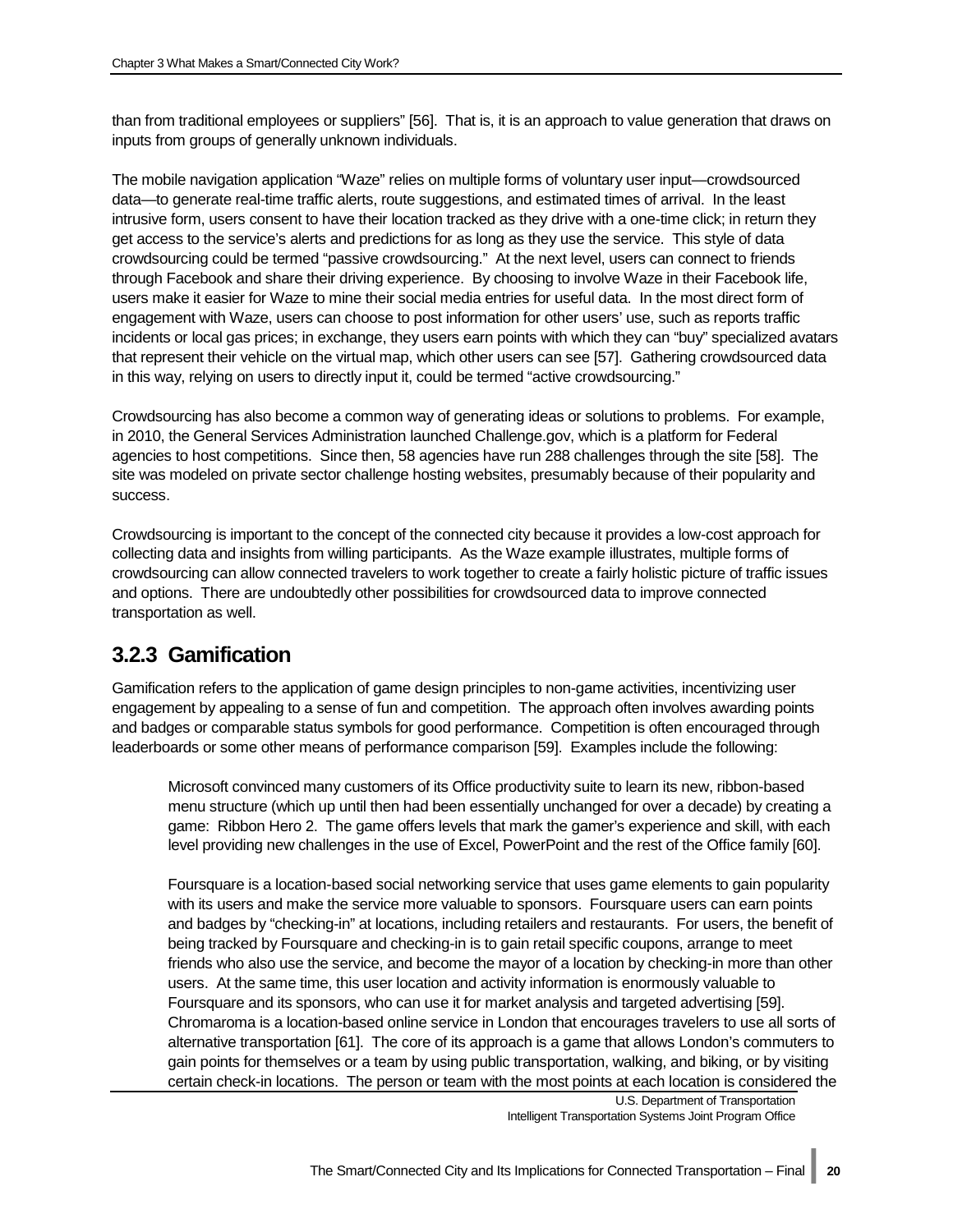leader until dethroned. Players can also receive points by completing missions, which are often designed to distribute ridership equally among transit options. The service also encourages users to share their travel activities with their social networks [62]. It includes many game elements: competition, cooperation, and the status that comes with achievement. As with Waze, it requires users to provide their location data to a back-office system. As James Burgess notes in *Thinking Highways*, it also offers a means for transit system operators to encourage behavior that benefits the system overall:

*It is easy to imagine Chromaroma being an important part of the travel management plan around a big event. It has unique potential to personalize [sic] travel information for individual travelers – "You are trying to travel through Kings Cross station as often as possible. Watch out for the (disruption or special event) on Wednesday!" Challenges and rewards could be used to draw travelers away from busy stations or dangerous incidents [62].*

Gamification facilitates knowledge generation process by encouraging broad user participation in activities that generate useful data at low cost. It can also be valuable in encouraging people to act in a way that advances the goals of a company or government agency. For example, transportation agencies may be able to use gamification to actively respond to traveler demand and affect their choices.

## <span id="page-26-0"></span>**3.3 Smart Energy Management**

This section describes two related innovations in electricity distribution and management. First is the "smart grid," which is the natural extension of intelligent infrastructure technologies and practices to the realm of energy. The smart grid unlocks efficiencies when appliances, buildings, and power plants are networked to make automated decisions. Second, electric vehicles (EVs) create new needs for energy availability and also the potential for new flexibility in energy storage and demand shifting.

## <span id="page-26-1"></span>**3.3.1 Smart Grid**

The emerging "smart grid" infrastructure integrates ICT into the electrical power grid to sense and intelligently act on real-time energy flow information, making it possible to greatly improve the efficiency, reliability, and sustainability of the electricity system. By dynamically allocating building-scale as well as commercial-scale power generation, the smart grid is making possible the growing share of intermittent power sources such as wind and solar.

According to Cisco, the smart grid will ultimately eclipse the size of the Internet:

*Our expectation is that this network will be 100 or 1,000 times larger than the Internet. If you think about it, some homes have Internet access, but some don't. Everyone has electricity access—all of those homes could potentially be connected [63].* 

Other companies, including IBM, Intel, and many startups, are ramping up smart grid efforts to capitalize on expected investments from utilities and federal and state governments. Smart meters in a person's home, for example, can already communicate energy usage to utilities in near real time. Targeting this smart grid building block, the Obama Administration set a target of 40 million smart meters in U.S. homes by 2015 [64].

In the future, real-time sensing and digital communication may allow both utilities and consumers to manage the electricity supply more efficiently. Using sensors or an embedded router in a substation, a local utility can send information about demand in real time to power generators as well as send automatic low power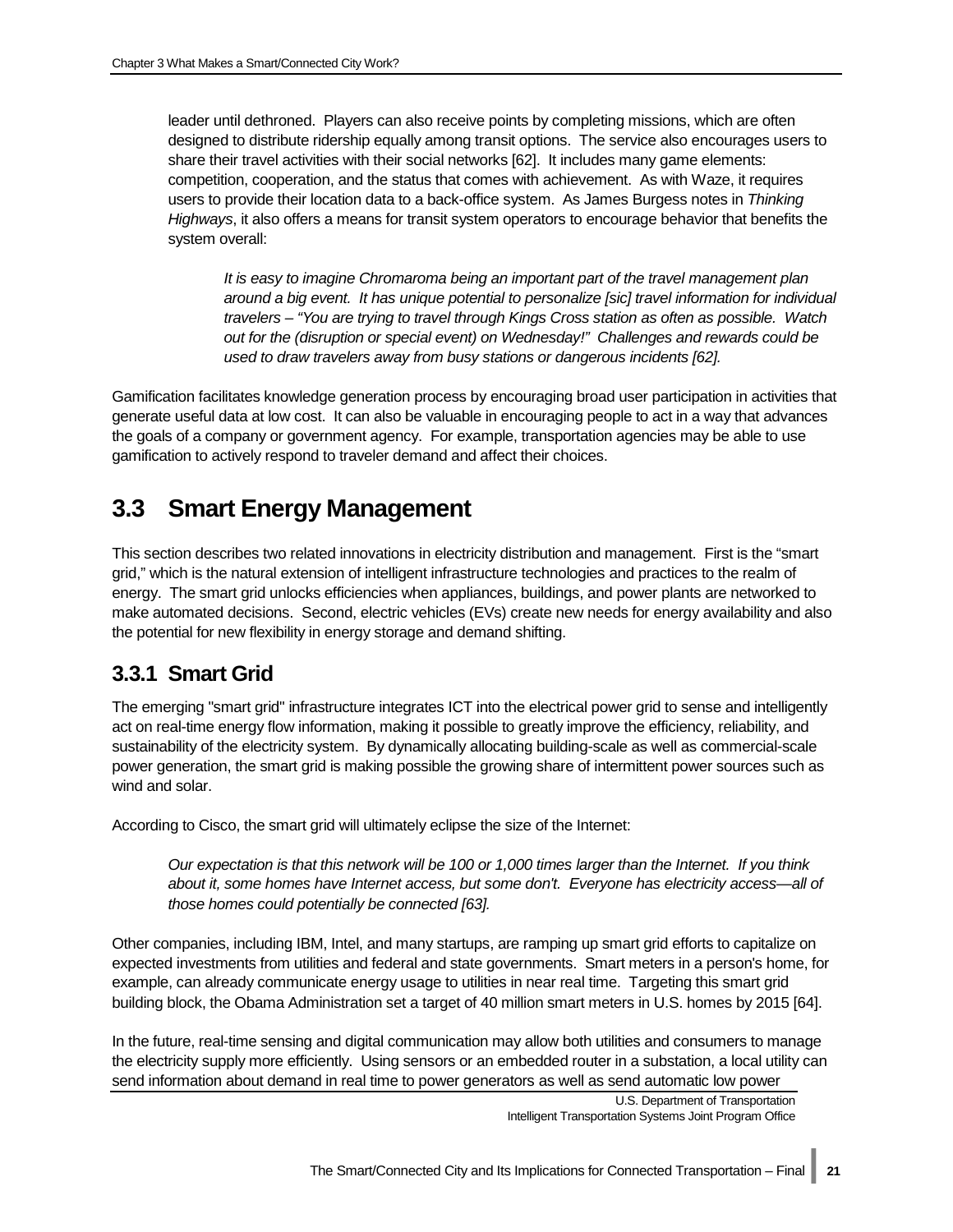commands to customers' appliances and automated building systems. That will allow generators to run more efficiently and to incorporate larger quantities of intermittent wind and solar power.

Several ongoing challenges exist to full development of smart grids in the U.S. and globally. For one, to link far-flung electricity supplies to demands, a smart grid needs efficient long-distance transmission. High-voltage DC power lines can efficiently transport electricity over thousands of miles, outperforming the AC lines that dominate transmission and distribution grids today [65]. DC grids could connect far-flung sources of renewable energy, allowing utilities to average out local variations in wind and solar power while bringing power to areas without much sunshine or wind. Solar power from the Sahara may power cloudy Germany in the Desertec project [66], and wind power redistributed from all over Europe could power the lights at night.

Another challenge facing the smart grid is the need to match supply and demand time profiles. Advanced energy storage is increasingly meeting that need: Fuel cells, flywheels, pumped air, pumped water, batteries, and other storage technologies are being used to distribute and level power across time and space in accordance with changing demand. Recently, the United Kingdom launched Europe's largest energy storage trial, a 10 megawatt (MW)-hour lithium-ion battery. Instead of just storing energy when it's not needed, the Smarter Network Storage project will also be used to balance the intermittency of wind and other renewables on the grid and ease capacity constraints [67]. Japan has announced a nearly \$300 million grid-level battery storage project that will provide about 60 megawatt-hours to help balance solar power, expected launch in 2015 [68].

The implications of a smart grid far exceed energy efficiency or faster uptake of renewable sources. In the view of economist Jeremy Rifkin, the coming smart-grid future implies a distributed, laterally driven "energy Internet" or "Intergrid" controlled by small building-scale producers and consumers rather than centralized supplier-only utilities [69]. The role of the utility may transition from producing power to managing the power both consumed and generated by customers. Shifting to renewable energy, which is available everywhere, in contrast to fossil fuels that are concentrated in specific geographic areas of the world, further supports a decentralized and distributed energy delivery paradigm. Converting buildings into power plants with on-site generation means that the energy could be consumed locally through building, campus, or neighborhood-level microgrids, or if excess energy is produced, it could be shared dynamically with other microgrids that need it.

## <span id="page-27-0"></span>**3.3.2 Electric Vehicles (EVs)**

Increasingly, EVs are becoming nodes in the smart grid. Automotive OEMs (original equipment manufacturers) have signed agreements with the leading electric power and utility companies to prepare a new infrastructure for the plug-in transport expected to grow rapidly in the coming decades [69]. For example, GM has partnered with Con Edison in launching the Volt, and Daimler has partnered with RWE, a German power company, to establish charging points in Berlin; Toyota has partnered with EDF, France's largest utility. In turn, utilities are installing electric power charging stations along highways, in parking lots, and garages, and there is increasing pressure to develop an interconnected, big data-driven smart grid to manage the complex energy flows that result from the convergence of mobile and stationary energy. Interdependence is growing between the energy and transportation industries as the plug-in EV/fuel cell fleet grows and vehicle-to-grid (V2G) deployment increases hand-in-hand with the installation of intermittent renewable generation.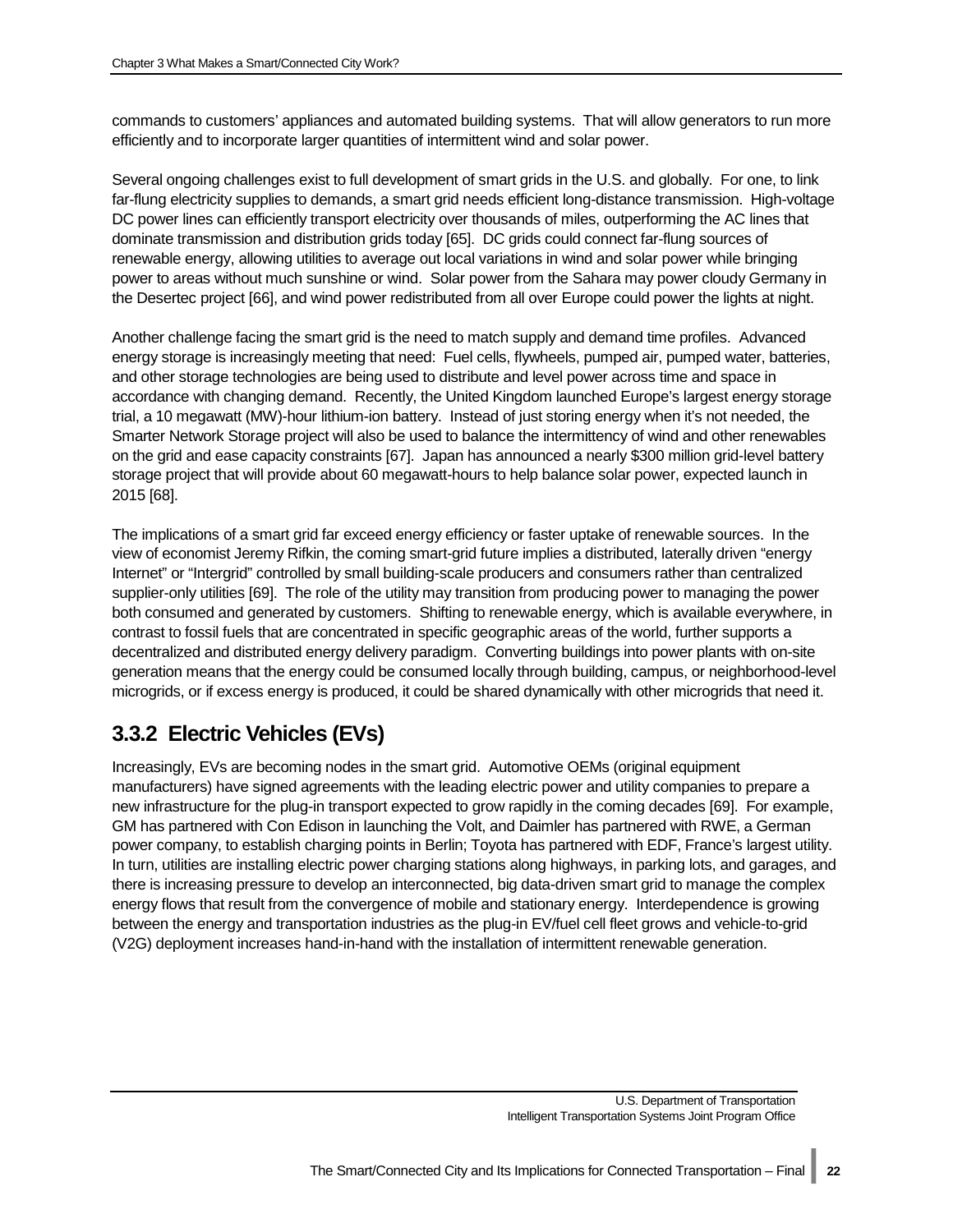

**Figure 3-2. The "LEAF to Home" Power Supply System, Available in Japan [71]**

<span id="page-28-0"></span>A preview of the bidirectional V2G or reverse charging energy linkage can already be seen in Japan, where plug-in electric vehicles assisted in earthquake relief in March 2011. In addition to V2G systems already offered by Mitsubishi and Toyota, Nissan unveiled a new system in 2012 for drivers of its Leaf EV in Japan, which links the Leaf's DC outlet to a home's power distribution panel. Nissan claims that the Leaf's 24 kilowatt-hour, lithium-ion battery can meet the average power needs of a Japanese residence for two days [70]. (See [Figure 3-2.](#page-28-0))

In Delaware, 15 BMW electric Mini E's are being used to "balance the grid" by drawing and selling energy at appropriate times in a project led by the University of Delaware and PJM Interconnection. Each of the vehicles earns about \$5 a day when the sharing system is active, or about \$1,800 per year, making EV ownership financially more attractive. Instead of doing nothing while parked, a plug-in vehicle may be in continuous use as an energy storage system. According to the project lead, utilities are interested in buying electricity from groups of at least 100 vehicles. He estimates that V2G could be commercialized to a larger, multimegawatt scale in 2014 or 2015 [70].

In addition to generating and exchanging data wirelessly, data-connected EVs are becoming able to exchange energy wirelessly with infrastructure via one of a number of power transfer technologies, including inductive and magnetic resonance while either stationary or moving [72]. The necessary infrastructure to add this capability to parking spaces, bus stops, and travel lanes of roadways may limit the short-term applications to fixed routes and fleets. Stationary wireless charging for EVs in a car share is an obvious application. Hence, Hertz Corporation and Hertz Global EV are implementing what is touted as the first wireless charging system for electric vehicles in the car rental industry, called "Plugless Power" [73]. Qualcomm is running a similar wireless charging trial in London. Public transit vehicles are another rapidly growing application of wireless charging. Proterra EcoRide electric buses, already in service on several U.S. transit agencies, use wireless catenary fast-charge at bus stops to let the bus travel seamlessly along the route until a full recharge at the end of the line [74]. Nissan will soon sell an electric vehicle capable of charging wirelessly while idle in a parking lot. And at the 2011 Tokyo Motor Show, Toyota and Mitsubishi introduced an electric vehicle designed in collaboration with WiTricity, a highly efficient magnetic resonance-based wireless charging technology [72].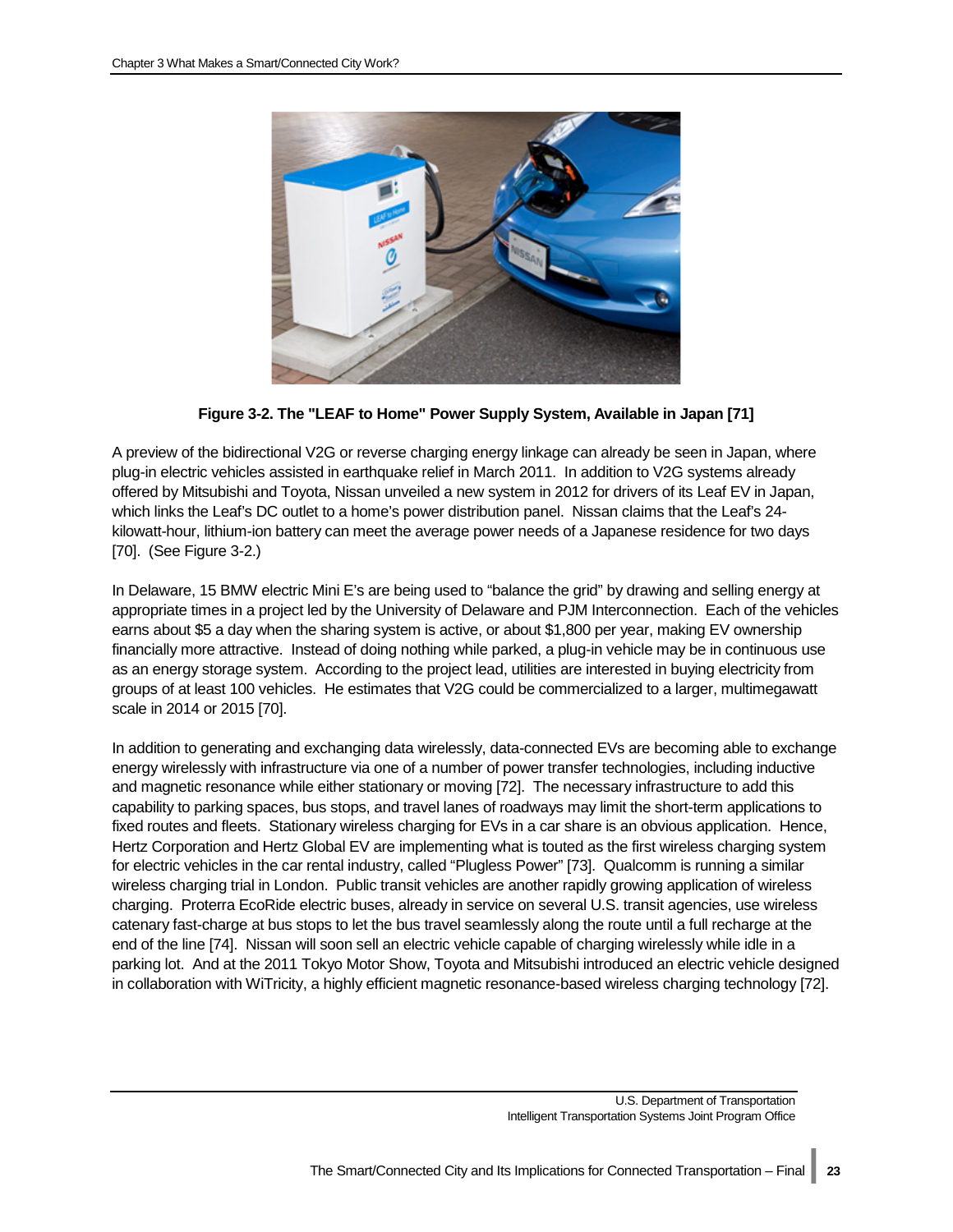## <span id="page-29-0"></span>**3.4 Summary**

The essential moving parts of a smart/connected city include intelligent infrastructure, process innovations that help provide that intelligence, smart energy systems that dynamically respond to and interact with electricity loads and supplies, and, underlying it all, advanced ICT.

[Table 3-2](#page-29-1) summarizes the interacting elements that bring connected city dynamics to life, and draws out how they relate to connected transportation and what questions and issues arise as a result. Chapter 4 dives deeper into the connected transportation implications of connected city trends. Chapter 5 looks more closely at the research questions that need to be addressed as a result.

| <b>Development</b>                                                                                                                                                        | <b>Linkages to Connected</b><br><b>Transportation</b>                                                                                                                                                                                                                                                                                                                                         | <b>Policy Implications or Questions</b>                                                                                                                                                                                                                                                                                                                                                                                                                                                                                                                                                                |
|---------------------------------------------------------------------------------------------------------------------------------------------------------------------------|-----------------------------------------------------------------------------------------------------------------------------------------------------------------------------------------------------------------------------------------------------------------------------------------------------------------------------------------------------------------------------------------------|--------------------------------------------------------------------------------------------------------------------------------------------------------------------------------------------------------------------------------------------------------------------------------------------------------------------------------------------------------------------------------------------------------------------------------------------------------------------------------------------------------------------------------------------------------------------------------------------------------|
| Intelligent<br>Infrastructure:<br>Internet of<br>Things (IoT) and<br>Machine-to-<br>Machine (M2M)<br><b>Process</b><br>Innovation:<br><b>Big Data</b><br><b>Analytics</b> | Cars and transit interact with other<br>networked devices, e.g.,<br>smartphones, streetlights, traffic<br>control devices, building systems;<br>vehicles can transmit information<br>about state of infrastructure<br>Predicting unsafe commercial<br>operators; predicting crashes and<br>congestion; awareness of traveler<br>behaviors across all modes and of<br>real-time travel demands | Operations should identify how to use existing and<br>future data streams from vehicles to identify asset<br>problems and hazards. Need more cross-<br>functional cooperation inside and out of State<br>DOTs for interfacing transportation with IoT.<br>State DOTs can do more with less, targeting<br>probable safety violators, and making more<br>efficient use of existing transportation assets.<br>Need to research how to leverage predictive travel<br>demand information for dynamic demand-side<br>user pricing. Need to break down DOT modal<br>stovepipes to leverage mode-agnostic data |
| <b>Process</b><br>Innovation:<br>Crowdsourcing<br>(e.g., Waze,<br>StreetBump)<br><b>Process</b><br>Innovation:<br><b>Gamification</b><br>(e.g.,<br>Chromaroma)            | Superior and real-time knowledge<br>of state transportation network;<br>ability to influence traveler behavior<br>in real time<br>Travelers have new reasons and<br>ways to use mass transit; ability to<br>influence traveler behavior in real<br>time; personalized traveler<br>experience                                                                                                  | streams.<br>Are conventional VMS and traveler information<br>programs obsolete? Should state DOTs invest in<br>crowdsourced issue reporting? How should THE<br>USDOT leverage public involvement in both tool<br>development and directing capital investment?<br>If we can target congestion-causing travelers, how<br>do we change their behavior to improve total<br>system efficiency at a fraction of the cost of<br>system expansion? How do we fund this? Need<br>strong cross-modal cooperation to achieve<br>multimodality, demand-side measures, and mode<br>shift.                          |
| <b>Smart Energy</b><br><b>Management</b>                                                                                                                                  | Vehicle-to-grid electric vehicles will<br>be an integral part of the electricity<br>system; V2G vehicle locations and<br>state of charge will be critical to<br>plan and track                                                                                                                                                                                                                | Need cross-functional cooperation with the<br>Department of Energy and the Federal<br>Emergency Management Agency, e.g., to<br>integrate planning of roadway sensors, electric<br>infrastructure, and hazard mitigation plans for<br>power grid failures.                                                                                                                                                                                                                                                                                                                                              |

#### <span id="page-29-1"></span>**Table 3-2. Linking Aspects of the Connected City to Connected Transportation**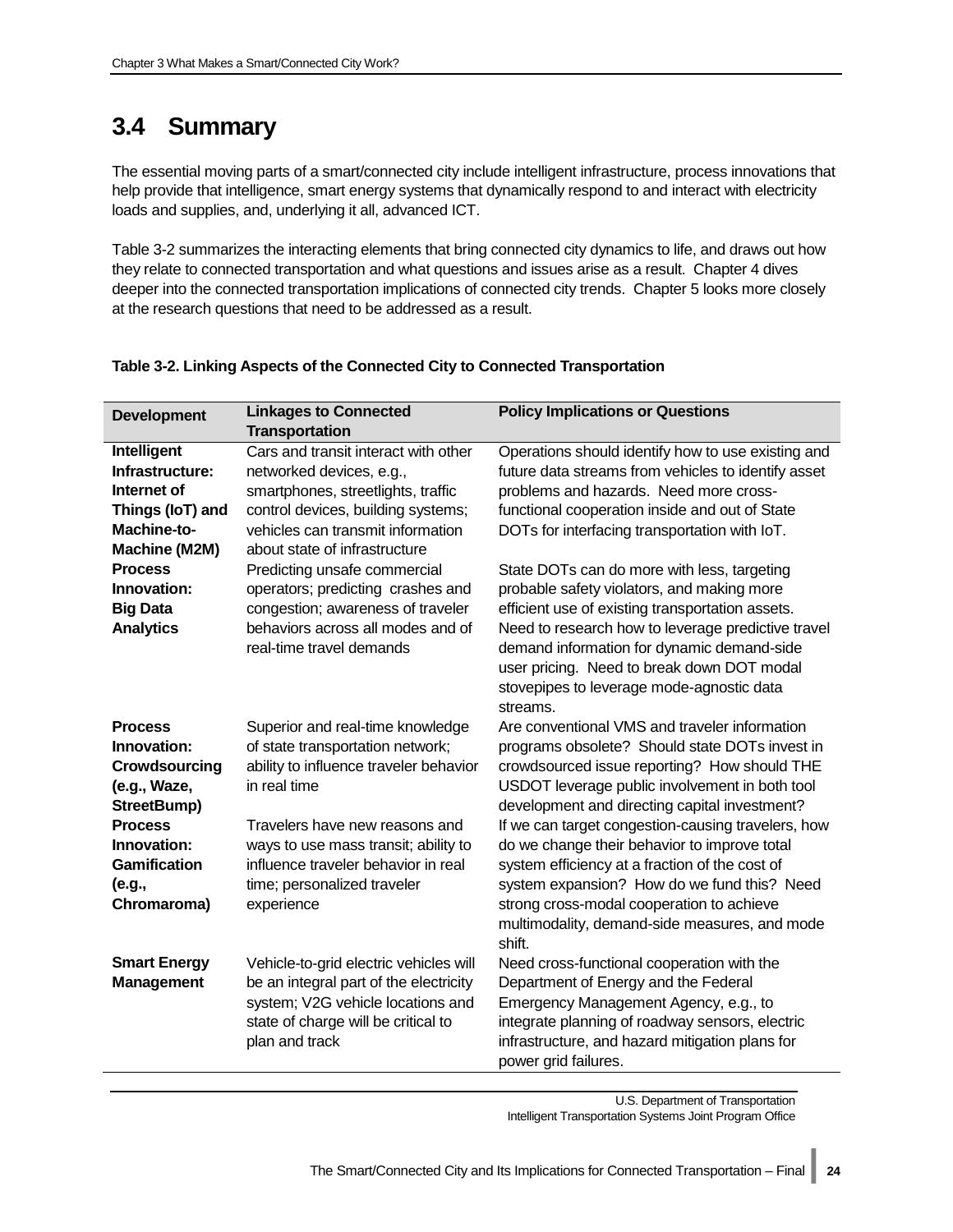# <span id="page-30-0"></span>**Chapter 4 What Roles Will Connected Transportation Play in Connected Cities?**

Previous chapters have described and explained the interacting pieces that make a smart/connected city work. Armed with that understanding, we are prepared to consider what happens when they interact with each other across the various sectors of the city economy. This chapter identifies two trends that are emerging as the various sectors within a smart/connected city interact.

• **Connected Vehicles as Nodes in the Internet of Things**

Connected vehicles of all sorts will connect numerous other data-driven systems in connected cities, presenting the possibility of new systemic efficiencies but also new system risks as well.

• **Mobility as a Service**

The option for travelers to use multimodal mobility services in real-time—such as transit, ondemand taxis and vehicle- and ride-sharing services—to achieve the same or better mobility traditionally associated with owning a vehicle is poised to revolutionize transportation operations and planning.

Although there are many other trends that will shape the future of connected transportation in smart/connected cities, these trends appear at this point to be among the most powerful in terms of cross-sector linkages.

## <span id="page-30-1"></span>**4.1 Connected Vehicles as Nodes in the Internet of Things**

To call connected vehicles nodes in the Internet of Things is to recognize that the infrastructure of a smart and connected city is increasingly a system of systems, or a network of networks, where the networks are composed of nodes in communication with each other. Transportation systems interface with employment, residential, healthcare, utility, and city services systems, and the interface is both physical and in terms of data.

The integration of these data systems offers real promise for congestion management. In a vehicle-toinfrastructure (V2I) or vehicle-to-vehicle (V2V) system, connected vehicles will continuously broadcast location, speed, and other data. This will give traffic management systems real-time data on traffic conditions that are far more detailed and accurate than data available today. Add connected travelers equipped with smartphones to the mix, and the potential for predicting and influencing travel behavior expands dramatically.

- What if currently available smart home technology, which allows a house's energy management system to know which rooms are occupied—the bedroom versus the kitchen, as a commuter heads out to work—could provide new ways to predict travel demand by time, mode and route?
- What if transit operators could provide targeted instant electronic coupons to riders, tailored to their buying habits and personal profiles AND their transportation choices? The couponing system could drive increased ridership. The local transit agency in Montreal has begun to do just that. By pairing real-time location of bus riders with a profile of their commercial activities, the agency is able to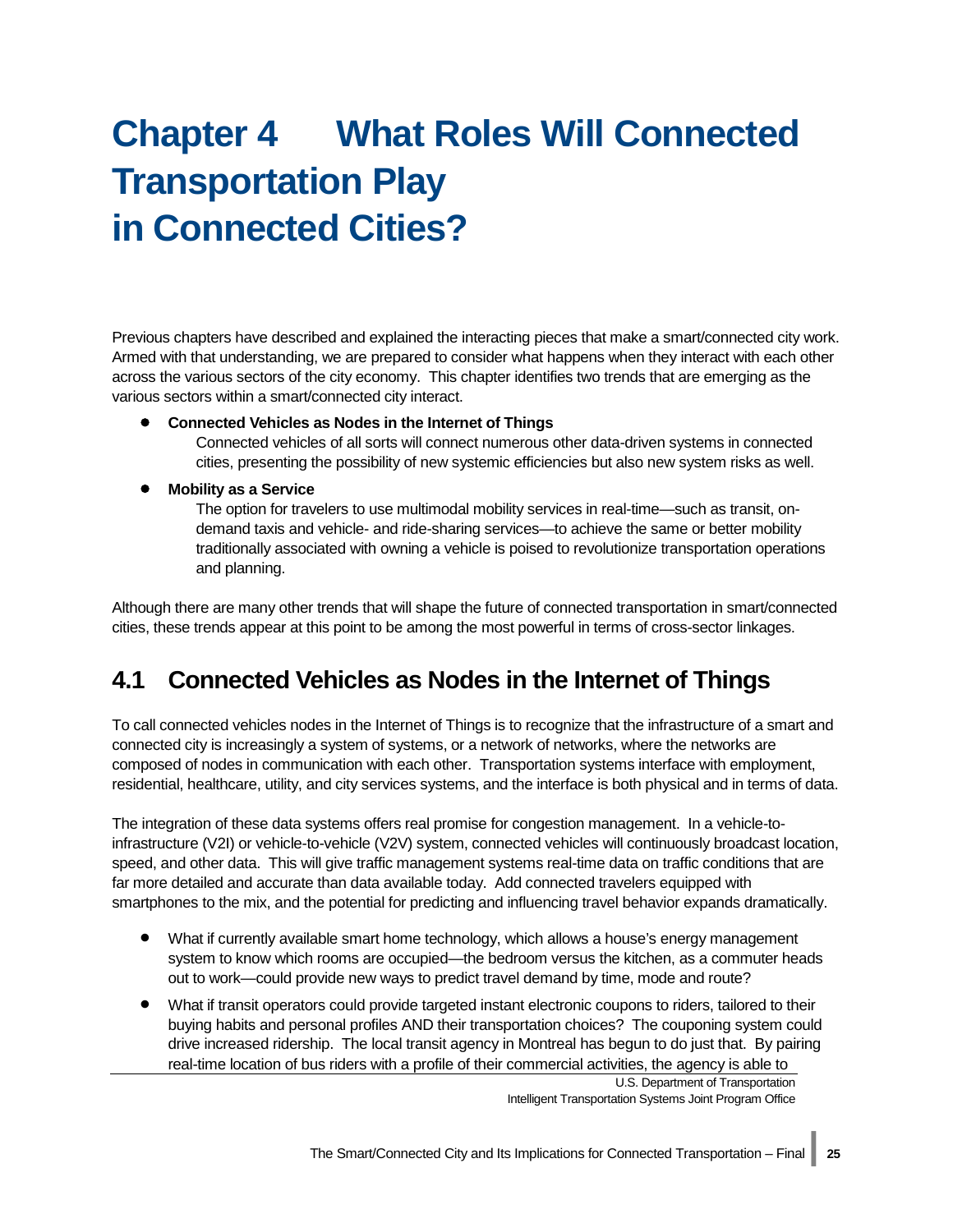provide instant e-coupons as rewards for riding the bus. Retailers boost sales while the agency pursues a 40 percent increase in transit ridership [75][76].

As vehicles become nodes in the Internet of Things, not only the capacity and efficiency of the transportation network stand to benefit; situational awareness gained from communicating sensor networks has the potential to improve safety. For example, data from vehicles' external temperature sensors (common on today's cars), along with the vehicles' real-time location data, could help an operations center monitor the potential for ice on roadways at a much more granular level than is possible today. Such temperature data, combined with information on vehicle wheel slippage (as indicated by traction control systems or anti-lock brake systems being activated), would alert the operations center about the precise location of ice. The operations center could, in turn, direct deicing equipment to the exact location, and simultaneously issue an ice warning and reduced speed advisory to every vehicle upstream of the ice to reduce the likelihood of a crash.

Emerging intelligent transportation infrastructure can address transportation issues beyond congestion and safety. For example, several cities, including Los Angeles and San Francisco, are currently pilot-testing smart parking systems. These systems use networked sensors in the pavement at each parking space to monitor occupancy, and networked parking meters. Smartphone apps indicate the locations of open parking spaces to reduce the time drivers spend cruising. Such cruising constitutes a significant portion of the traffic in many downtown areas [77]. Other benefits include the ability for cities to implement variable-rate, demandresponsive parking rates [36]. In San Francisco's system, parking rates are adjusted monthly, and vary from \$.25 to \$6.00 per hour depending on parking demand.

Given that transportation physically connects a city's other systems to each other and is a fundamental aspect of what makes them work, the full range of potential benefits that could accrue to those various systems due to effective, data-driven integration is hard to envision. The USDOT Connected Vehicle Program has identified four functional areas where connected vehicles could help emergency operations in its bundle of Dynamic Mobility Applications entitled "Response, Emergency Staging and Communications, Uniform Management, and Evacuation," or R.E.S.C.U.M.E. In another example of cross-system integration, retailers in Montreal are using connected traveler data to reach more potential customers. What else is possible?

To achieve this promise, however, the USDOT and its partners need to confront some real non-technological challenges. Section [3.1.4 s](#page-19-1)peaks to the privacy and security challenges that come with the Internet of Things. Adding connected vehicles and connected travelers to the mix will exacerbate those issues. Ensuring interoperability—allowing connected vehicles to send and receive data with the rest of the IoT—will be critical to realize benefits from integration, of course. Finally, systemic risks may arise, with increasingly interconnected data systems creating new possibilities for cascading failures.

Thankfully, there are efforts ongoing in many of these areas. The USDOT Connected Vehicle Policy Program is analyzing and developing privacy- and security-preserving options for connected vehicle technology. The USDOT is participating in machine-to-machine working groups to help ensure interoperability. On the private sector side, IBM and Cisco are collaborating on a set of device-to-device standards while competing teams are developing other standards [78][79].

Vehicles are already being sold with the capabilities to transmit data to one another and become "nodes" in the IoT. GM's OnStar was one of the first forays into connected vehicle technologies and telematics, providing users with collision detection, automatic alerts, and remote door management [80]. Many companies provide similar services, such as LoJack, Security Plus, Car Shield, and most if not all automotive manufacturers. Infrastructure technology is being demonstrated through pilot testing and will soon be proven and available for broad nationwide deployment, thus adding additional nodes. The transformation within the smart/connected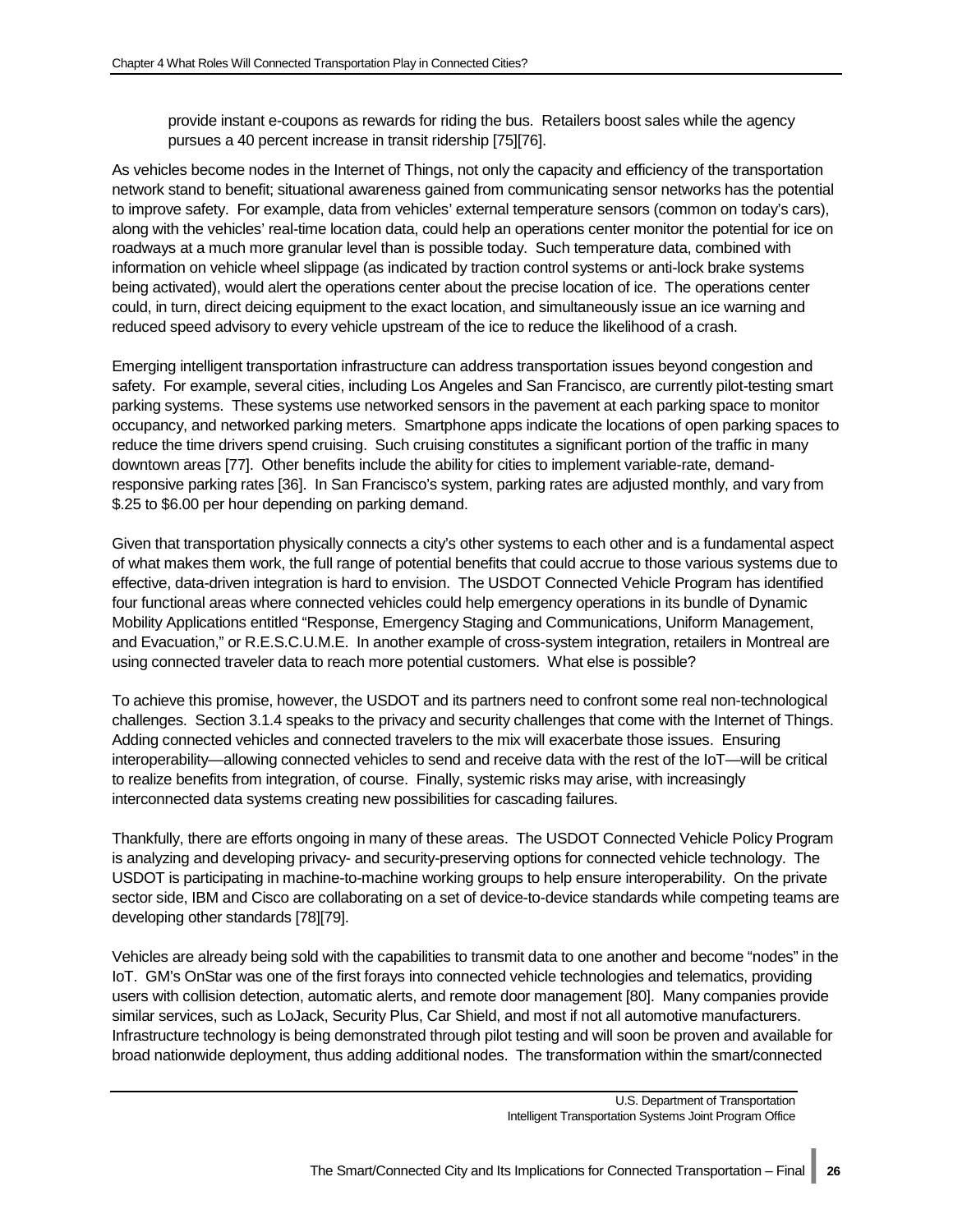city will come when these nodes are integrated and communicate with other systems in the city for mutual benefit.

## <span id="page-32-0"></span>**4.2 Mobility as a Service**

Advances in vehicle and communication technology, including connected and automated vehicles, are transforming the very concept of mobility where the emphasis is shifting to efficiently *reaching destinations* rather than committing to a particular transportation mode [81]. Increasingly, mobility will be experienced as a just-in-time service rather than owned as an asset, mirroring the embrace of software-as-a-service by many companies over the last decade, where they effectively rent data and software services via the cloud rather than purchase and manage the capability in house [82]. In the mobility space, this shift has been toward what is called "mobility on demand" [83] and "mobility as a service" [84].

Bill Ford, executive chairman of the Ford Motor Company, describes his vision for the future of mobility as "smart roads, even smarter public transport, and going green like never before" [85]. With ongoing increases in the number of cars and urbanization, he predicts "global gridlock," and he calls for "An integrated system that uses real-time data to optimize personal mobility on a massive scale, without hassle or compromises for travelers." Ford points to examples from Masdar in the United Arab Emirates, where driverless pod cars shuttle people around; Hong Kong, where the Octopus fare system integrates all transit modes; and of car sharing throughout the world [85]. Ford, BMW, and other automakers are increasingly labeling themselves as mobility service providers rather than as car makers, getting into new mobility business models such as car sharing, and providing mobility on-demand solutions [86]. Fleet companies are now launching corporate mobility-sharing services, even packaging Vespa-type scooters [86]. The private sector appears to be gearing up to compete in a world of "mobility as a service," betting that it is indeed coming.

Whether one's mobility service is provided by a car company, a rail or transit operator, airline, or bike share, seamless multimodality means on-demand access to the most immediately appropriate combination of transportation options as and when one chooses [87]. According to the World Economic Forum, consumers will increasingly seek such customized and seamless solutions to their transportation and connectivity needs in one single smartphone-type device, along with intermodal terminals and more connected networks [21]. The asset-to-service mobility shift supports and is supported in turn by three trends: the accelerating growth of:

- **1.** Modal integration through transparent back-office data exchange
- **2.** New mobility models such as vehicle- and ride-sharing, and
- **3.** Smartphone apps that access open data.

The next sections discuss these trends.

## <span id="page-32-1"></span>**4.2.1 Modal Integration**

A key component of the mobility as a service vision is the ability to seamlessly access all transportation services from any origin to any destination in the most efficient way possible. As a result of growing demand for seamless multimodality, established businesses in the transportation sector are rushing to adapt. IT behemoths such as Google are entering the space, and new startups are appearing with disruptive ideas. INRIX's Transport Protocol Experts Group (TPEG) holds that no one transportation mode can be a solution for rising pollution and congestion in an urbanizing world; rather, the solution lies in integration of multiple modes of transport [88].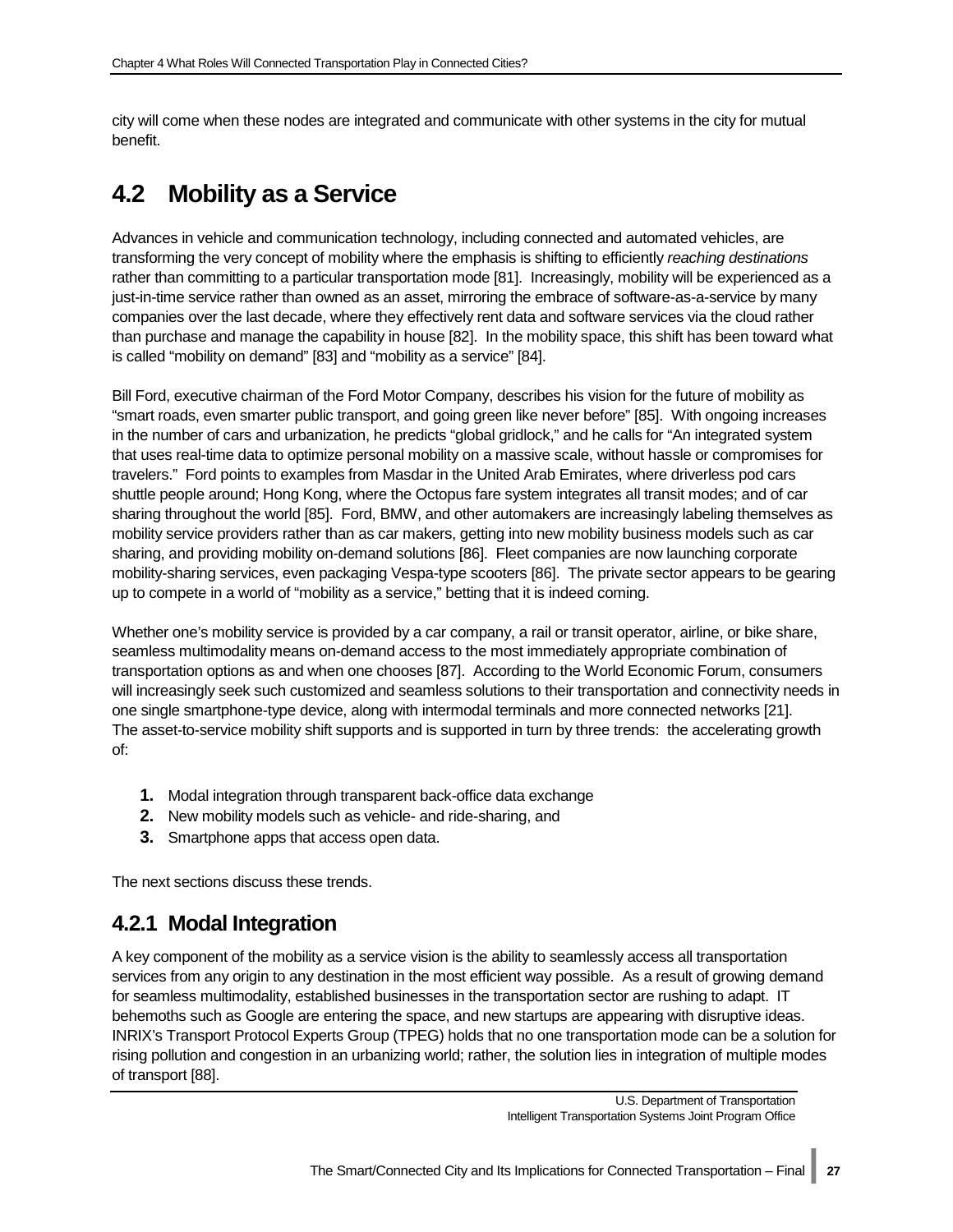Seamless multimodal travel in connected cities will depend on both integrated real-time trip planning and integrated ticketing. Already there is significant progress on both fronts, with some observers predicting fully integrated ticketing by 2025 [88]. The Integrated Proactive Intermodal Travel Assistant (IPITA) concept, as promoted by the World Economic Forum and the Boston Consulting Group, would encourage people to switch from personal transportation by car to shared-use or public transport. By reducing the complexity of coordination, users will possess real-time scheduling data, easily see travel times and costs, and use a single ticket for all the different travel modes.

There are countless examples of progress toward the ideal of seamless multimodality. Highlights include:

- In the Netherlands, the rail operator NS Business offers door-to-door mobility with a single card or smartphone app, allowing the use of rail, electric scooters, taxis, car rental/sharing, and a host of additional services, such as parking, business lounges, and even discounts for renting office space where temporary mobile working is required [86] [87].
- Deutsche Bahn's multimodal "City-Ticket" program also offers integrated transportation choices [89].
- In Guangzhou, China, the world's highest capacity bus-rapid-transit (BRT) system, the metro system, and one of the world's largest bike shares are seamlessly integrated by infrastructure and fare payment for virtually door-to-door travel throughout the metro area [90].
- North American examples are emerging as well, as VIA Rail of Canada now offers joint ticketing for rail and car-share in certain cities [91].

### <span id="page-33-0"></span>**4.2.2 Vehicle Sharing**

*The advent of the Internet and wireless networks—data infrastructure connecting drivers to the (connected) vehicles they share—made the vehicle-sharing business model possible around 2000, according to Roy Russell, the founding CTO of Zipcar.* 

According to Kent Larson, co-director of the MIT City Science Initiative, mobility as a service implies shareduse systems [83]. Consuming anything as a service necessarily means that users share the assets, whether in space or time. Intelligent mobility (or accessibility) integrates mass transit and ride-sharing, in which multiple users share vehicles at the same time, and car and bike sharing, in which multiple users share the same vehicles at different times. Shared-use systems, like cloud computing or P2P (peer-to-peer) hoteling, mean that fewer assets are needed to meet the needs of an urbanizing population increasingly choosing to "drive light" [92]. John Markoff, a technology journalist, compares today's situation in transportation to the historic transition from the mainframe to the personal computer. "If we only need 20 percent of the cars we have," Markoff notes, "There are some really disruptive things that are going to happen" [93].

For people to be willing to share assets there must be a seamless, low-friction way to do so. The advent of the Internet and wireless networks made the vehicle-sharing business model possible around 2000, according to Roy Russell, the founding CTO of Zipcar. Easy access to vehicles depends on Internet-based reservations that can be made anywhere, on wireless networks that transmit reservation information to the car-share vehicles, and on low-cost RFID key technology. A vehicle-sharing business simply could not have been built in the 1990s [94]. Since that time, the availability of smartphones, apps, and GPS has continued enabling ever more sophisticated and easy-to-use business models for vehicle sharing by making it even easier and more frictionless to use.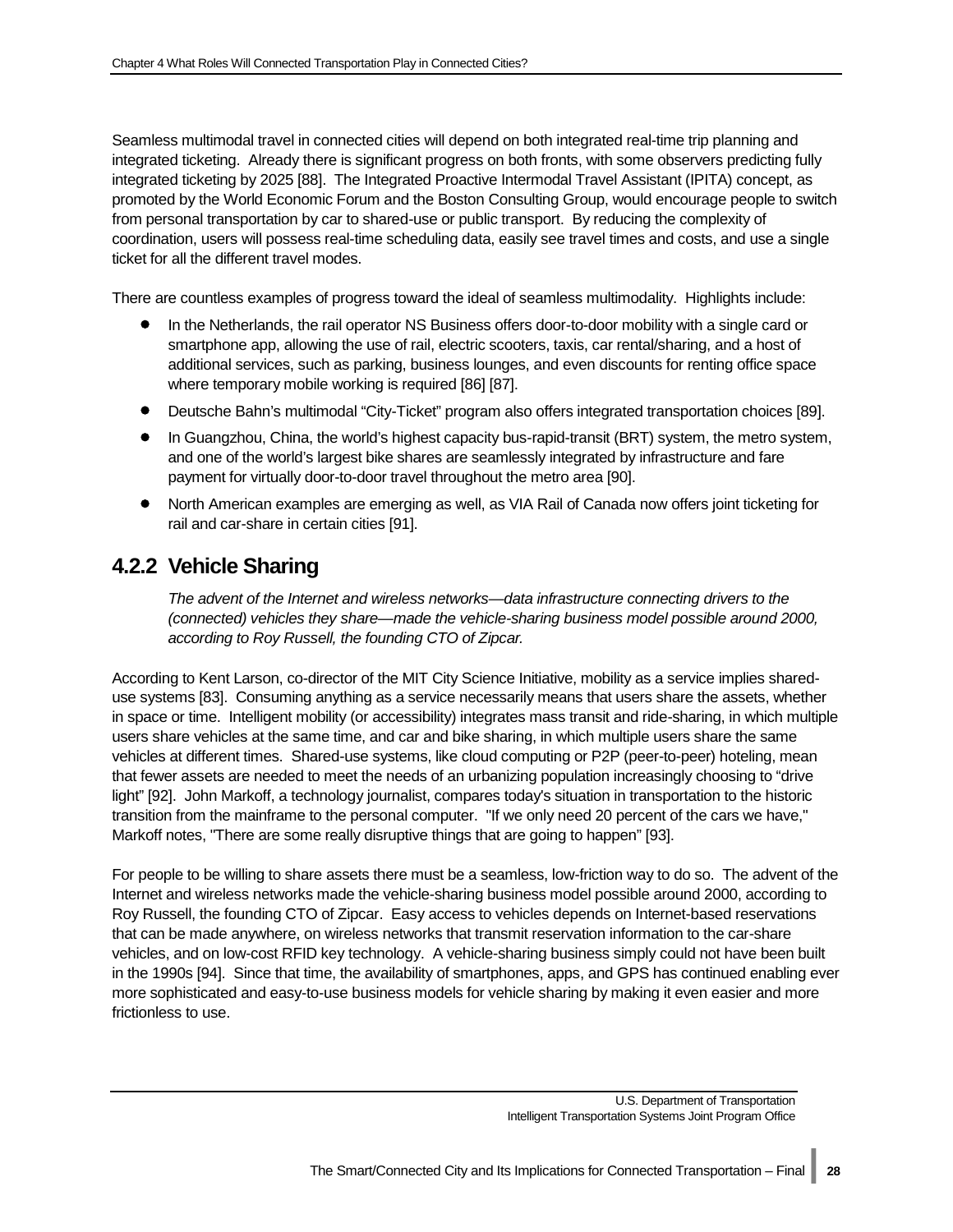#### *4.2.2.1 Car-Share Business Models*

Car sharing is becoming an increasingly important model, with a customer base that has grown 40 percent annually over the past decade [95]. There were 1.7 million car-sharing members sharing over 43,550 vehicles in 27 countries in 2012 [96], not including the peer-to-peer services that allow drivers to rent vehicles directly from individual car owners [97]. The trends are similar in the U.S., which is home to 800,000 car-share members in 2012, a 44 percent increase from 2011 [97]. Zooming into the city level, Washington, DC, shows the same pattern. Since its establishment in the fall of 2001, Zipcar DC grew to over 60,000 members and 900 vehicles in 2012 [98]. Similarly, during the first year of Car2Go DC 19,000 members signed up and 350 vehicles were operational [99]. According to Frost and Sullivan, an additional 4.4 million people in North America and 5.5 million people in Europe will sign up for services like the one from Zipcar over the next five years. Projections by Navigant Research show global car-sharing services revenue increasing from \$1 billion in 2013 to \$6.3 billion by 2020 [100].

Vehicle-sharing business models allow users to rent vehicles by a range of times, giving them access to mobility without sunk ownership costs. With most of the services, customers make reservations over the Web or with a smartphone app, and rates are usually by the hour [97]. The conditions for successful traditional car sharing include sufficient residential density, organic network growth outward, and proximity to mass transit [96]. These are the same principles as for bike-share systems, which have also experienced rapid growth since the mid-2000s [95]. However, new business models are proliferating and now include university and corporate fleets, automotive OEM-run services, peer-to-peer car sharing, and one-way car sharing [100].

The various vehicle-sharing systems, for both bicycles and cars, can be categorized by two key metrics: centralized versus P2P, and round-trip versus one-way—see [Figure 4-1.](#page-35-0)

In centralized systems, the vehicle fleet and associated infrastructure are owned and maintained by a single entity, such as Zipcar, Velib, CitiBike, Autolib, or Car2Go. In P2P or distributed services, the fleet is owned by many individual owners. Transactions are mediated by services such as Buzzcar, RelayRides, FlightCar, Getaround, and Spinlister, allowing car or bicycle owners to rent their vehicles to other people in discrete increments of time. The friction or transaction costs in P2P systems are still higher because of the need for face-to-face interaction. In the not-too-distant future, however, P2P car-share platforms will likely offer the same secure, reliable, low-friction access that centralized car-share systems already provide, thanks to cheap mobile technology. Because monetizing the enormous excess capacity of private cars (95 percent of their lifetimes) would be highly scalable, P2P has the potential to be highly disruptive in replacing longer two-way trips that today are made by private car and traditional rental cars [94]. Companies like Uber, Lyft and Sidecar have capitalized on P2P car-sharing models.

By way of example, Uber's business is based on using cellular technologies to enhance passenger carrying operations. The cellular application connects riders with local drivers, allowing for real-time service that is paid for wirelessly. In this model drivers are considered independent contractors and responsible for their own maintenance, insurance, and car fees [101].

Founded in 2009, Uber is the largest car-sharing company in the world, and its success has made it the focus of regulatory discussions. The main argument is that, despite its novel business model, Uber is essentially providing taxicab services—rides for a fee. It presents the same risks to the traveling public as does a traditional taxi company, according to the argument, and the government therefore has the same responsibility to regulate it in terms of driver background checks, vehicle inspections, and insurance [102]. Critics following this logic contend that the fact that Uber is not regulated in the same way gives it an unfair advantage. For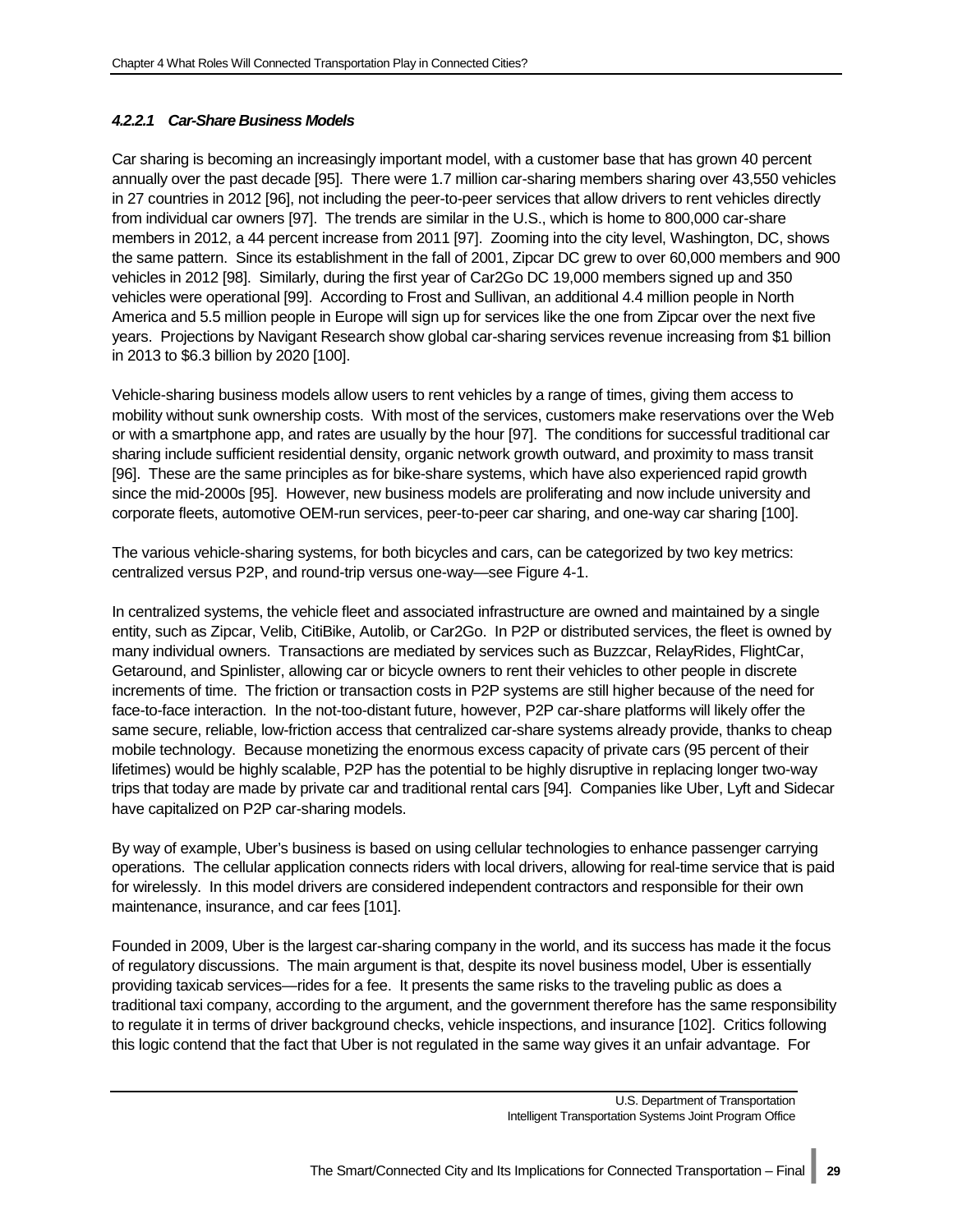example, in Chicago, taxicab drivers must pay between \$325,000-375,000 for a medallion that certifies the vehicle and acts as a contract between the vehicle owner and the city [102].

To address the above concerns, some cities such as Seattle and Minnesota have changed legislation to accommodate the P2P car-sharing model. *The Washington Post* recommended nine areas to analyze while making car-sharing policies to create a fair passenger carrying environment: the number of hours Uber drivers operate, more detailed/ complex background checks on Uber drivers, proper insurance requirements, demand based pricing, Uber driver training, Uber drivers' licenses and renewal processes, Uber vehicle inspections, Uber driver check-ins and a standard pricing scheme [103]. Uber and other companies in the sharing economy, such as Airbnb, are confronting similar challenges in regulatory flexibility, and there is every indication that work in this area—by governments, academics, and the businesses themselves—will continue [104].



#### **Figure 4-1. Taxonomy and Representative Examples of Vehicle-Sharing Services**

#### <span id="page-35-0"></span>*4.2.2.2 Bike Share*

Most car-share systems, including industry leader Zipcar, require users to return vehicles to their origin at the end of the trip. However, bike-share systems have provided one-way vehicle-sharing service from the start, and they have "experienced the fastest growth of any mode of transport in the history of the planet [105]." In these systems, bicycles may be checked out of any docking station and returned to any other station within the system. Bike shares combine the one-way service of mass transit or taxis with the full connectivity of the city road network. Much as car sharing would not have been possible without advances in ICT over the last decade, modern bike sharing only became possible with wireless Internet connectivity and low-power electronics powered by small solar panels on the bike-share stations; smartphone apps are further enhancing bike-share's reach and effectiveness. In just over a decade, the public bike-share coverage worldwide has swelled to about 500 cities in 49 countries [106]. At the start of 2013, the U.S. was home to 22 modern public bike-sharing programs with 17,000 bikes. By spring 2014, that number will likely double and continue rapid growth [107]. Capital Bikeshare in Washington DC, launched in 2010, is a case in point. In its first year of operation, it enrolled 18,000 members, with that number exceeding 22,000 by the end of 2012 [108][109].

The experience in Paris suggests the possible impact of bike sharing at a large scale in the U.S. In Paris, a 21,000-bicycle system called Vélib' has increased bicycling volumes by 70 percent since it was introduced in July 2007, and the system is credited with reducing Paris traffic by 5 percent in its first year [110]. Suggestive of such eventual impact in the U.S., 43 percent of Denver B-Cycle users report replacing car trips with bike rides [111], and 20 percent of trips on Minneapolis' Nice Ride were substituted for motor vehicle trips [112].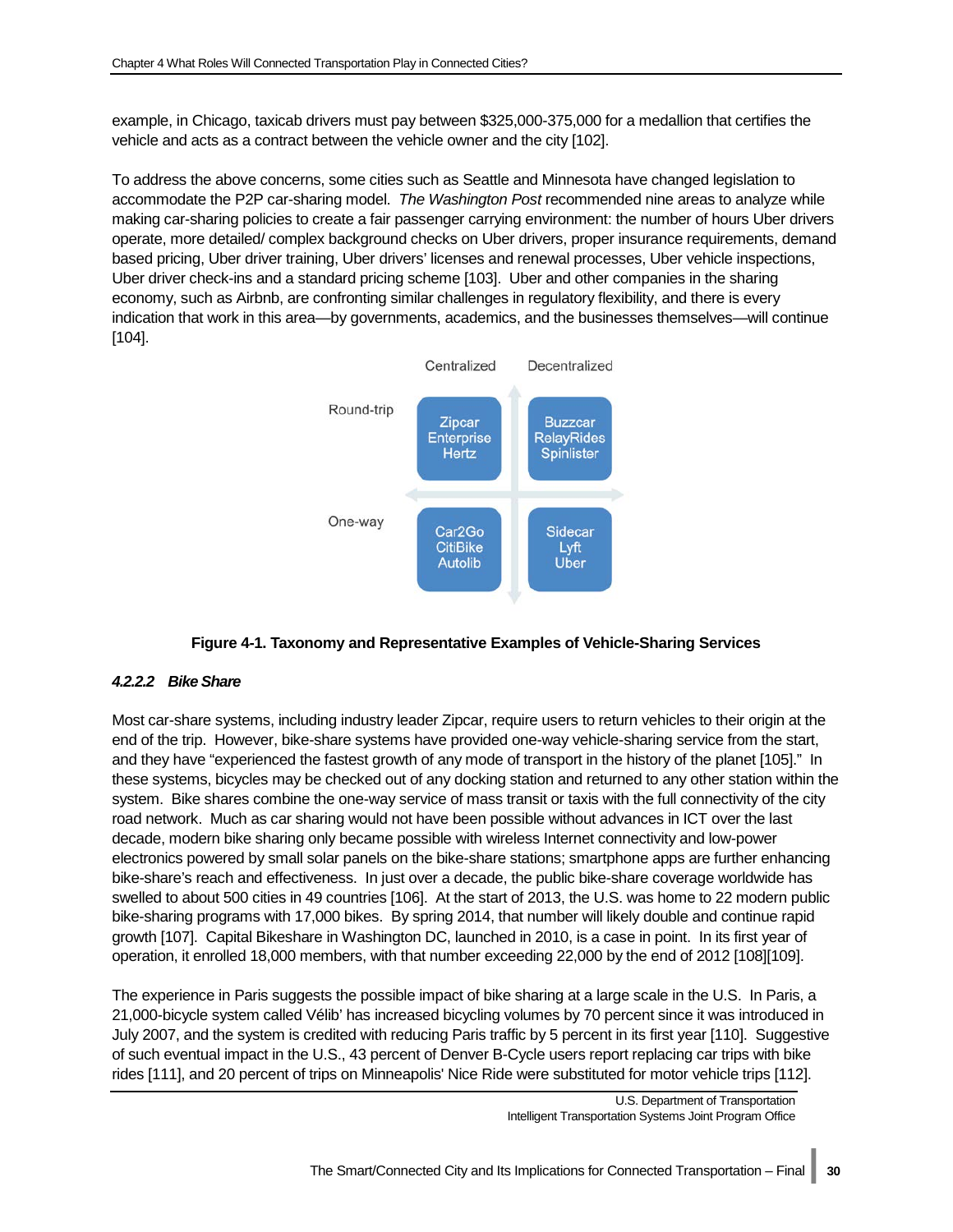According to an Earth Policy Institute compilation, tens of thousands of bike-share vehicles are either deployed or planned for deployment in the U.S. within the next few years. See [Figure 4-2.](#page-36-0)



#### <span id="page-36-0"></span>**Figure 4-2. Bike Share: Public Programs in the U.S., 2007-2014 [106]; Example of a Station in New York City [113]**

#### *4.2.2.3 New Players, Rapid Growth*

Taking a cue from one-way bike-share systems, entirely new types of one-way car-share services are rapidly emerging as well. Services such as Car2Go and DriveNow are already in service in continental Europe, Canada and the U.S. Daimler has stated that its Car2Go unit emerged from a business innovation group that projected the future of city transportation. The mobility service, which has reached financial break-even points in three cities, launched in Europe and now has about 275,000 members worldwide. The service charges customers by the minute instead of the hour, allows for one-way rentals, and includes street parking within a defined urban boundary [97]. [Figure 4-3](#page-37-0) shows Zipcar and Car2Go vehicles.

Cities benefit from vehicle sharing due to a reduction in the number of private cars, the total VMT, and the land devoted to parking while car-sharing users are reported to save about \$5,000 per year by substituting carshare membership for car ownership [94]. Not surprisingly, major car rental agencies and carmakers are developing their own programs in this area [114]. For example, auto-rental company Hertz is expanding its presence in the car-sharing sphere by making 500,000 vehicles in its global fleet accessible for short-term rentals [115]. At that point, Hertz 24/7's fleet will be more than 10 times the size of the current car-sharing industry combined.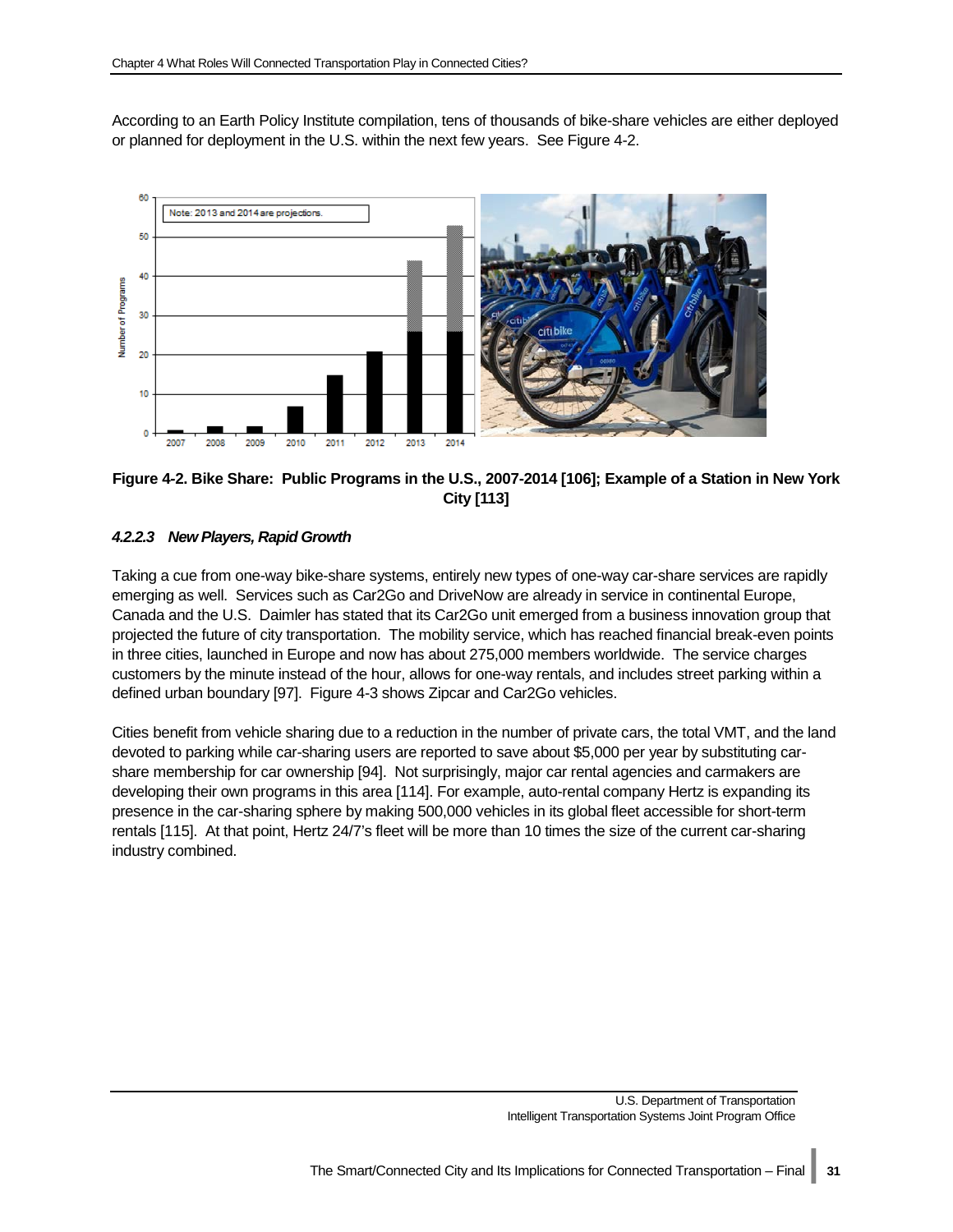

**Figure 4-3. Zipcar Two-Way Car Share (left) [116] and Car2Go One-Way Car Share (right) [117]**

<span id="page-37-0"></span>According to a 2012 Royal Automobile Club report, the expected two-way traditional car-share market in London is over 400,000 active subscribers compared to just over 100,000 today. More strikingly, the market size is 1.5 million subscribers for a prospective one-way system in Greater London—15 times higher than current car-share membership [94]. If the car-share market potential in U.S. cities were comparable to the London figures, then today's 800,000 U.S. subscribers could grow to 12 million with the advent of one-way systems in cities already serviced by traditional car sharing. That would comprise about 5 percent of all licensed drivers in the U.S. Automobile ownership rates in car share cities range from 70 percent of households in Pittsburgh to only 44 percent in New York City [118], and according to Frost and Sullivan, each shared vehicle displaces about 15 personally owned vehicles [94][119]. Thus the existing U.S. car-share population has already removed 225,000–300,000 cars from U.S. roads. By extrapolation, some 4.5 million private cars could be removed from U.S. cities in a one-way car-share future, or even more if Hertz's car-share plans are fully realized.

At present, vehicles in car-share fleets are typically standard models that have been fitted with aftermarket telematics. In contrast, bike-sharing systems use purpose-built bicycles. Car models such as the Car2Go Smart Cars that are built specifically for car-share operations are expected to proliferate [95]. As more automakers design purpose-built shared vehicles, they will bring down the cost of embedding sensors and transmitters for onboard telematics. This will expand car share and also support smart/connected city infrastructure by making it possible to exchange data about air-quality, vehicle speed, road condition, and more with the surrounding intelligent infrastructure.

#### *4.2.2.4 Ride Sharing*

App-based ride-sharing platforms are increasingly pairing travelers with like-minded people traveling to similar destinations on the same schedule. Like vehicle sharing, the business models have only recently become possible with developments in ICT, specifically widespread mobile Internet access that provides real-time GPS location and availability data and facilitates cashless automatic payment. In ride sharing, there is no meter; the driver uses the GPS in a smartphone to calculate the fare, and passengers are seamlessly billed when the trip ends. Users can also rate the ride, write reviews, or request future rides with the same driver.

Because no driver's license or driving ability are required for the ride-share user, ride-sharing offers even broader and more spontaneous access than car sharing, with the same ability to multitask as when using transit or traditional taxis. Despite protests from the incumbent taxi industry, tech-savvy drivers and passengers are rapidly embracing the ride-sharing model [120]. Lyft and Sidecar are among the most widely used platforms. Within its first year of operation, the ride-sharing service Lyft served over 1 million riders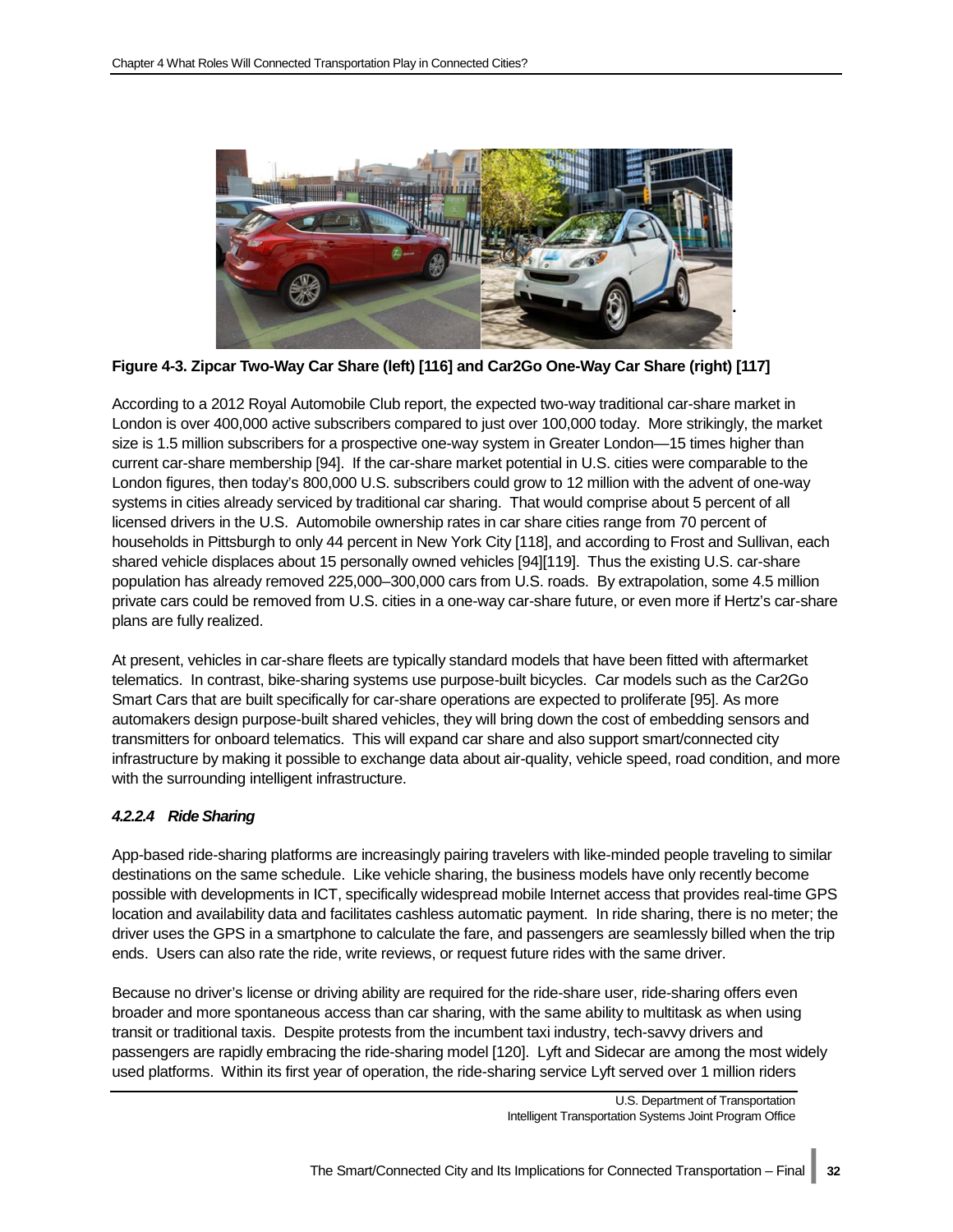among more than 100,000 registered users [121], while SideCar has facilitated more than 150,000 P2P rides, and Uber already operates in 35 cities and has been valued at nearly \$3 billion [122]. Sidecar most closely aligns with the capture of excess car capacity, while Uber operates like a streamlined shadow taxi fleet. Sidecar users must specify both the origin and desired destination to be matched with nearby drivers with available seats that are already traveling in the same direction.

#### *4.2.2.5 Emerging Transportation Modes*

In addition to sharing existing transportation modes as discussed above, industry groups and observers foresee new modes entering the mix. Citing forecasts that 60 percent of vehicles by 2017 will be connected vehicles (versus 11 percent today), and that there will be 5 billion smartphone users by 2020, Ryan Chin of MIT asserts that an Autonomous Mobility-on-Demand (A-MoD) network of driverless "swarm cars" will work in conjunction with public transit systems to solve the complete accessibility and mobility puzzle, including the first-mile/last-mile challenge of bridging the gap between transit stops and final destinations. Mirroring similar predictions by the World Economic Forum, this network of automated vehicles would essentially act as driverless taxis [114]. Intelligent demand predictions would steer cars to where they are needed, with idle time used for last-mile logistics services or at wireless charging stations [21].

Other possible new transportation options that may penetrate the mix within 10–25 years include Toyota's version of the Segway personal mobility device, the Winglet [123]. In the air, logistics drones and smaller commercial heli-drones may begin to make deliveries within congested megacities. These unmanned aerial vehicles (UAVs) could become integral parts of our freight and logistics networks in the future [124]. Indeed, the Federal Aviation Administration is likely to open up domestic airspace to large drones by 2015 and expects 10,000 unmanned commercial aircraft to be operating by 2017 [21].

Given the possibility of 2.5 billion cars on the planet by 2050, Ryan Chin emphasizes that sustainably lowenergy transportation will require more walking, biking, and smarter mass transit, and not mass motorization. What is also clear is that online retailing will continue to grow and therefore displace personal travel to stores. E-commerce will exceed 20 percent of U.S. retail sales by 2020 and 30 percent by 2025 [21], leading to increasing urban freight volumes and increasing the pressure to develop seamless, last-mile urban-delivery solutions [86].

#### *4.2.2.6 Mobility Apps*

Following Google's purchase of Waze, there is significant attention paid to real-time, smartphone-based transportation management schemes. Investment in intelligent traffic management systems, part of the larger connected cities movement, is growing. Smartphones with GPS location awareness have made new transportation businesses possible and have accelerated the shift to mobility as a just-in-time service rather than a fixed-cost asset. At the same time, growing amounts of data produced and transmitted by the onboard computers in connected and automated vehicles will soon feed larger quantities of real-time data into mobility apps.

The most visible manifestation of mobility apps are the ride-sharing platforms, such as Sidecar and Lyft. But the extent and impact of ubiquitous, real-time, location-aware navigation and ticketing at the tap of a touchscreen extends much farther. In addition to P2P services, established taxis can now be easily requested via smartphone, increasing their utilization and reducing their empty cruise time [125]. Car drivers seeking metered street parking can increasingly find available spaces in real-time with smartphone apps like SFpark [126] and pay for them using apps such as PayByPhone [127] and ParkNOW [128]. And as discussed in section [3.2.2 ,](#page-24-0) Waze provides a community of tens of millions of users' crowdsourcing real-time traffic, maproute and gas-price information [57].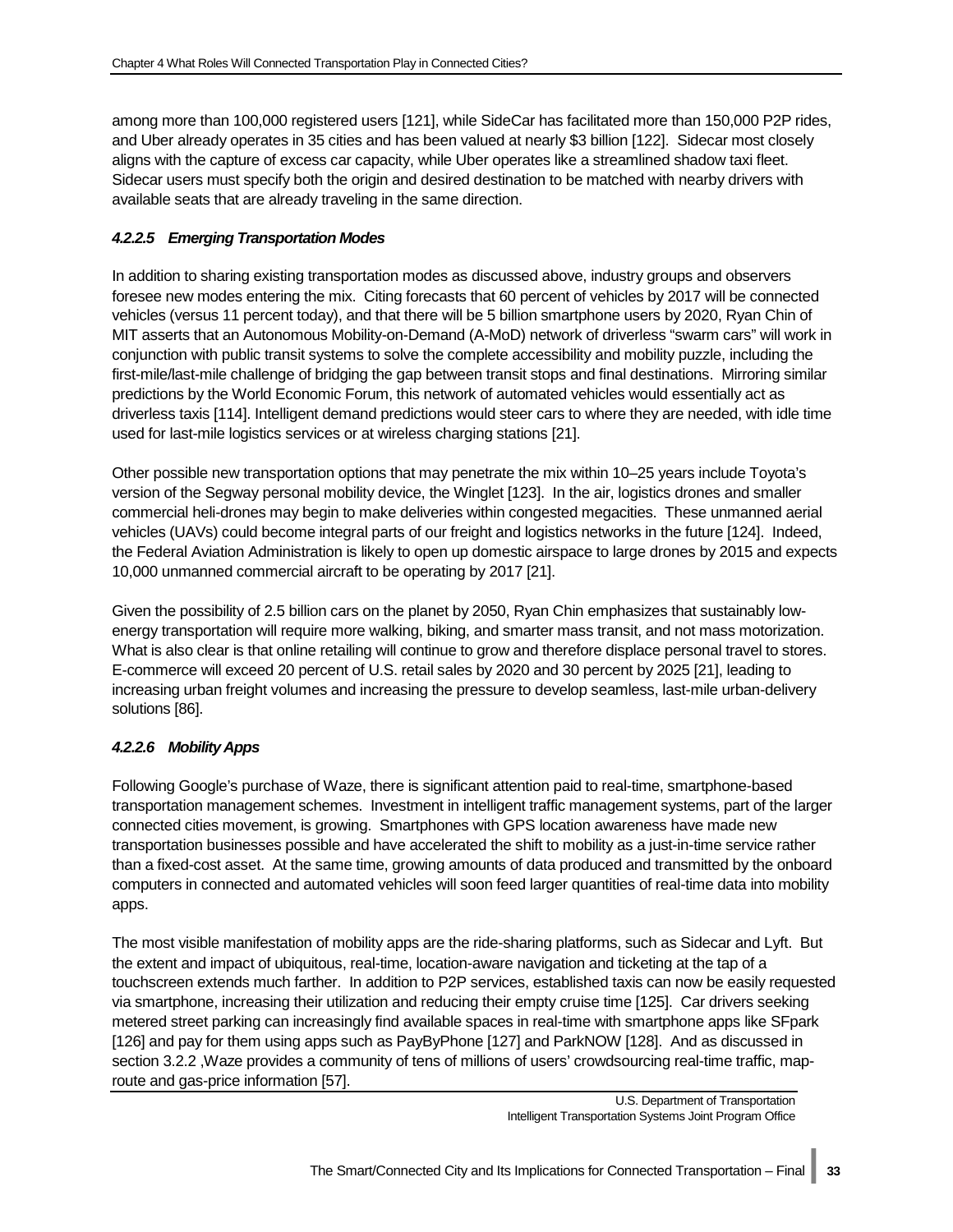Perhaps most indicative of the emerging seamless multimodalism are platforms such as CityMapper, TransitScreen, and RideScout. RideScout describes itself as a "mobile application that aggregates ground transportation ride options to allow users to compare them in real time" [129]. Even for people who are not accustomed to using non-automobile transportation modes, the emergence of multimodal navigation apps (and eventually ticketing apps) makes it is easy to figure out how to combine once obscure transit networks and bicycle routes. Hundreds of smartphone apps now use GPS data to indicate in real-time which bus or subway a traveler should choose, when it will arrive, where to get on, where to get off, and other information to make the trip increasingly effortless. As one resident of Charlotte, NC who used to drive to work but switched to a mix of biking and mass transit options said, "You don't have a lot to figure out. We all have navigators in our pockets" [130].

Even companies that have traditionally identified themselves as automakers are entering the multimodal mobility app arena. BMW has launched a series of urban mobility services under the umbrella of "BMW i Mobility Services," including an app called Embark that has real-time information on 12 major public transit systems in the U.S. and the United Kingdom [131]. Daimler has launched an app in Germany called "moovel," which shows the various options for bus and rail connections, ride-sharing opportunities and a taxicab call function similar to the app Hailo.

### <span id="page-39-0"></span>**4.2.3 Summary**

Connected transportation will interface with other systems in connected cities in at least two fundamental ways. First, as they become ubiquitous, connected vehicles and connected travelers will serve as the data exchange points feeding transportation system data to the other systems—healthcare, utilities, employment, retail and entertainment, residential, and public services—and receiving data from them as well in a smart/connected city. This opens the door for innovations in service delivery and business and agency operations that are difficult to foresee. Second, connected transportation has begun and will continue to facilitate a shift in transportation consumption. The shift is from making a long-term commitment to a particular mode or modes of transportation, and toward being able to make near real-time decisions about what mobility services to use.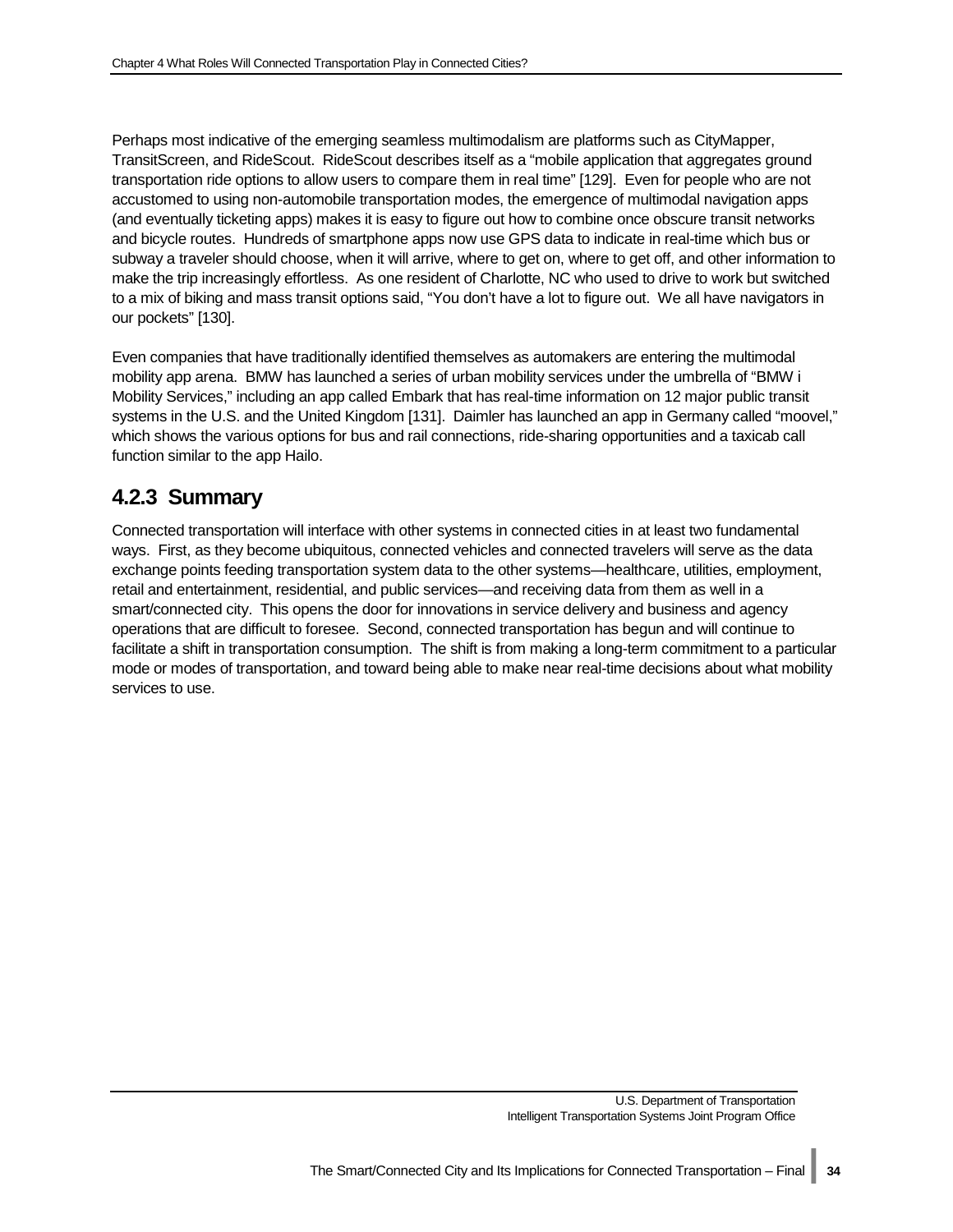# <span id="page-40-0"></span>**Chapter 5 Conclusions and Recommendations**

Connected vehicles will be deployed in smart/connected cities. Smart/connected cities are effectively systems of systems, including employment, health care, public services, retail/entertainment, and transportation. As the data-linked parts of the transportation system, connected vehicles will be interfacing with the other systems in the smart/connected city. This presents opportunities for cross-industry coordination that have yet to be identified or realized.

To take the next step in defining and exploiting these opportunities for synergy, recommended research questions include the following:

- What are the **critical issues and challenges facing today's cities**? How can connected vehicle technologies, data, and applications help address these issues?
- How will the integrated and connected nature of today's cities be of critical importance to the **likelihood of success of the eventual deployment of connected vehicles**?
- How do **transportation services and connected vehicle technologies, data, and applications intersect with other sectors of the economy** (i.e., energy, telecommunications, public safety, public works, public transit, logistics, industry, public health, retail, etc.) and how can these sectors **leverage technology** for the overall benefit of a jurisdiction?
- How can connected vehicle data—along with transportation data and other data available in a smart/connected city—be used to create **innovative and informative real-time visualization techniques to support decision making** by public agencies and connected travelers? What are the most effective and innovative real-time data visualization techniques for transportation decision making by public agencies and connected travelers? Who is doing state of the art real-time data visualization—both in transportation and in other sectors? What products and associated trends are resulting from these efforts?
- What **data gaps** exist in cities? Are there data a city wishes it had that connected vehicles can provide? From what variety of sources can transportation data be collected? What technologies and methodologies are most useful for doing so? How can all these **data be efficiently managed, used and re-used, in a smart/connected city**? What other sectors might benefit from connected vehicle data? How might the transport sector benefit from data from other sectors?
- What types of **crowdsourcing, social media, gamification, and incentivization strategies** can be used to effectively address/solve transportation issues in a smart/connected city? Are some strategies or techniques more effective than others when desiring a certain outcome, objective, or result? What are their limitations? When are they most useful? How can they become effective decision support tools—not only for real-time needs, but to meet longer-term public policy objectives and perhaps even instigate social/behavioral change over time?
- How will the **expanding market for electric and alternative fuel vehicles change the mobility landscape in a city**? Change the expectations of drivers? Affect tax revenues of cities and states?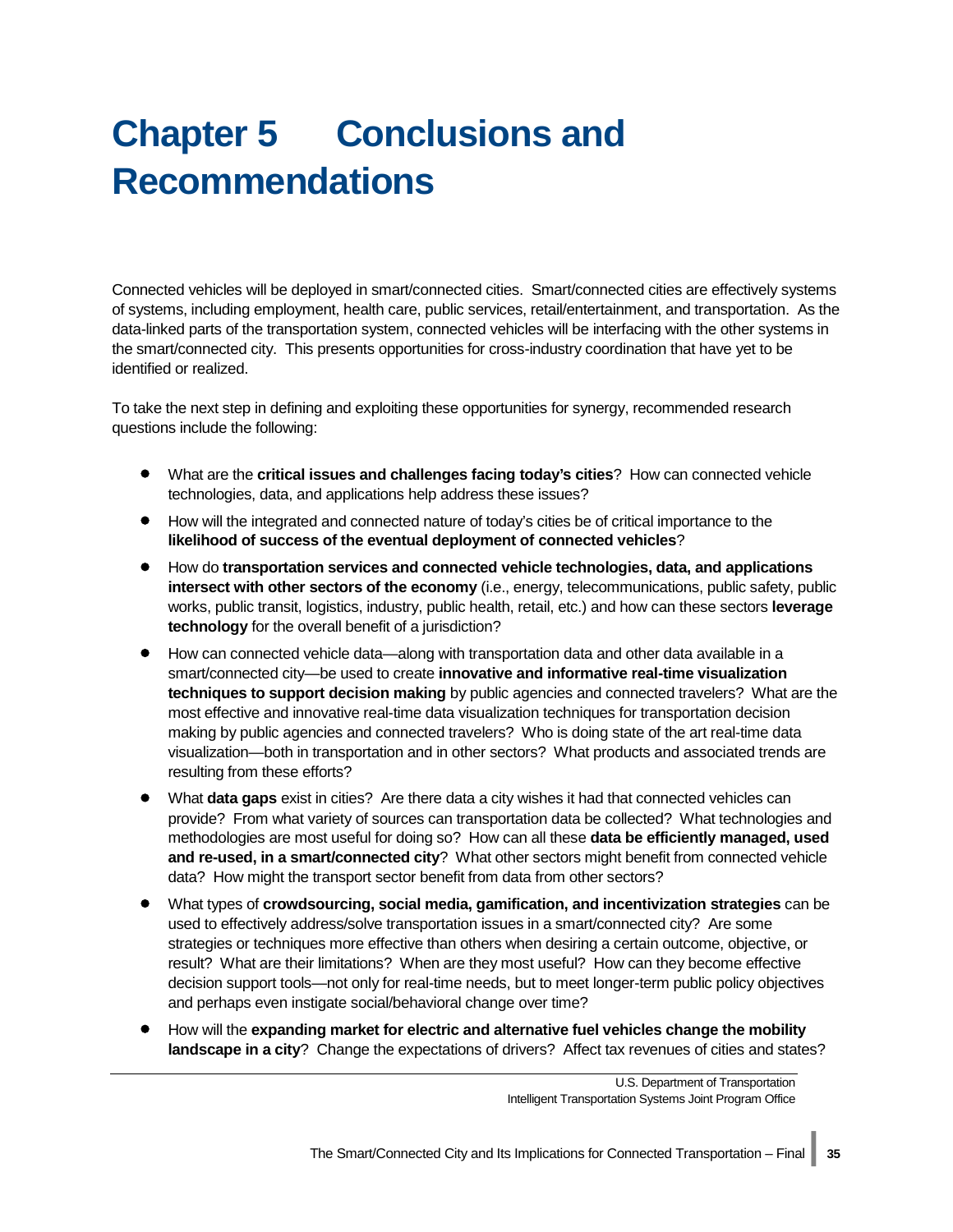Influence the market for shared-use mobility? How will connected vehicles interact with the **smart grid and the cloud**? How will they interact with electric vehicles? How can the operational characteristics of electric vehicles be integrated into connected vehicle applications?

- What are the implications for connected vehicles with respect to **shared-use mobility**?
- How can connected vehicle data be used to support smart/connected city performance metrics? What **metrics and indicators** are most valuable for the transport sector to measure and monitor in the future if a city is well-integrated and connected?
- What is the role of **predictive data and analytics** in a smart/connected city? How is predictive data developed within the transportation community using connected vehicle data? How can predictive data be used effectively to support transportation operations in a smart/connected city? What other sectors might be interested in using this data?
- Who are the **core stakeholders** at the nexus of the connected traveler and the smart/connected city, both inside and outside of transportation? How can necessary partnerships and other relationships among them be developed?
- What cities or jurisdictions are **likely candidates for partnering** with the ITS JPO to explore these themes further in the context of anticipated connected vehicle deployment?
- What **institutional barriers** might hinder the implementation of connected vehicle-based, integrated city solutions? How can these barriers be overcome? Which cities have overcome these challenges? What were critical success factors? What institutional barriers exist that may prevent connected vehicle data from being accessed and/or integrated with other data sources in cities to meet transportation and mobility needs?
- How are planning agencies harnessing the potential of connected vehicle data, and supporting smart transportation applications in the traditional **transportation planning process**?
- With **limited funding** sources available, are transportation agencies finding ways to cost-share to implement smart solutions that utilize connected vehicle data? If not, what practices can the ITS JPO promote to ensure connected vehicle data is easily available for use by other agencies in a smart/connected city? Are there examples of public-private partnerships where smart vehicle data is being used?

Questions like these and others will continue to emerge. To organize a path forward and inform the development of a research agenda, the research team proposes the following eight objectives.

- **1.** Identify how cities (of all sizes) and city agencies (of all types) can harness the power and potential of connected vehicle data, technologies, and applications—and leverage these effectively and efficiently to help achieve mobility, economic, social, and other goals.
- **2.** Explore how cities and city agencies might leverage the opportunities presented by Internetconnected mobile communications technologies—and the data they collect and generate—to connect to citizens, influence traveler behavior in the short and long term, and affect public policy and decisionmaking.
- **3.** Identify the implications of shared-use mobility, mobility-on-demand, and mobility rightsizing on driver behavior and the changing socio-economic views of driving and mobility.
- **4.** Identify how connected vehicle data can be integrated with a wide variety of other data to create the most effective, innovative, and informative real-time (and predictive) data visualizations to support effective and efficient decision making by a variety of public agencies and also by connected travelers.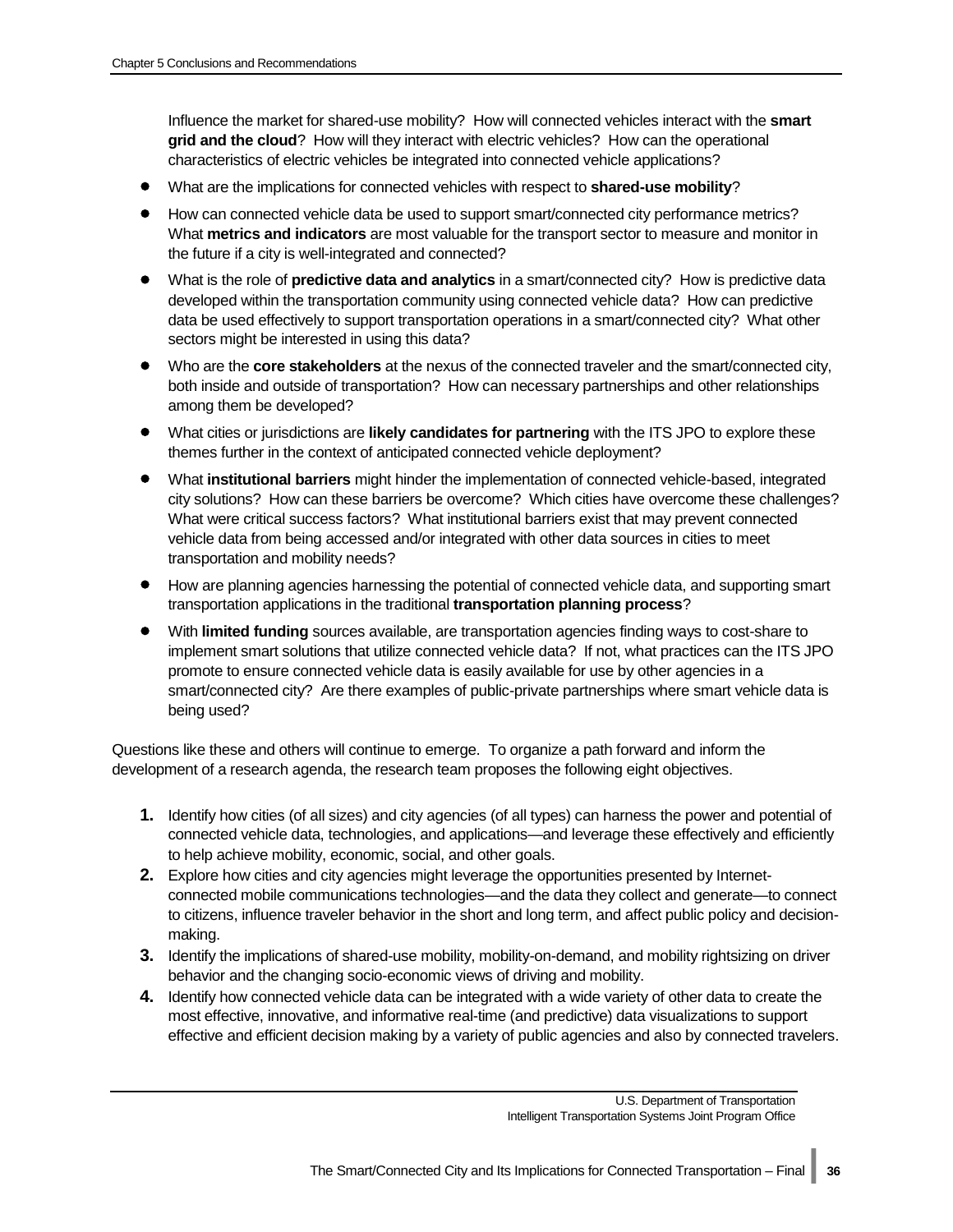- **5.** Identify the most effective crowdsourcing, gamification, and incentivization strategies and applications to address and solve transportation issues/problems and explore how connected vehicle data, technologies, and applications can contribute to support agency and traveler needs.
- **6.** Identify how electric and other alternative fuel vehicles will (or will not) affect mobility decisions in the future (including the economics and purpose of driving), and how these changes might affect the deployment of connected vehicle technologies and applications.
- **7.** Evaluate the benefits of connected vehicle technologies and applications at three levels–overall societal impacts, advancement of cities' particular missions, and personal financial savings—within an overall framework of integrated city activates and services.
- **8.** Identify core stakeholders/partners in the public and private sectors to develop strategies and best practices to leverage connected vehicle technologies, data, and applications, and push forward the state of the practice and the state of the art.

The research team anticipates that USDOT will work with traditional transportation partners and reach out to representatives to validate the objectives and seek input on the questions. The ultimate goals of federal research in this area are to advance the state of the practice in connected transportation and foster the institutional cooperation that will help realize the full potential of emerging connected vehicle technologies within the smart/connected city environment.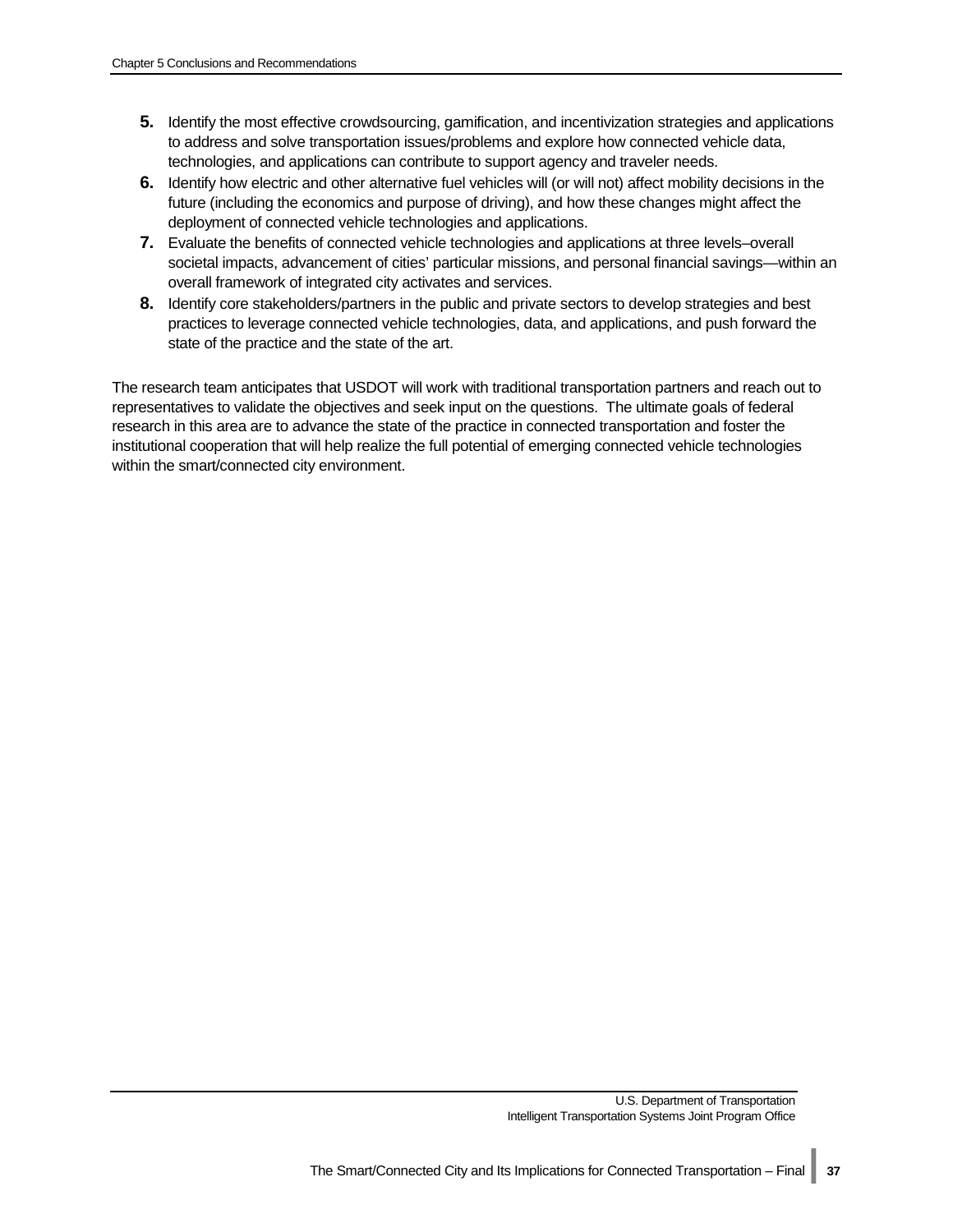## <span id="page-43-0"></span>**References**

- 1. Gibson, D.V., Kozmetsky, G., & Smilor, R.W. *The Technopolis Phenomenon: Smart Cities, Fast Systems, Global Networks.* Rowman & Littlefield, 1992.
- 2. Harrison, C. & Abbott Donnelly, I. "A Theory of Smart Cities." White Paper, 2011.
- 3. Humphries, C. "The too-smart city: We're already building the metropolis of the future green, wired, even helpful. Now critics are starting to ask whether we'll really want to live there." *The Boston Globe*, May 19, 2013.
- 4. Townsend, A. *Smart Cities: Big Data, Civic Hackers, and the Quest for a New Utopia.* W.W. Norton & Co, 2013.
- 5. Gridaptive Technologies. "Smart Cities: Intelligent Transportation and Smart Grid Standards for Electrical and Lighting Management Systems." White Paper, 2012. http://www.gridaptive.com/whitepapers/Smart\_Cities - Intelligent\_Transportation\_and\_Smart\_Gri [d\\_Standards\\_for\\_Electrical\\_and\\_Lighting\\_Management\\_Systems\\_.pdf.](http://www.gridaptive.com/whitepapers/Smart_Cities_%1e_Intelligent_Transportation_and_Smart_Grid_Standards_for_Electrical_and_Lighting_Management_Systems_.pdf)
- 6. Cohen, B. "What Exactly is a Smart City?" *Fast Company Co.Exist.* September 19, 2012. [http://www.fastcoexist.com/1680538/what-exactly-is-a-smart-city.](http://www.fastcoexist.com/1680538/what-exactly-is-a-smart-city)
- 7. *Smart Cities Council.* n.d. http://smartcitiescouncil.com/.
- 8. Singer, N. "Mission Control, Built for Cities: IBM Takes 'Smarter Cities' Concept to Rio de Janeiro." *The New York Times*, March 3, 2012.
- 9. Garcia-Navarro, L. "Rio Goes High-Tech, With An Eye Toward Olympics, World Cup." *National Public Radio*, May 31, 2013.
- 10. Olson, P. "Why Google's Waze Is Trading User Data With Local Governments." *Forbes*, July 7, 2014. [http://www.forbes.com/sites/parmyolson/2014/07/07/why-google-waze-helps-local](http://www.forbes.com/sites/parmyolson/2014/07/07/why-google-waze-helps-local-governments-track-its-users/)[governments-track-its-users/.](http://www.forbes.com/sites/parmyolson/2014/07/07/why-google-waze-helps-local-governments-track-its-users/)
- 11. Evers, M. "Urban Plannings Goes Digital in Spanish 'Smart' City." *Spiegel International*, March 14, 2013.
- 12. Ben-Akiva, M.E., interview by David Damm-Luhr. *MIT Future Urban Mobility Project* (July 10, 2013).
- 13. Hatch, D. "Singapore Strives to Become 'The Smartest City': Singapore is using data to redefine what it means to be a 21st-century metropolis." *Governing*, November 2013.
- 14. Stott, R. "Without Architects, Smart Cities Just Aren't Smart." *ArchDaily*, April 2, 2013. [http://www.archdaily.com/353281/without-architects-smart-cities-just-aren-t-smart/.](http://www.archdaily.com/353281/without-architects-smart-cities-just-aren-t-smart/)
- 15. van Rijmenam, M. "Bringing Big Data to a New Level: The Smart City of the Future." *SmartData Collective.* June 19, 2013. [http://smartdatacollective.com/bigdatastartups/130226/bringing-big](http://smartdatacollective.com/bigdatastartups/130226/bringing-big-data-new-level-songdo-smart-city-future)[data-new-level-songdo-smart-city-future.](http://smartdatacollective.com/bigdatastartups/130226/bringing-big-data-new-level-songdo-smart-city-future)
- 16. van Rijmenam, M. "The Los Angeles Police Department Predicts and Fights Crime with Big Data." *Big Data-Startups.* April 23, 2014. [http://www.bigdata-startups.com/BigData-startup/los](http://www.bigdata-startups.com/BigData-startup/los-angeles-police-department-predicts-fights-crime-big-data/)[angeles-police-department-predicts-fights-crime-big-data/.](http://www.bigdata-startups.com/BigData-startup/los-angeles-police-department-predicts-fights-crime-big-data/)
- 17. PredPol. *Predictive Policing: Predict Crime in Real Time.* 2014. http://www.predpol.com/.
- 18. *New Urban Mechanics.* n.d. [http://www.newurbanmechanics.org/.](http://www.newurbanmechanics.org/)
- 19. Wang, Q., Com, B., Myers, M., & Sundaram, D. "Digital Natives and Digital Immigrants." *BISE - State of the Art*, 2008. [http://link.springer.com/article/10.1007/s12599-013-0296-y#page-1.](http://link.springer.com/article/10.1007/s12599-013-0296-y#page-1)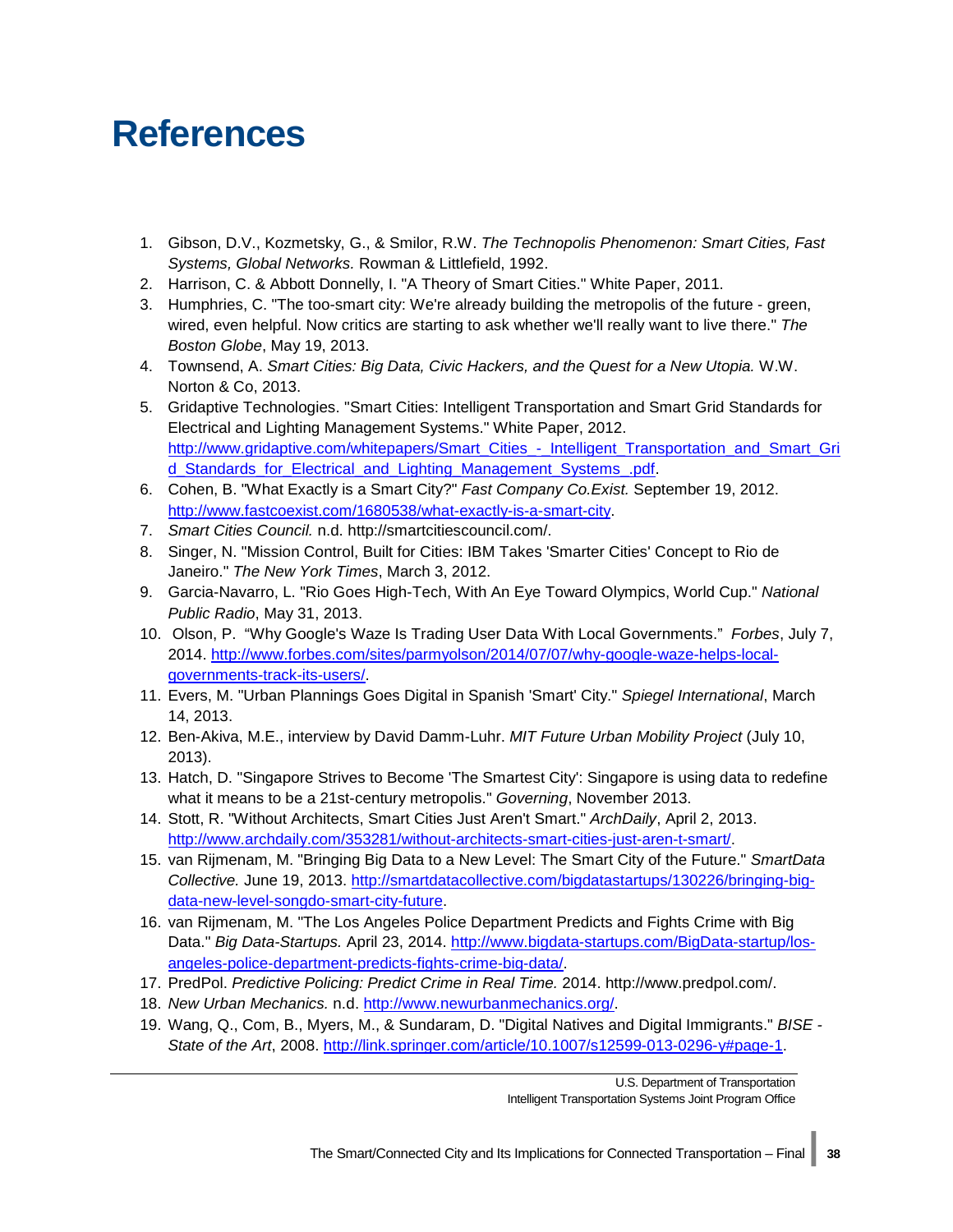- 20. Kinsella, K. "Urban and Rural Dimensions of Global Population Aging: An Overview." *The Journal of Rural Health*, 2001.
- 21. World Economic Forum. *Connected World: Transforming Travel, Transportation and Supply Chains.* May 2013. [http://www3.weforum.org/docs/WEF\\_MO\\_ConnectedWorld\\_Report\\_2013.pdf.](http://www3.weforum.org/docs/WEF_MO_ConnectedWorld_Report_2013.pdf)
- 22. Lohr, S. "The Internet Gets Physical." *The New York Times*, December 17, 2011.
- 23. Wasik, B. "In the Programmable World, All Our Objects Will Act as One." *Wired*, May 14, 2013.
- 24. Glaskin, M. "Street Wise." *Traffic Technology International*, February/March 2013.
- 25. Smarr, L. "An Evolution Toward a Programmable Universe." *The New York Times*, December 5, 2011.
- 26. Wang, N., Zhang, N., & Wang, M. "Wireless Sensors in Agriculture and Food Industry Recent Development and Future Perspective." *Computers and Electronics in Agriculture*, January 2006. [http://www.sciencedirect.com/science/article/pii/S0168169905001572.](http://www.sciencedirect.com/science/article/pii/S0168169905001572)
- 27. "New Embedded Features Will More than Double Sensor Sales by 2016." *IC Insights*, June 11, 2012. http://www.icinsights.com/news/bulletins/New-Embedded-Features-WIII-More-Than-[Double-Sensor-Sales-By-2016/.](http://www.icinsights.com/news/bulletins/New-Embedded-Features-WIll-More-Than-Double-Sensor-Sales-By-2016/)
- 28. DeGrasse, M. "Sensor Sales Set to Soar." *RCR Wireless*, June 7, 2013. [http://www.icinsights.com/news/bulletins/New-Embedded-Features-WIll-More-Than-Double-](http://www.icinsights.com/news/bulletins/New-Embedded-Features-WIll-More-Than-Double-Sensor-Sales-By-2016/)[Sensor-Sales-By-2016/.](http://www.icinsights.com/news/bulletins/New-Embedded-Features-WIll-More-Than-Double-Sensor-Sales-By-2016/)
- 29. Curran, J. "Notice of Internet Protocol version 4 (IPv4) Address Depletion." *ARIN: American Registry for Internet Numbers.* April 15, 2009. [https://www.arin.net/knowledge/about\\_resources/ceo\\_letter.pdf.](https://www.arin.net/knowledge/about_resources/ceo_letter.pdf)
- 30. Wood, L. "Today, the Internet tomorrow, the Internet of Things?" *Computerworld*, November 9, 2011.
- 31. Oracle. "Database Architecture: Federated vs. Clustered." 2002. [http://www.oracle.com/technetwork/database/windows/clustercomp-134873.pdf.](http://www.oracle.com/technetwork/database/windows/clustercomp-134873.pdf)
- 32. University of Toronto. *Intelligent Infrastructure.* n.d. http://www.civ.toronto.edu/intinf/default.htm.
- 33. Illuminating Concepts. *Intellistreets.* n.d. [http://intellistreets.com.](http://intellistreets.com/)
- 34. Karimi, K. "The Role of Sensor Fusion and Remote Emotive Computing (REC) in the Internet of Things." White Paper, 2013. [http://cache.freescale.com/files/32bit/doc/white\\_paper/SENFEIOTLFWP.pdf.](http://cache.freescale.com/files/32bit/doc/white_paper/SENFEIOTLFWP.pdf)
- 35. Vanderbilt, T. (2009). Chapter Four Why Ants Don't Get into Traffic Jams (and Humans Do): On cooperation as a Cure for congestion. In *Traffic: Why We Drive the Way We Do (and What it Says About Us). Vintage*, 2009.
- 36. Stross, R. "The Learning Curve of Smart Parking." *The New York Times*, December 22, 2012.
- 37. Evans, D. "The Internet of Things: How the Next Evolution of the Internet is Changing Everything." White Paper, 2011. [http://www.cisco.com/web/about/ac79/docs/innov/IoT\\_IBSG\\_0411FINAL.pdf.](http://www.cisco.com/web/about/ac79/docs/innov/IoT_IBSG_0411FINAL.pdf)
- 38. Ericsson. "More than 50 Billion Connected Devices." White Paper, 2011. [http://www.ericsson.com/res/docs/whitepapers/wp-50-billions.pdf.](http://www.ericsson.com/res/docs/whitepapers/wp-50-billions.pdf)
- 39. Manyika, J., Chui, M., Bughin, J., Dobbs, R., Bisson, P., and Marrs, A. *Disruptive Technologies: Advances that will Transform Life, Business, and the Global Economy.* Report, McKinsey Global Institute, 2013. [http://www.mckinsey.com/~/media/McKinsey/dotcom/Insights%20and%20pubs/MGI/Research/Te](http://www.mckinsey.com/~/media/McKinsey/dotcom/Insights%20and%20pubs/MGI/Research/Technology%20and%20Innovation/Disruptive%20technologies/MGI_Disruptive_technologies_Full_report_May2013.ashx)

[chnology%20and%20Innovation/Disruptive%20technologies/MGI\\_Disruptive\\_technologies\\_Full\\_r](http://www.mckinsey.com/~/media/McKinsey/dotcom/Insights%20and%20pubs/MGI/Research/Technology%20and%20Innovation/Disruptive%20technologies/MGI_Disruptive_technologies_Full_report_May2013.ashx) [eport\\_May2013.ashx.](http://www.mckinsey.com/~/media/McKinsey/dotcom/Insights%20and%20pubs/MGI/Research/Technology%20and%20Innovation/Disruptive%20technologies/MGI_Disruptive_technologies_Full_report_May2013.ashx)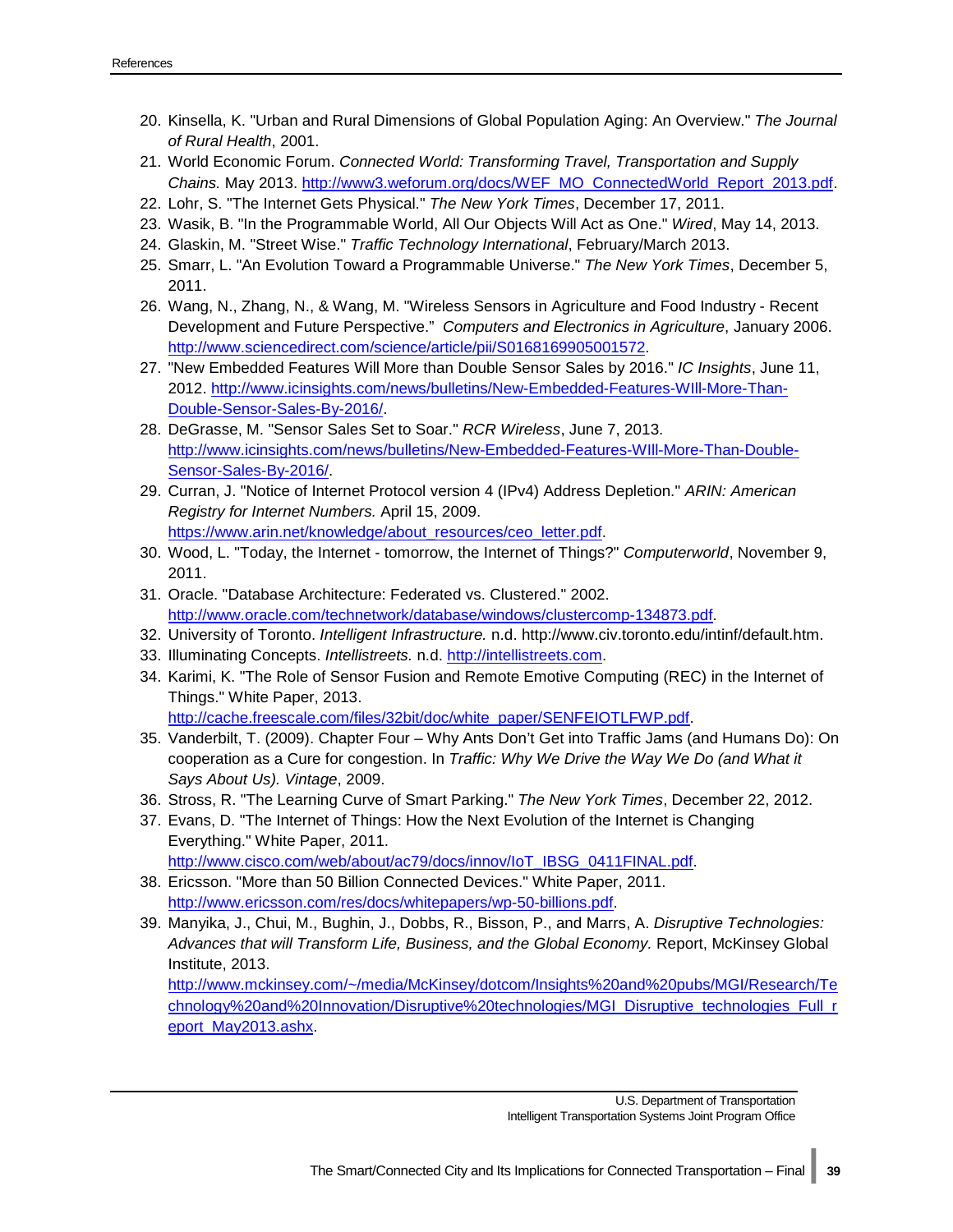- 40. Shubber, K. "Tracking Devices Hidden in London's Recycling Bins Are Stalking Your Smartphone." *Wired.co.uk*, August 9, 2013. [http://www.wired.co.uk/news/archive/2013-](http://www.wired.co.uk/news/archive/2013-08/09/recycling-bins-are-watching-you) [08/09/recycling-bins-are-watching-you.](http://www.wired.co.uk/news/archive/2013-08/09/recycling-bins-are-watching-you)
- 41. Plummer, Q. "iOS 8 Privacy Feature Protects Mobile User from Smartphone Data Snoopers: Here's How." *Tech Times*, June 14, 2014. [http://www.techtimes.com/articles/8224/20140614/ios-8-privacy-feature-protects-mobile-user](http://www.techtimes.com/articles/8224/20140614/ios-8-privacy-feature-protects-mobile-user-smartphone-data-snoopers.htm)[smartphone-data-snoopers.htm.](http://www.techtimes.com/articles/8224/20140614/ios-8-privacy-feature-protects-mobile-user-smartphone-data-snoopers.htm)
- 42. Podesta, J., Pritzker, P., Moniz, E., Holdren, J., & Zients, J. *Big Data: Seizing Opportunities, Preserving Values.* Issue Brief, Washington D.C.: White House, 2014. [http://www.whitehouse.gov/sites/default/files/docs/big\\_data\\_privacy\\_report\\_may\\_1\\_2014.pdf.](http://www.whitehouse.gov/sites/default/files/docs/big_data_privacy_report_may_1_2014.pdf)
- 43. European Commission. Factsheet on the "Right to be Forgotten" ruling. [http://ec.europa.eu/justice/data-protection/files/factsheets/factsheet\\_data\\_protection\\_en.pdf.](http://ec.europa.eu/justice/data-protection/files/factsheets/factsheet_data_protection_en.pdf)
- 44. Dimov, D. "Privacy Implications of the Internet of Things InfoSec Institute." *InfoSec Institute*, November 14, 2013. [http://resources.infosecinstitute.com/privacy-implications-internet-things/.](http://resources.infosecinstitute.com/privacy-implications-internet-things/)
- 45. Goldman, D. "Shodan: The Scariest Search Engine on the Internet." *CNN Money*, April 8, 2013.
- 46. Neiger, C. "How Will Companies Secure the Internet of Things?" *The Motley Fool: To Educate, Amuse & Enrich*, April 17, 2014. [http://www.fool.com/investing/general/2014/04/17/how-will](http://www.fool.com/investing/general/2014/04/17/how-will-companies-secure-the-internet-of-things.aspx)[companies-secure-the-internet-of-things.aspx.](http://www.fool.com/investing/general/2014/04/17/how-will-companies-secure-the-internet-of-things.aspx)
- 47. Enbysk, L. "Made in IBM Labs: Two Factor Security for Mobile Transactions." *Smart Cities Council*, October 30, 2013. [http://smartcitiescouncil.com/resources/made-ibm-labs-two-factor](http://smartcitiescouncil.com/resources/made-ibm-labs-two-factor-security-mobile-transactions)[security-mobile-transactions.](http://smartcitiescouncil.com/resources/made-ibm-labs-two-factor-security-mobile-transactions)
- 48. Fidler, M. "Ubiquity, Interrupted? European Governance of the Internet of Things as an Emerging Technology." July 17, 2013. [http://www.theinternetofthings.eu/sites/default/files/%5Buser](http://www.theinternetofthings.eu/sites/default/files/%5Buser-name%5D/Mailyn%20Fidler%20IoT%202%20pager%20v2.pdf)[name%5D/Mailyn%20Fidler%20IoT%202%20pager%20v2.pdf.](http://www.theinternetofthings.eu/sites/default/files/%5Buser-name%5D/Mailyn%20Fidler%20IoT%202%20pager%20v2.pdf)
- 49. Federal Trade Commission. "FTC Seeks Input on Privacy and Security Implications of the Internet of Things." Press Release, 2013. [http://www.ftc.gov/opa/2013/04/internetthings.shtm.](http://www.ftc.gov/opa/2013/04/internetthings.shtm)
- 50. Singer, N. "Data Protection Laws, an Ocean Apart." *The New York Times*, February 3, 2013.
- 51. Dhar, V. "Data Science and Prediction." Communications of the Association of Computing Machinery, 2013.
- 52. Verma, R. & Ramaskrishna, S.M. "Using Analytics for Insurance Fraud Detection." *FINsights: Digital Transformation*, n.d.: 1-10.
	- [http://www.infosys.com/FINsights/Documents/pdf/issue10/insurance-fraud-detection.pdf.](http://www.infosys.com/FINsights/Documents/pdf/issue10/insurance-fraud-detection.pdf)
- 53. Mayer-Schönberger, V. & Cukier, K. *Big Data: A Revolution That Will Transform How We Live, Work, and Think.* Boston: Houghton Mifflin Harcourt, 2013.
- 54. Madrigal, A. "How Netflix Reverse Engineered Hollywood." *The Atlantic*, 2014.
- 55. Vanderbilt, T. "The Algorithm Method: How Netflix Determines What You Watch." *Wired*, 2013.
- 56. "Crowdsourcing." In *Merriam-Webster Online Dictionary*. n.d. [http://www.merriam](http://www.merriam-webster.com/dictionary/crowdsourcing)[webster.com/dictionary/crowdsourcing](http://www.merriam-webster.com/dictionary/crowdsourcing)
- 57. *Waze.* n.d. [http://waze.com.](http://waze.com/)
- 58. Challenge.gov. *About Challenge.gov.* n.d. [https://challenge.gov/p/about.](https://challenge.gov/p/about)
- 59. Burgess, J. "For the Win." *Thinking Highways, Europe Edition*, September/October 2012: 49-51.
- 60. Fallows, J. "The Return of Clippy." *The Atlantic*, April 28, 2011.
- 61. Wentworth, C. "Searching for Big Insights at Big Data Week l MWD Advisors." *ITDirector.com Articles RSS*, May 15, 2014.
- 62. Mudlark. *Chromaroma.* 2014.<http://wearemudlark.com/projects/chromaroma/> (accessed May 20, 2014).
- 63. LaMonica, M. "Cisco: Smart Grid Will Eclipse Size of Internet." *CNN*, May 18, 2009.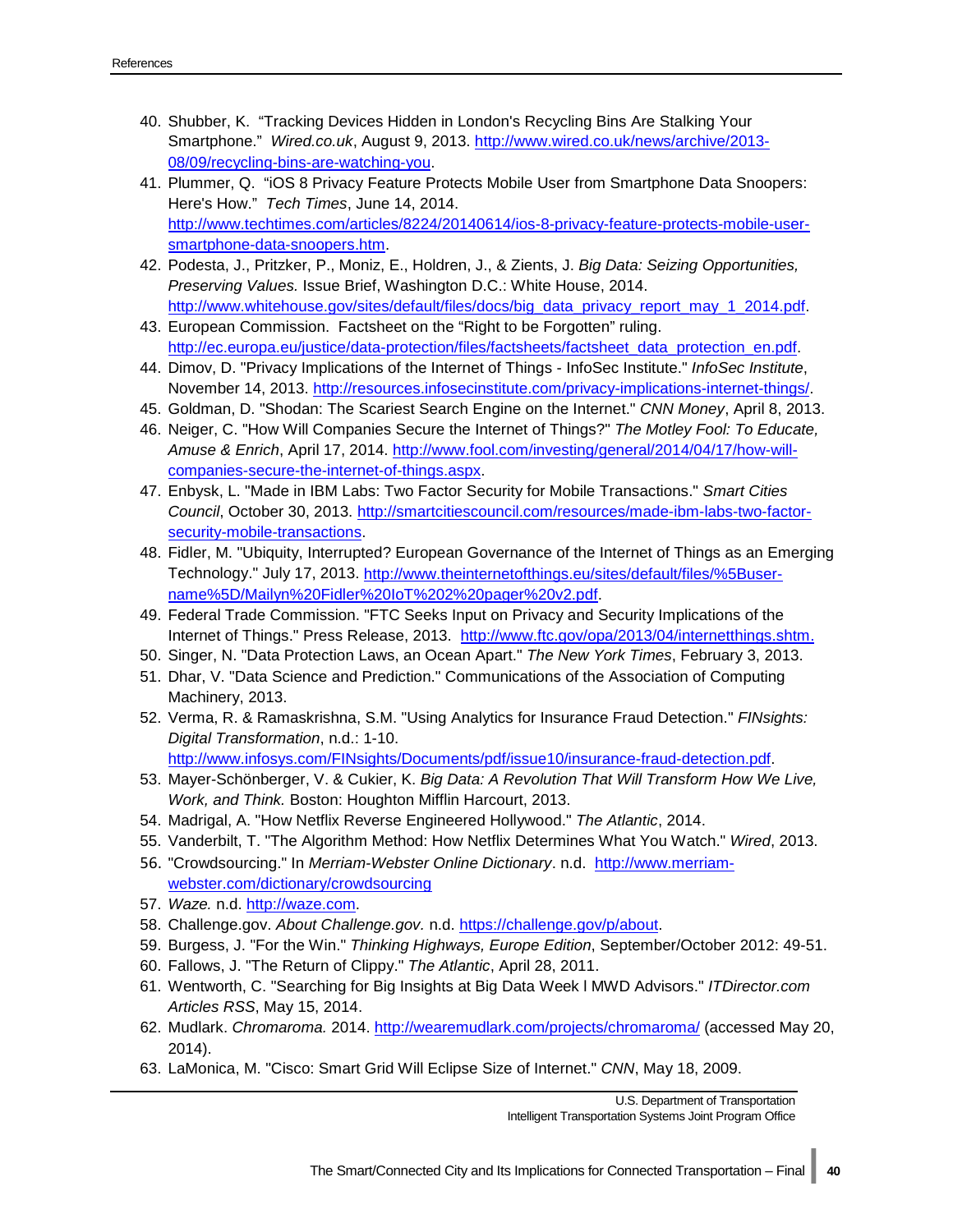- 64. "Global V2G Market to Reach \$26.6B by 2020." *Environmental Leader: Environmental & Energy Management News.* July 20, 2010. [http://www.environmentalleader.com/2010/07/20/global-v2g](http://www.environmentalleader.com/2010/07/20/global-v2g-market-to-reach-26-6-b-by-2020/)[market-to-reach-26-6-b-by-2020/.](http://www.environmentalleader.com/2010/07/20/global-v2g-market-to-reach-26-6-b-by-2020/)
- 65. Bullis, K. "Superglids." *MIT Technology Review*, April 23, 2013.
- 66. *DESERTEC Foundation.* 2014. [http://www.desertec.org/.](http://www.desertec.org/)
- 67. Tweed, K. "UK Launches Europe's Largets Energy Storage Trial." *IEE Spectrum*, August 1, 2013.
- 68. "Japan to Install World's Largest Storage Battery for Renewable Energy." *EcoSeed*, April 19, 2013.
- 69. Rifkin, J. *The Third Industrial Revolution: How Lateral Power Is Transforming Energy, the Economy, and the World*. Palgrave Macmillian, 2013.
- 70. Motavalli, J. "In a Blackout, Nissan, Mitsubishi an Toyota E.V.'s Could Function as Generators." *The New York Times*, September 01, 2011.
- 71. Nissan Motor Corporation. "Nissan and Nichicon to Launch the "LEAF to Home" Power Supply System With "EV Power Station"." Press Release, 2012.
- 72. Ahn, S., Nam, P.S., & Cho, D. "The All-Electric Car You Never Plug In." *IEEE Spectrum*, March 26, 2013.
- 73. Ridge, P. "Hertz First Rental Company to Trial Plugless Power." *PR Newswire*, February 08, 2012.
- 74. *Proterra.* 2014. [http://www.proterra.com/index.php.](http://www.proterra.com/index.php)
- 75. Winterford, B. "How Montreal Transport Skirted Privacy Laws." *ITNews for Australian Business*, October 14, 2013.
- 76. Murphy, K. "Société de transport de Montréal (STM) Aims to Boost Ridership by 40% with a Mobile App ." *SAPinsider.* January 1, 2014. [http://sapinsider.wispubs.com/Assets/Case-](http://sapinsider.wispubs.com/Assets/Case-Studies/2014/January/STM)[Studies/2014/January/STM.](http://sapinsider.wispubs.com/Assets/Case-Studies/2014/January/STM)
- 77. Shoup, D. "Cruising for Parking." *ACCESS*, Spring 2007: 16-22.
- 78. Clancy, H. "IBM Tackles M2M's Big Data Challenge." *GreenBiz.com*, June 06, 2013.
- 79. Murphy Kelly, S. "How High-Tech Carpooling Saves Gas, Money, and Time." *Mashable*, May 09, 2012.
- 80. Fenlon, W. "10 Amazing Car Security Systems." *How Stuff Works*, February 07, 2011.
- 81. UK, Automotive Council. "Intelligent Mobility: A National Need?" *Intelligent Mobility Summit.* 2012.
- 82. "Software as a Service." *IBM.* n.d. [http://www.ibm.com/cloud-computing/us/en/saas.html.](http://www.ibm.com/cloud-computing/us/en/saas.html)
- 83. Brilliant Designs to Fit More People in Every City. Performed by Kent Larson. TED talk. June 2012.
- 84. Weiller, C. E-Mobility Services: New Economic Models for Transport in the Digital Economy. Case Study, University of Cambridge, 2012.
- 85. Hiner, J. "Ford Is Now A 'Personal Mobility' Company: How the Comeback Kids Are Riding Tech to a New Destiny." *CNET*, July 14, 2012.
- 86. Frost & Sullivan. "Urban Mobility 3.0: New Urban Mobility Business Models." n.d.
- 87. Edwards, T. "What is Intelligent Mobility." *the Engineer*, August 12, 2013.
- 88. Sedik, S. "Clouds, Crowds and Traffic: The Internet of the Automobile." *INRIX webinar.* n.d.
- 89. DB Bahn. "City-Ticket: Enjoy Your Advantages with BahnCard." *DB Bahn.* n.d. [http://www.bahn.com/i/view/USA/en/prices/germany/city-ticket.shtml.](http://www.bahn.com/i/view/USA/en/prices/germany/city-ticket.shtml)
- 90. The Institute for Transportation and Development Policy. "Sustainable Transport Award." n.d. [http://www.itdp.org/get-involved/sustainable-transport-award/previous-award](http://www.itdp.org/get-involved/sustainable-transport-award/previous-award-recipients/guangzhou-china-winner-2011)[recipients/guangzhou-china-winner-2011.](http://www.itdp.org/get-involved/sustainable-transport-award/previous-award-recipients/guangzhou-china-winner-2011)
- 91. VIA Rail Canada. "Via Rail Canada, Communauto and VRTUCAR Expand the Train + Auto Combo to the Ottawa Region." Press Release, 2010.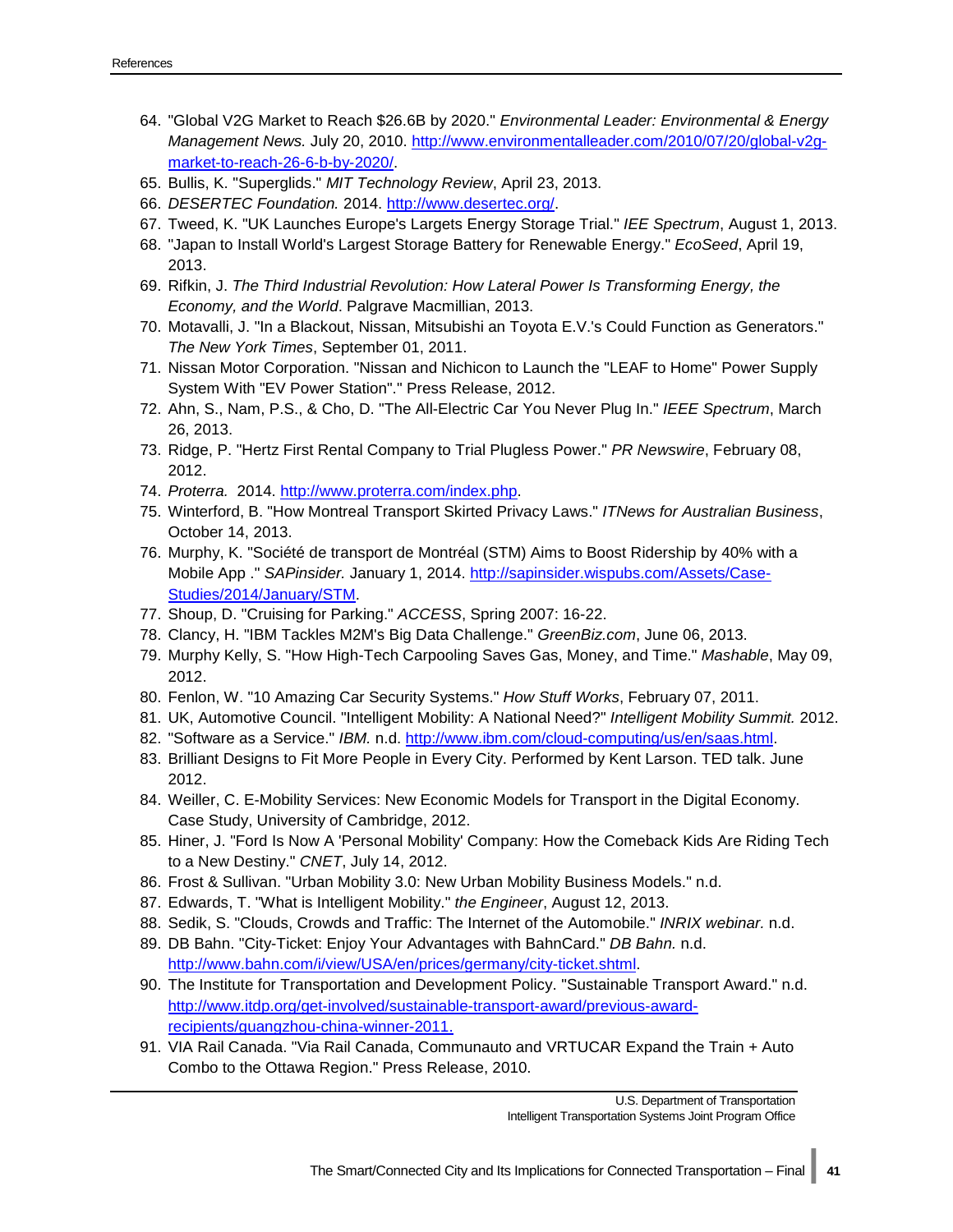- 92. Maynard, M. "Consumers Are 'Driving Light,' By Choice And By Accident." *Forbes*, August 04, 2013.
- 93. Keen, A. "The Future of Travel: Transportation Confronts Its 'Kodak Moment'." *CNN*, May 14, 2013.
- 94. Russell, R, interview by David Damm-Luhr and Alexander Epstein (June 26, 2013).
- 95. Le Vine, S. Car Rental 2.0: Car Club Innovations and Why They Matter. Report, London: RAC Foundation, 2012.
- 96. Guevara-Stone, Laurie. "Could Car Ownership Go the Way of the Landline Phone?" *GreenBiz.com*, August 20, 2013.
- 97. Steinberg, S. "Car-Sharing Services Grow, and Expand Options." *The New York Times*, January 25, 2013.
- 98. Hendel, J. "Meet Car2go and Hertz On Demand, D.C.'s New Car-Sharing Competitors." *TBD On Foot*, February 03, 2012.
- 99. Car2go DC. "car2go DC." *Facebook*. March 06, 2013. https://m. facebook.com/car2go.dc.
- 100. "Carsharing Programs." *Navigant Research*. 2014.
- 101. Uber. *About: The Company.* n.d. [https://www.uber.com/about.](https://www.uber.com/about)
- 102. Hilkevitch, J. "Chicago Halts Uber Try at Airport Pickups." *Chicago Tribune*, May 06, 2014.
- 103. Aratani, L. "Competition from UberX, Lyft Has D.C. Taxis Crying Foul." *The Washington Post*, May 12, 2014.
- 104. Sundararajan, A. "Services, like Airbnb, Mean We Need to Adapt to a New Economy." *The New York Times*, May 6, 2014. [http://www.nytimes.com/roomfordebate/2014/05/06/regulating-the](http://www.nytimes.com/roomfordebate/2014/05/06/regulating-the-sharing-economy/services-like-airbnb-mean-we-need-to-adapt-to-a-new-economy)[sharing-economy/services-like-airbnb-mean-we-need-to-adapt-to-a-new-economy.](http://www.nytimes.com/roomfordebate/2014/05/06/regulating-the-sharing-economy/services-like-airbnb-mean-we-need-to-adapt-to-a-new-economy)
- 105. Larsen, J. "Bike Sharing Goes Global." *Grist*, April 27, 2013.
- 106. Johanson, M. "The World's Largest Bike-Share Programs." *International Business Times*, May 30, 2013.
- 107. Larsen, J. "Dozens of U.S. Cities Board the Bike-Sharing Bandwagon." *Earth Polcy Institute*, May 14, 2013.
- 108. LDA Consulting. *Capital Bikeshare 2011 Member Survey Report.* Report, Capital Bikeshare, 2012.
- 109. LDA Consulting. *2013 Capital Bikeshare Member Survey Report.* Report, Capital Bikeshare, 2013.
- 110. New York City, Department of Planning. "Bike-Share: Opportunities in New York City." Report, New York City , 2009.
- 111. Denver B-cycle. "Denver B-cycle Finishes Successful First Season with 102,00+ B-cycle Rides." Press Release, Denver, 2010.
- 112. Nice Ride Minnesota. "Nice RideSubscriber Survey Summary Report." Report, 2010.
- 113. Citi Bike. "Citi Bike Preview." *BikeNYC.* May 15, 2013. [http://gudphoto.com/bikenyc/2013/05/15/citi-bike-preview/.](http://gudphoto.com/bikenyc/2013/05/15/citi-bike-preview/)
- 114. Chin, R. "Solving Transportation Headaches in the Cities of 2050." *BBC*, June 18, 2013.
- 115. Shaya, I. "Hertz expands 24/7 service that mimics car-sharing." *Automotive News*, June 28, 2013.
- 116. Wayne State University. "Zipcar: Wayne State University Car Sharing On Campus." *Transportation Services.* n.d. [http://transportation.wayne.edu/zipcar.php.](http://transportation.wayne.edu/zipcar.php)
- 117. UToday. "Car2go On Campus." *U Today.* September 19, 2012. [http://www.ucalgary.ca/news/utoday/september19-2012/car2go.](http://www.ucalgary.ca/news/utoday/september19-2012/car2go)
- 118. U.S. Census Bureau. "2000 Census". Census Report, 2000.
- 119. Garthwaite, J. "Car-Sharing Networks Will Draw 4.4M Users by 2016: Report." *Gigaom*, January 29, 2010.

U.S. Department of Transportation

Intelligent Transportation Systems Joint Program Office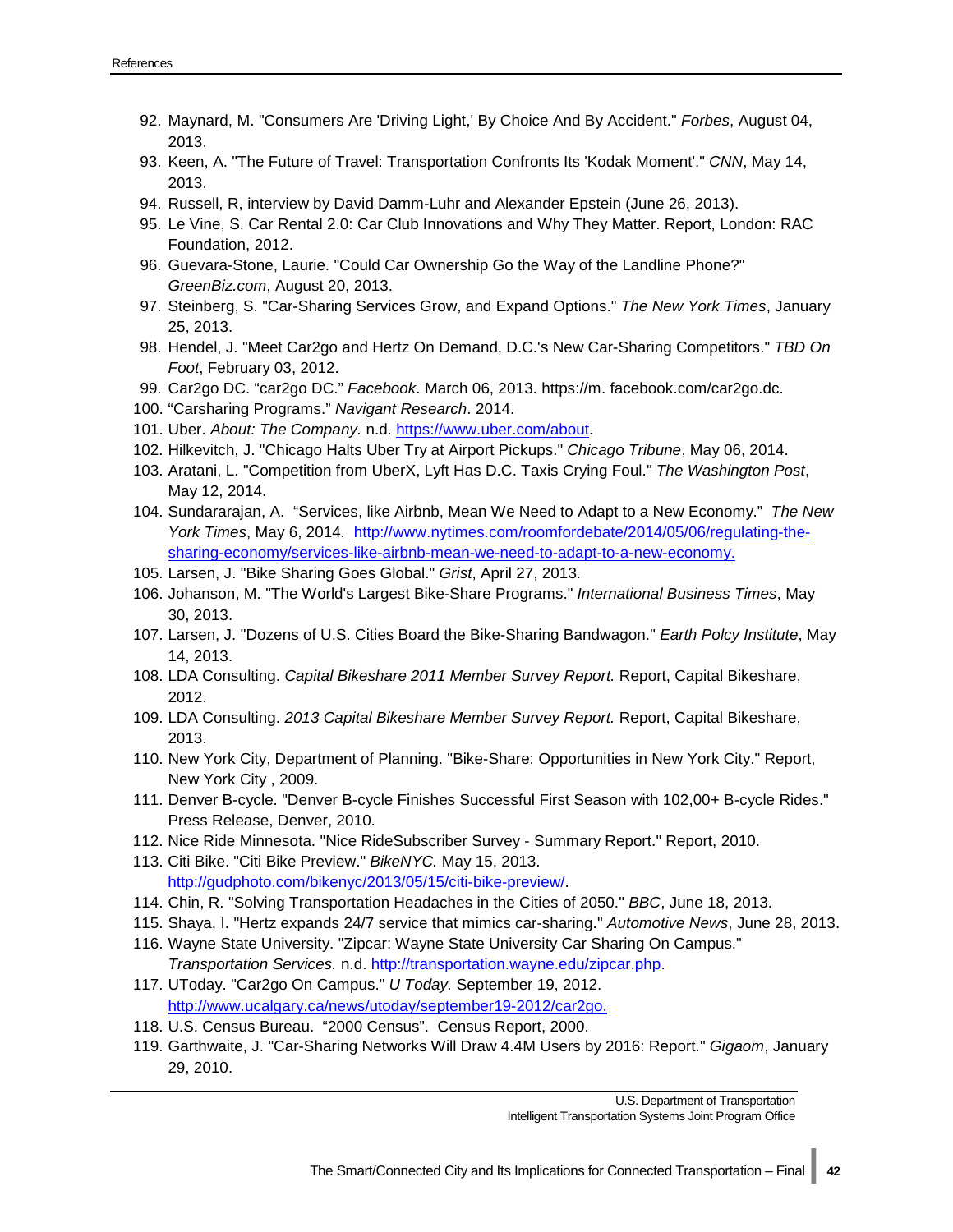- 120. Farrell, M. "A Post-Taxi Population Opts for Ride-Sharing." *The Boston Globe*, July 22, 2013.
- 121. Lawler, R. "Lyft Hits A Million Completed Rides and Launches Service in Washington, DC." *TechCrunch*, August 08, 2013.
- 122. Shontell, A. "On-Demand Car Service Uber May Be Raising At a Massive \$3 Billion Valuation Or Higher." *Business Insider*, July 25, 2013.
- 123. Strong, M. "Toyota Charging Ahead in Development of its Version of the Segway." *The Detroit Bureau*, July 29, 2013.
- 124. Mitchell, W., Borroni-Bird, C., & Lawrence Burns. *Reinventing the Automobile: Personal Urban Mobility for the 21st Century.* Cambridge: The MIT Press, 2010.
- 125. Sawers, P. "Boston says "Cheers!" to Hailo, as the Taxi-Booking App Finally Launches in the US." *The Next Web*, October 17, 2012.
- 126. San Francisco Municipal Transportation Agency. *SFpark.* 2014. [http://sfpark.org/.](http://sfpark.org/)
- 127. PayByPhone. *Welcome to paybyphone.* 2014. [http://www.paybyphone.com/.](http://www.paybyphone.com/)
- 128. ParkNow LLC. *ParkNow.* 2014. [http://www.parknow.us/.](http://www.parknow.us/)
- 129. RideScout. *RideScout Blog.* 2014. [http://ridescoutapp.com/?page\\_id=361.](http://ridescoutapp.com/?page_id=361)
- 130. Schwartz, J. "Young Americans Lead Trend to Less Driving." *The New York Times*, May 13, 2013.
- 131. "Intelligent Solutions for Everyday Life on the Move: BMW i Mobility Services." *BMW.* n.d. [http://www.bmw.com/com/en/insights/corporation/bmwi/mobility\\_services.html.](http://www.bmw.com/com/en/insights/corporation/bmwi/mobility_services.html)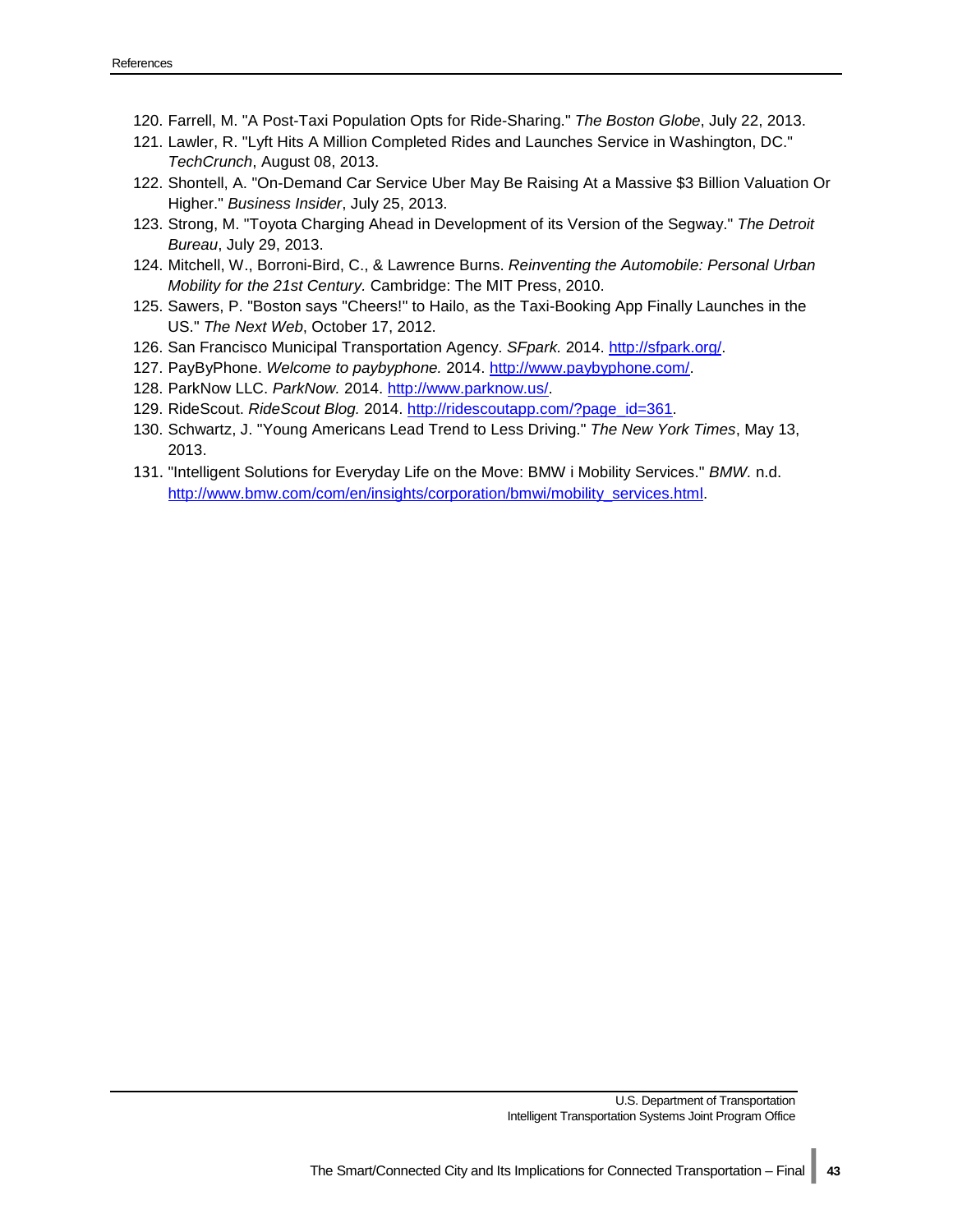## <span id="page-49-0"></span>**APPENDIX A. List of Acronyms**

| <b>FTC</b>       | <b>Federal Trade Commission</b>                         |
|------------------|---------------------------------------------------------|
| <b>GE</b>        | <b>General Electric</b>                                 |
| <b>GPS</b>       | <b>Global Positioning System</b>                        |
| <b>ICT</b>       | Information and Communications Technologies             |
| <b>INROADS</b>   | Intelligent Renewable Optical Advisory System           |
| loT              | Internet of Things                                      |
| IP               | Internet Protocol                                       |
| IPv4             | Internet Protocol Version 4                             |
| IP <sub>v6</sub> | Internet Protocol Version 6                             |
| <b>ITS JPO</b>   | Intelligent Transportation Systems Joint Program Office |
| <b>LED</b>       | <b>Light-Emitting Diode</b>                             |
| M2M              | Machine-to-Machine                                      |
| <b>MAC</b>       | Media Access Control                                    |
| <b>MIT</b>       | Massachusetts Institute of Technology                   |
| <b>MW</b>        | Megawatts                                               |
| <b>NFC</b>       | Near-Field Communication                                |
| <b>OEM</b>       | (Automotive) Original Equipment Manufacturer            |
| P <sub>2</sub> P | Peer-to-Peer                                            |
| <b>RFID</b>      | Radio-Frequency Identification Device                   |
| <b>SQL</b>       | <b>Structured Query Language</b>                        |
| <b>UPS</b>       | <b>United Parcel Service</b>                            |
| <b>USDOT</b>     | U.S. Department of Transportation                       |
| V2G              | Vehicle-to-Grid                                         |
| V2I              | Vehicle-to-Infrastructure/ Infrastructure-to-Vehicle    |
| V2V              | Vehicle-to-Vehicle                                      |
|                  |                                                         |

U.S. Department of Transportation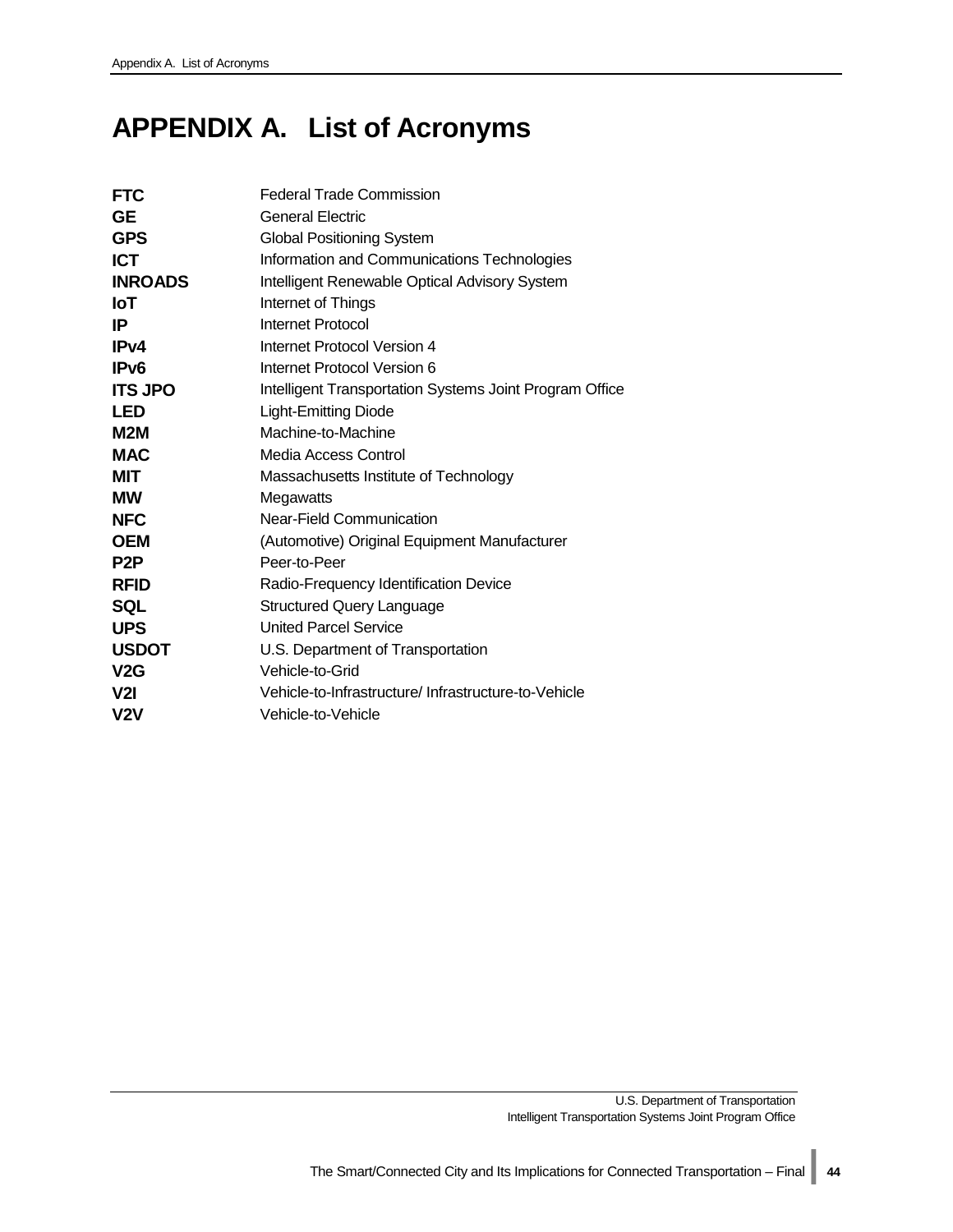## <span id="page-50-0"></span>**APPENDIX B. Glossary**

#### **Big Data**

A family of data management and analysis techniques necessary to draw insights from huge volumes of diverse data.

#### **Cloud Computing**

The process in which networks of physically separate devices are connected via a network to provide capabilities that would previously have been provided by a single computer.

#### **Connected Transportation**

Transportation in which vehicles, travelers, and infrastructure communicate with each other through various data streams.

#### **Crowdsourcing**

The practice of obtaining needed services, ideas, or content by soliciting contributions from a large group of people and especially from the online community rather than from traditional employees or suppliers.

#### **Gamification**

The application of game design principles to non-game activities, incentivizing user engagement by appealing to a sense of fun and competition.

#### **Information and communications technologies (ICT)**

Technologies that transmit and process data about various systems within a city.

#### **Internet of Things**

A concept that built infrastructure is linked and dynamic, often displaying intelligence via integrated sensors and adaptive controls.

#### **Intelligent Infrastructure**

Devices and equipment that can sense the environment and/or their own status, send data, and often, receive commands.

#### **Smart Grid**

A programmable and efficient electricity transmission and distribution system that responds to dynamic electricity demands.

#### **Smart/Connected City**

A city of interconnected systems (employment, health care, retail/ entertainment, public services, energy distribution, and transportation) tied together by information and communications technologies.